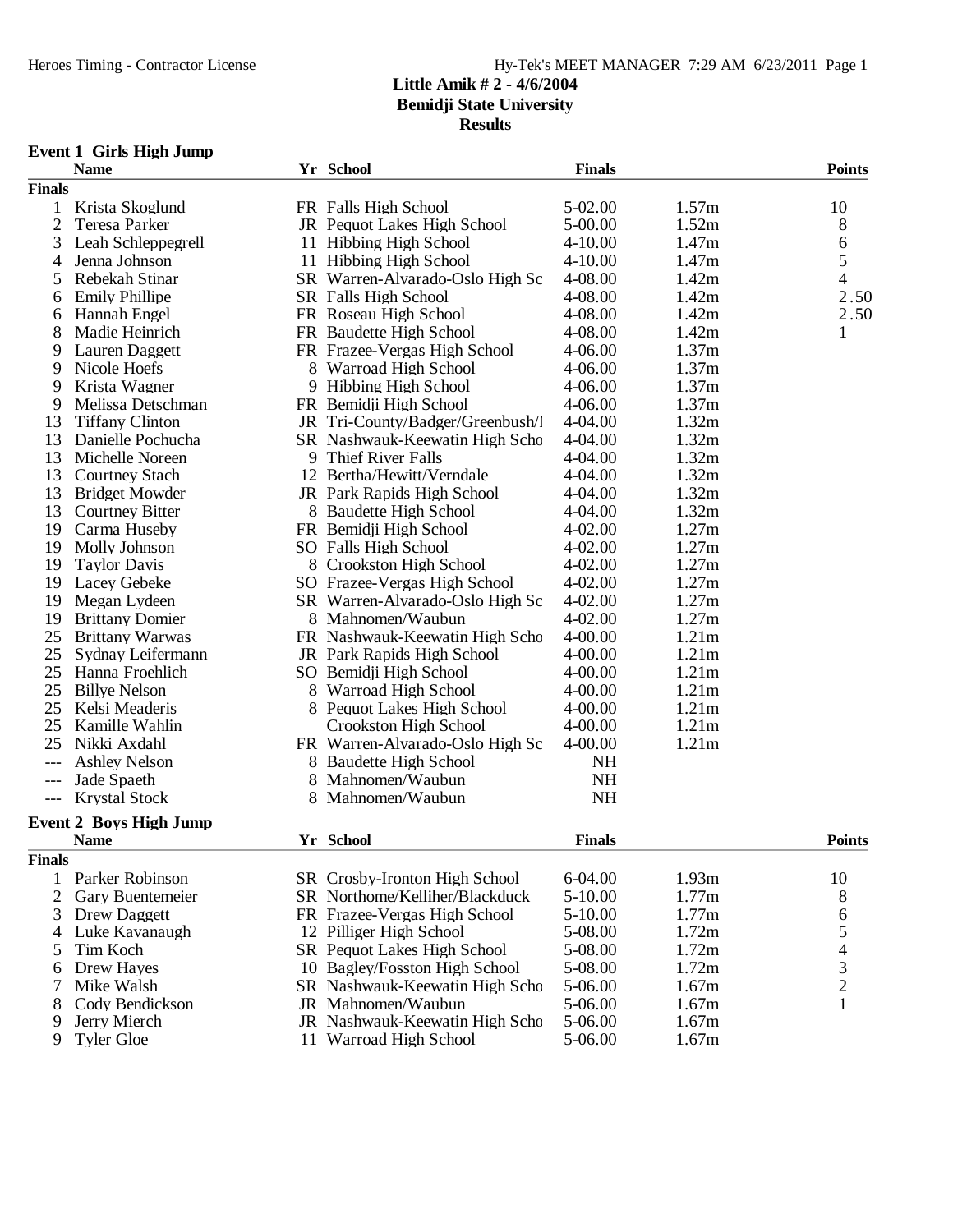**Results**

# **Finals ... (Event 2 Boys High Jump)**

|               | <b>Name</b>                   |    | Yr School                                | <b>Finals</b> |        | <b>Points</b>            |
|---------------|-------------------------------|----|------------------------------------------|---------------|--------|--------------------------|
| 9             | Marcus Dennis                 |    | 9 Walker/Hackensack/Akeley               | 5-06.00       | 1.67m  |                          |
| 10            | Casey Larson                  |    | 12 Warroad High School                   | 5-06.00       | 1.67m  |                          |
| 13            | <b>Rich Holleque</b>          |    | FR Hibbing High School                   | 5-04.00       | 1.62m  |                          |
| 13            | Nolan Berg                    |    | FR Tri-County/Badger/Greenbush/          | 5-04.00       | 1.62m  |                          |
| 13            | Garrett Mann                  |    | 8 Bigfork High School                    | 5-04.00       | 1.62m  |                          |
| 13            | Josiah Head                   |    | 9 Warroad High School                    | 5-04.00       | 1.62m  |                          |
| 13            | Cody Gravdahl                 |    | SO Pequot Lakes High School              | 5-04.00       | 1.62m  |                          |
| 13            | Chris Appicelli               |    | SR Bemidji High School                   | 5-04.00       | 1.62m  |                          |
| 13            | Tom Whiteside                 |    | JR Hibbing High School                   | 5-04.00       | 1.62m  |                          |
| 13            | Jeremy Pletschett             |    | Fr Clearbrook-GonvickBears               | 5-04.00       | 1.62m  |                          |
| 21            | Allen Demuth                  |    | SO Falls High School                     | 5-02.00       | 1.57m  |                          |
| 21            | Raphael Gelo                  |    | FR Falls High School                     | 5-02.00       | 1.57m  |                          |
| 21            | Pete Croswell                 |    | JR Hibbing High School                   | 5-02.00       | 1.57m  |                          |
| 21            | Matt Head                     |    | 12 Warroad High School                   | 5-02.00       | 1.57m  |                          |
| 21            | Jeremy Bosch                  |    | SO Roseau High School                    | 5-02.00       | 1.57m  |                          |
| 21            | <b>Josh Lasser</b>            |    | 10 Warroad High School                   | 5-02.00       | 1.57m  |                          |
| 21            | Patrick Skoe                  |    | Jr Clearbrook-GonvickBears               | 5-02.00       | 1.57m  |                          |
| 21            | Kyle Craig                    |    | JR Park Rapids High School               | 5-02.00       | 1.57m  |                          |
| 21            | Kent Trehus                   |    | 11 Nevis High School                     | 5-02.00       | 1.57m  |                          |
| 30            | Aric Anderson                 |    | SR Frazee-Vergas High School             | 5-00.00       | 1.52m  |                          |
| 30            | Jake Beckel                   |    | 8 Baudette High School                   | $5 - 00.00$   | 1.52m  |                          |
| 30            | CJ Conger                     |    | 9 Nevis High School                      | 5-00.00       | 1.52m  |                          |
| 30            | Eric Johnson                  |    | 8 Bigfork High School                    | 5-00.00       | 1.52m  |                          |
| $---$         | Dan Thorp                     |    | SO Pequot Lakes High School              | NH            |        |                          |
|               | Chris Schoenborn              |    | SR Mahnomen/Waubun                       | <b>NH</b>     |        |                          |
|               | <b>Travis Marsh</b>           |    | FR Hibbing High School                   | <b>NH</b>     |        |                          |
|               | Kevin Gubbels                 |    | FR Baudette High School                  | <b>NH</b>     |        |                          |
|               | <b>Nate Gornowics</b>         |    | FR Warren-Alvarado-Oslo High Sc          | NH            |        |                          |
|               | Luke Dorman                   |    | So Clearbrook-GonvickBears               | NH            |        |                          |
|               | Jason Hilligoss               |    | 12 Warroad High School                   | NH            |        |                          |
|               | <b>Channing Boe</b>           |    | JR Bemidji High School                   | NH            |        |                          |
| $---$         | <b>Ben Amidon</b>             |    | FR Falls High School                     | <b>NH</b>     |        |                          |
|               |                               |    |                                          |               |        |                          |
|               | <b>Event 3 Girls Shot Put</b> |    |                                          |               |        |                          |
|               | <b>Name</b>                   |    | Yr School                                | <b>Finals</b> |        | <b>Points</b>            |
| <b>Finals</b> |                               |    |                                          |               |        |                          |
|               | Barbora Ungermanova           |    | Crookston High School                    | 43-07.00      | 13.28m | 10                       |
| 2             | Nichole Olson                 |    | JR Warren-Alvarado-Oslo High Sc 38-07.00 |               | 11.76m | 8                        |
| C             | Shara Guidry                  |    | 12 Thief River Falls                     | 37-10.00      | 11.53m | 6                        |
| 4             | Karla Schue                   |    | 12 Warroad High School                   | 37-04.00      | 11.37m | 5                        |
| 5             | Teresa Parker                 |    | JR Pequot Lakes High School              | 36-06.00      | 11.12m | $\overline{\mathcal{A}}$ |
| 6             | Lexi Schaar                   |    | 12 Crookston High School                 | 36-03.00      | 11.04m | 3                        |
| 7             | Robyn Cody                    |    | JR Falls High School                     | 35-11.00      | 10.94m | $\overline{c}$           |
| 8             | Christa Landmark              |    | SO Falls High School                     | 34-02.00      | 10.41m | $\mathbf{1}$             |
| 9             | Anna Roed                     |    | 11 Bagley/Fosston High School            | 33-07.00      | 10.23m |                          |
| 10            | Maria Gonzalez                | 11 | Crookston High School                    | 32-01.00      | 9.77m  |                          |
| 10            | Sarah Miles                   |    | SR Bigfork High School                   | 32-01.00      | 9.77m  |                          |
| 12            | Savannah Schue                |    | 10 Warroad High School                   | 31-01.00      | 9.47m  |                          |
| 13            | Kim Atchley                   |    | <b>SR</b> Falls High School              | 31-00.00      | 9.44m  |                          |
| 14            | Jennifer Derksen              |    | SR Pequot Lakes High School              | 30-01.00      | 9.16m  |                          |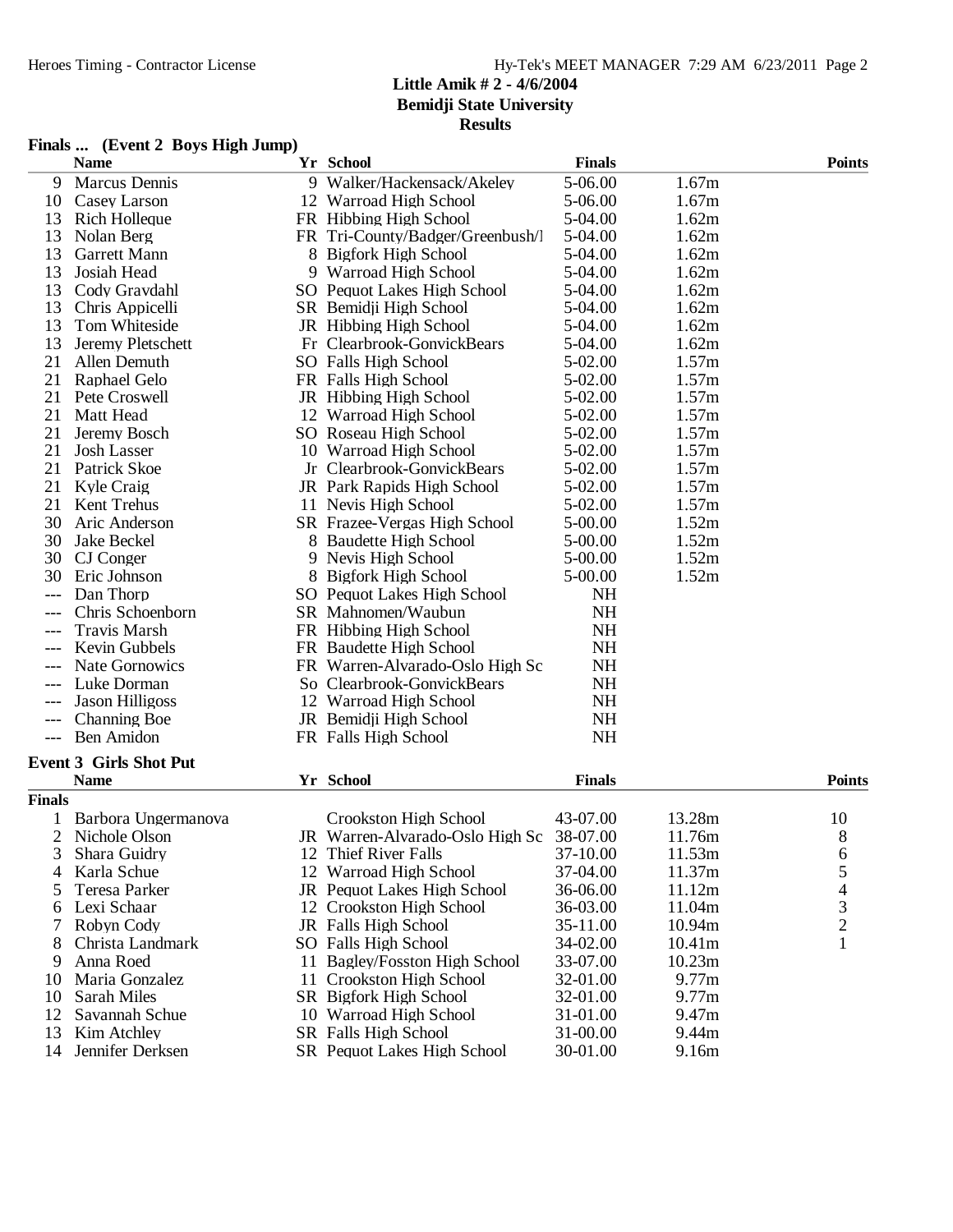|        | <b>Name</b>                  | Yr School                         | <b>Finals</b> |                   | <b>Points</b> |
|--------|------------------------------|-----------------------------------|---------------|-------------------|---------------|
| 15     | Alyssa Reardon               | SO Warren-Alvarado-Oslo High Sc   | 30-00.00      | 9.14m             |               |
| 16     | Karla Pula                   | FR Bigfork High School            | 29-10.00      | 9.09 <sub>m</sub> |               |
| 16     | <b>Tess Thunder</b>          | 11 Warroad High School            | 29-10.00      | 9.09 <sub>m</sub> |               |
| 18     | <b>Christine Knutson</b>     | SO Warren-Alvarado-Oslo High Sc   | 28-10.00      | 8.78m             |               |
| 19     | Liz Strohmeyer               | SR Bigfork High School            | 28-06.00      | 8.68m             |               |
| 20     | Savanna Tate                 | JR Frazee-Vergas High School      | 28-03.00      | 8.61m             |               |
| 20     | Angie Curfman                | 9 Bagley/Fosston High School      | 28-03.00      | 8.61m             |               |
| 22     | <b>Elizabeth Crane</b>       | 9 Crookston High School           | 28-02.00      | 8.58m             |               |
| 23     | Natasha Clinton              | SR Tri-County/Badger/Greenbush/   | 28-00.00      | 8.53m             |               |
| 24     | Nicolle Worcester            | FR Bigfork High School            | 27-02.00      | 8.28m             |               |
| 24     | Tara Buckingham              | 11 Pilliger High School           | 27-02.00      | 8.28m             |               |
| 26     | <b>Beth Kiesel</b>           | 11 Hibbing High School            | 26-11.00      | 8.20m             |               |
| 27     | Jazmyn DeMars                | SO Warren-Alvarado-Oslo High Sc   | 26-02.00      | 7.97 <sub>m</sub> |               |
| 28     | Amy Fredman                  | 8 Pilliger High School            | 26-01.00      | 7.95m             |               |
| 29     | <b>Susie Weems</b>           | Sr Clearbrook-GonvickBears        | 25-06.00      | 7.77m             |               |
| 30     | Kari Nohner                  | FR Baudette High School           | 24-10.00      | 7.56m             |               |
| 31     | <b>Rachelle Rhodes</b>       | Nevis High School                 | 24-09.00      | 7.54m             |               |
| 32     | Jamie Weiss                  | SO Park Rapids High School        | 24-06.00      | 7.46m             |               |
| 33     | Krista Connor                | Cass Lake Bena                    | 24-04.00      | 7.41m             |               |
| 34     | Megan Richer                 | Cass Lake Bena                    | 23-11.00      | 7.28m             |               |
| 35     | Andreana Peiper              | JR Baudette High School           | 23-08.00      | 7.21m             |               |
| 36     | Tahsa Bernu                  | JR Tri-County/Badger/Greenbush/   | 23-07.00      | 7.18m             |               |
| 37     | <b>Brittney Hakola</b>       | FR Nashwauk-Keewatin High Scho    | 23-05.00      | 7.13 <sub>m</sub> |               |
| 38     | <b>Kathryn Cooley</b>        | Crookston High School             | 23-03.00      | 7.08m             |               |
| 39     | Sapphire Somerville          | SO Frazee-Vergas High School      | 23-01.00      | 7.03 <sub>m</sub> |               |
| 40     | Mara Perez                   | Jr Roseau High School             | 22-04.00      | 6.80m             |               |
| 41     | Heather Raisch               | Cass Lake Bena                    | 21-05.00      | 6.52m             |               |
| 42     | Carly Moberg                 | SR Bigfork High School            | 21-00.00      | 6.40m             |               |
| 43     | Brenda Roth                  | Bertha/Hewitt/Verndale            | 20-08.00      | 6.29m             |               |
| 44     | Rennae Rapp                  | SO Frazee-Vergas High School      | 20-03.00      | 6.17m             |               |
| 45     | Amanda McGraw                | SR Baudette High School           | 20-00.00      | 6.09 <sub>m</sub> |               |
| 46     | <b>Heather Hummel</b>        | SO Nashwauk-Keewatin High Schc    | 19-10.00      | 6.04m             |               |
| 47     | Tanya Timmersman             | FR Roseau High School             | 19-06.00      | 5.94m             |               |
| 48     | Trishia Solomen              | Bagley/Fosston High School        | 19-02.00      | 5.84m             |               |
| 49     | Lucy Radick                  | <b>Bagley/Fosston High School</b> | 19-01.00      | 5.81m             |               |
| 50     | Samantha Johnson             | 7 Pilliger High School            | 18-06.00      | 5.63m             |               |
| 51     | Anne Behnke                  | 12 Hibbing High School            | 18-04.00      | 5.58m             |               |
| 52     | <b>Ashley Wass</b>           | 8 Bigfork High School             | 18-02.00      | 5.53m             |               |
| 53     | <b>Brittney Brown</b>        | 8 Nashwauk-Keewatin High Scho     | 17-02.00      | 5.23m             |               |
| 54     | Paula Carneiro               | Sr Clearbrook-GonvickBears        | 15-01.00      | 4.59m             |               |
| 55     | Karentina Albin              | Bertha/Hewitt/Verndale            | 13-09.00      | 4.19m             |               |
|        | <b>Event 4 Boys Shot Put</b> |                                   |               |                   |               |
|        | <b>Name</b>                  | Yr School                         | <b>Finals</b> |                   | <b>Points</b> |
| Finals |                              |                                   |               |                   |               |
| 1      | Erik Moe                     | SR Falls High School              | 52-08.00      | 16.05m            | 10            |
| 2      | <b>Izaak Spaulding</b>       | 12 Bagley/Fosston High School     | 51-08.00      | 15.74m            | 8             |
| 3      | Adam Sorum                   | SR Warren-Alvarado-Oslo High Sc   | 45-02.00      | 13.76m            | 6             |
| 4      | <b>Ben Anderson</b>          | SR Frazee-Vergas High School      | 44-07.00      | 13.58m            | 5             |
| 5      | <b>Tony Busse</b>            | SO Mahnomen/Waubun                | 44-03.00      | 13.48m            | 4             |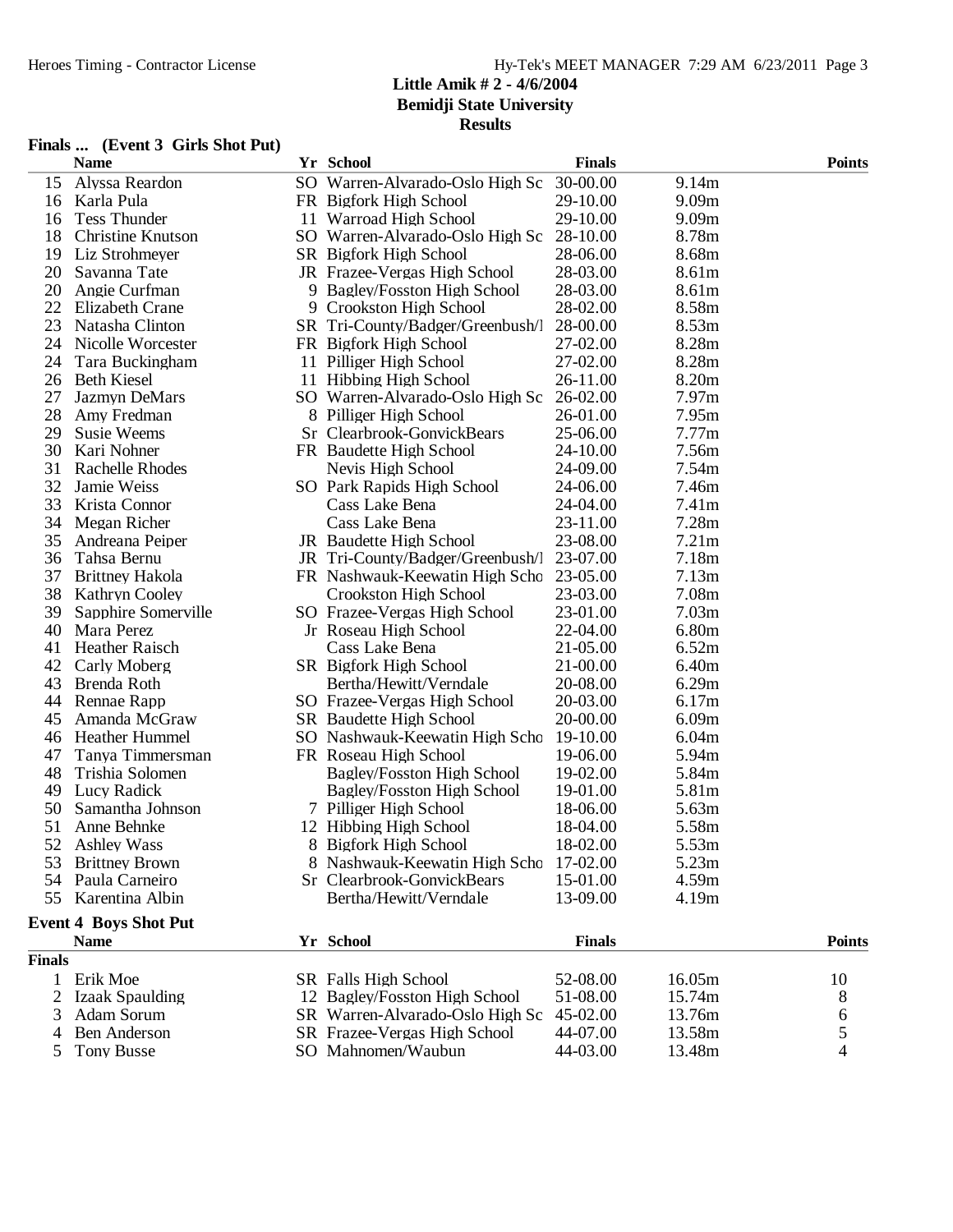# **Finals ... (Event 4 Boys Shot Put)**

|    | <b>Name</b>               |   | Yr School                       | <b>Finals</b> |        | <b>Points</b>  |
|----|---------------------------|---|---------------------------------|---------------|--------|----------------|
| 6  | Daryl Perrault            |   | JR Falls High School            | 43-04.00      | 13.20m | 3              |
| 7  | <b>Austin Bachmann</b>    |   | SO Frazee-Vergas High School    | 43-01.00      | 13.13m | $\overline{c}$ |
| 8  | Rod Houdek                |   | SR Mahnomen/Waubun              | 42-10.00      | 13.05m | $\mathbf{1}$   |
| 9  | <b>Bill Landmark</b>      |   | SR Falls High School            | 42-04.00      | 12.90m |                |
| 10 | Ryan Koslofsky            |   | JR Pequot Lakes High School     | 41-07.00      | 12.67m |                |
| 11 | Jesse Echternach          |   | JR Bemidji High School          | 41-05.00      | 12.62m |                |
| 12 | Chris Link                |   | SO Roseau High School           | 41-03.00      | 12.57m |                |
| 13 | Luke Dunrud               |   | JR Bertha/Hewitt/Verndale       | 40-06.00      | 12.34m |                |
| 14 | Peter Fredman             |   | 11 Pilliger High School         | 40-03.00      | 12.26m |                |
| 15 | <b>Adam Phillipe</b>      |   | 12 Warroad High School          | 40-02.00      | 12.24m |                |
| 16 | <b>Tyler Spry</b>         |   | JR Falls High School            | 40-01.00      | 12.21m |                |
| 17 | <b>Clint Worcester</b>    |   | SR Bigfork High School          | 40-00.00      | 12.19m |                |
| 18 | <b>Brandon Pankow</b>     |   | JR Crookston High School        | 39-09.00      | 12.11m |                |
| 19 | Cody Nelson               |   | SR Crookston High School        | 38-06.00      | 11.73m |                |
| 20 | <b>Patrick Winkle</b>     |   | SR Northome/Kelliher/Blackduck  | 38-00.00      | 11.58m |                |
| 21 | Eric Alger                |   | 12 Walker/Hackensack/Akeley     | 37-07.00      | 11.45m |                |
| 22 | Matt Anderson             |   | FR Hibbing High School          | 37-04.00      | 11.37m |                |
| 23 | Erik Brenna               |   | 10 Thief River Falls            | 37-02.00      | 11.32m |                |
| 23 | Kyle Johnson              |   | SO Bigfork High School          | 37-02.00      | 11.32m |                |
| 23 | Joey Jordan               |   | SO Pequot Lakes High School     | 37-02.00      | 11.32m |                |
| 26 | Andy Walsh                |   | JR Nashwauk-Keewatin High Schc  | 37-00.00      | 11.27m |                |
| 27 | Dane Sorum                |   | JR Warren-Alvarado-Oslo High Sc | 36-08.00      | 11.17m |                |
| 27 | David Chessmore           |   | Cass Lake Bena                  | 36-08.00      | 11.17m |                |
| 29 | Ryan Brummond             |   | 10 Thief River Falls            | 36-04.00      | 11.07m |                |
| 30 | Luke Dorman               |   | So Clearbrook-GonvickBears      | 36-01.00      | 10.99m |                |
| 31 | <b>Steve Gibbs</b>        |   | SR Northome/Kelliher/Blackduck  | 35-08.00      | 10.87m |                |
| 32 | Kyle Christianson         |   | SO Park Rapids High School      | 35-07.00      | 10.84m |                |
| 33 | Rory Hendrickson          |   | SO Falls High School            | 35-06.00      | 10.82m |                |
| 34 | <b>Bryce Moen</b>         |   | JR Frazee-Vergas High School    | 35-05.00      | 10.79m |                |
| 35 | Robert Lincoln            |   | 12 Thief River Falls            | 35-03.00      | 10.74m |                |
| 36 | <b>Jeff Berry</b>         |   | 11 Warroad High School          | 35-02.00      | 10.71m |                |
| 37 | Max Krueger               |   | SR Roseau High School           | 34-09.00      | 10.59m |                |
| 38 | <b>Brad Smith</b>         |   | 12 Walker/Hackensack/Akeley     | 34-03.00      | 10.43m |                |
| 38 | Derek Clark               |   | JR Falls High School            | 34-03.00      | 10.43m |                |
| 38 | Justin Homme              |   | 11 Warroad High School          | 34-03.00      | 10.43m |                |
| 41 | <b>Tommy Leaper</b>       | 2 | Walker/Hackensack/Akeley        | 34-01.00      | 10.38m |                |
| 41 | Zach Folkert              |   | JR Bemidji High School          | 34-01.00      | 10.38m |                |
| 43 | <b>Anthony Dahl</b>       |   | Sr Clearbrook-GonvickBears      | 34-00.00      | 10.36m |                |
| 44 | Mike Mclean               |   | JR Pequot Lakes High School     | 33-09.00      | 10.28m |                |
| 45 | Bryan Wolff               |   | JR Hibbing High School          | 33-08.00      | 10.26m |                |
| 46 | Aaron Moenkedick          |   | SO Bertha/Hewitt/Verndale       | 33-07.00      | 10.23m |                |
| 46 | <b>Charlie Steinhauer</b> |   | 9 Warroad High School           | 33-07.00      | 10.23m |                |
| 48 | Tanner Jensen             |   | 10 Thief River Falls            | 33-04.00      | 10.16m |                |
| 48 | Luke Potter               |   | Nevis High School               | 33-04.00      | 10.16m |                |
| 50 | <b>Ben Christenson</b>    |   | 11 Bagley/Fosston High School   | 33-03.00      | 10.13m |                |
| 51 | Evan Osterhoudt           |   | SO Hibbing High School          | 33-02.00      | 10.10m |                |
| 52 | Luke Rosecrans            |   | 8 Pilliger High School          | 32-09.00      | 9.98m  |                |
| 53 | <b>Austin Knoll</b>       |   | SO Warren-Alvarado-Oslo High Sc | 32-08.00      | 9.95m  |                |
| 53 | <b>Tony Boes</b>          |   | JR Northome/Kelliher/Blackduck  | 32-08.00      | 9.95m  |                |
| 55 | Dusty Nelson              |   | SO Mahnomen/Waubun              | 32-05.00      | 9.88m  |                |
|    |                           |   |                                 |               |        |                |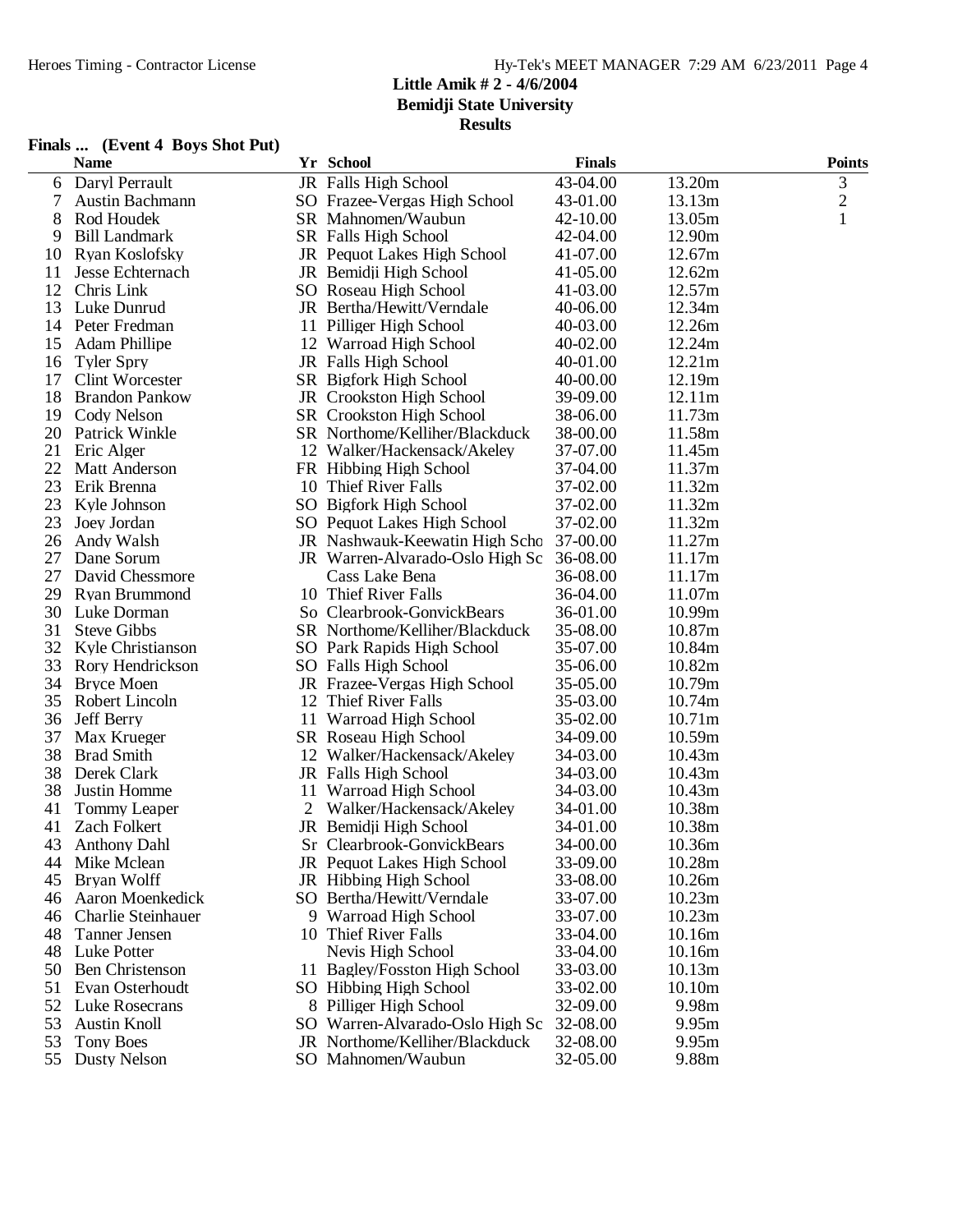# **Finals ... (Event 4 Boys Shot Put)**

|                | <b>Name</b>                     | Yr School                          | <b>Finals</b> |       | <b>Points</b>  |
|----------------|---------------------------------|------------------------------------|---------------|-------|----------------|
| 56             | Ben Griffith                    | SR Park Rapids High School         | 32-04.00      | 9.85m |                |
| 56             | Tom Keeler                      | SO Hibbing High School             | 32-04.00      | 9.85m |                |
| 58             | <b>Brett Steinbrink</b>         | <b>JR</b> Crookston High School    | 32-03.00      | 9.82m |                |
| 59             | Ryan Lund                       | JR Crosby-Ironton High School      | 31-11.00      | 9.72m |                |
| 60             | Mike Hansen                     | SR Crosby-Ironton High School      | 31-09.00      | 9.67m |                |
| 61             | John Lundmark                   | Jr Clearbrook-GonvickBears         | 31-04.00      | 9.55m |                |
| 62             | John Pula                       | SO Northome/Kelliher/Blackduck     | 30-07.00      | 9.32m |                |
| 63             | Tim Coy                         | SR Park Rapids High School         | 30-06.00      | 9.29m |                |
| 64             | Shawn Clark                     | 8 Bagley/Fosston High School       | 30-03.00      | 9.22m |                |
| 65             | Philip Laine                    | JR Frazee-Vergas High School       | 30-01.00      | 9.16m |                |
| 66             | Kevin Berrault                  | Cass Lake Bena                     | 29-04.00      | 8.94m |                |
| 67             | <b>Charlie Lundstrom</b>        | 10 Pilliger High School            | 29-01.00      | 8.86m |                |
| 67             | Damien Hoogaker                 | JR Park Rapids High School         | 29-01.00      | 8.86m |                |
| 69             | <b>Travis Speaker</b>           | SO Baudette High School            | 29-00.00      | 8.83m |                |
| 70             | Jeremiah Speaker                | FR Baudette High School            | 27-06.00      | 8.38m |                |
| 71             | <b>Blake Collison</b>           | FR Bemidji High School             | 26-11.00      | 8.20m |                |
| 72             | Casey Wangen                    | SO Crookston High School           | 26-10.00      | 8.17m |                |
| 73             | Mike Dunbar                     | 9 Bertha/Hewitt/Verndale           | 26-09.00      | 8.15m |                |
| 74             | Dallon Free                     | SO Park Rapids High School         | 25-09.00      | 7.84m |                |
| 75             | <b>Edwin Moses</b>              | 7 Nashwauk-Keewatin High Scho      | 25-06.00      | 7.77m |                |
| 76             | <b>Austin Graser</b>            | Sr Clearbrook-GonvickBears         | 24-07.00      | 7.49m |                |
| 77             | Joey Jarva                      | 8 Nashwauk-Keewatin High Scho      | 24-06.00      | 7.46m |                |
| 78             | AJ Bacigalupo                   | 7 Nashwauk-Keewatin High Schc      | 23-07.00      | 7.18m |                |
| 79             | Nick Schouviller                | 9 Bagley/Fosston High School       | 20-00.00      | 6.09m |                |
| 80             | Kyle Riley                      | 8 Nashwauk-Keewatin High Scho      | 19-05.00      | 5.91m |                |
|                | <b>Event 5 Girls Pole Vault</b> |                                    |               |       |                |
|                | <b>Name</b>                     | Yr School                          | <b>Finals</b> |       | <b>Points</b>  |
| <b>Finals</b>  |                                 |                                    |               |       |                |
|                | Leah Schleppegrell              | 11 Hibbing High School             | 9-06.00       | 2.89m | 10             |
| $\overline{c}$ | Jennifer Hensel                 | JR Frazee-Vergas High School       | 9-06.00       | 2.89m | 8              |
| 3              | Nancy Bell                      | FR Frazee-Vergas High School       | 8-06.00       | 2.59m | 5.50           |
| 3              | <b>Steph DeMars</b>             | 12 Warroad High School             | 8-06.00       | 2.59m | 5.50           |
| 5              | <b>Brittany Engen</b>           | SR Pequot Lakes High School        | 8-06.00       | 2.59m | 4              |
| 6              | Chelsea Krahn                   | 10 Warroad High School             | 8-00.00       | 2.43m | 3              |
| 7              | Sarah Zika                      | <b>SR</b> Falls High School        | 8-00.00       | 2.43m | $\overline{2}$ |
| 8              | Jessica Reger                   | 12 Hibbing High School             | 8-00.00       | 2.43m | 1              |
| 9              | Emma Helfrich                   | JR Park Rapids High School         | 8-00.00       | 2.43m |                |
| 10             | Jaime LeDuc                     | SR Falls High School               | 7-00.00       | 2.13m |                |
| 10             | Gayle StMichel                  | JR Frazee-Vergas High School       | 7-00.00       | 2.13m |                |
| 10             | <b>Emilee Torgerson</b>         | SR Warren-Alvarado-Oslo High Sc    | 7-00.00       | 2.13m |                |
| 10             | Jessica Nordstrom               | 9 Hibbing High School              | 7-00.00       | 2.13m |                |
| 14             | Jenna Niggeler                  | 11 Pilliger High School            | $6 - 00.00$   | 1.82m |                |
| 14             | Calida Cogan                    | <b>SR</b> Pequot Lakes High School | $6 - 00.00$   | 1.82m |                |
| 14             | <b>Heather Nevalainen</b>       | SO Falls High School               | $6 - 00.00$   | 1.82m |                |
| 14             | Amy Hasbargen                   | JR Baudette High School            | $6 - 00.00$   | 1.82m |                |
| 14             | Lindsay Lessard                 | Crookston High School              | $6 - 00.00$   | 1.82m |                |
| 14             | Amanda Bakken                   | 10 Crookston High School           | $6 - 00.00$   | 1.82m |                |
| 14             | Kim Nielson                     | FR Bemidji High School             | $6 - 00.00$   | 1.82m |                |
| 14             | Brynna Nelson                   | FR Bemidji High School             | $6 - 00.00$   | 1.82m |                |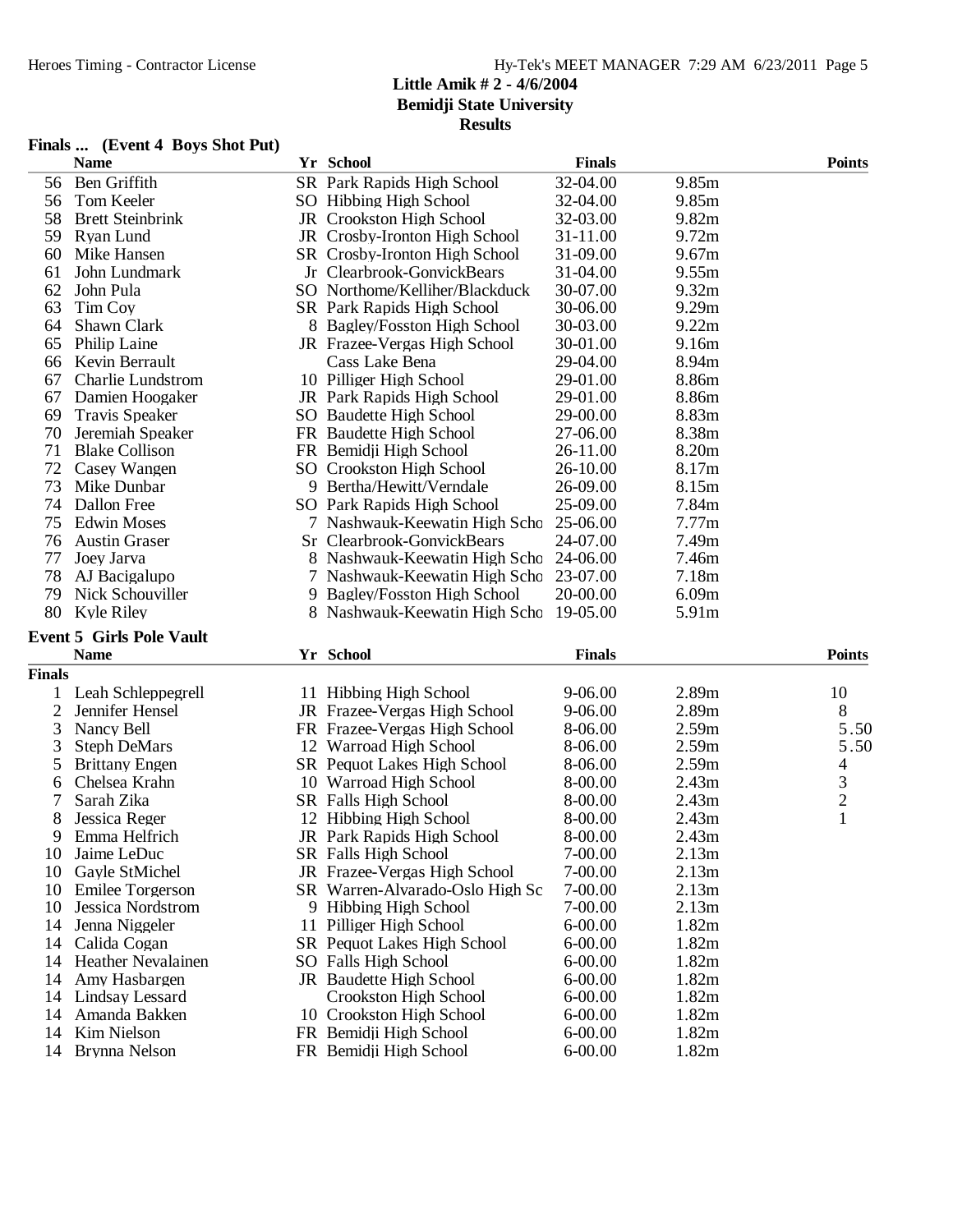|                | Finals  (Event 5 Girls Pole Vault) |                                    |               |       |                |
|----------------|------------------------------------|------------------------------------|---------------|-------|----------------|
|                | <b>Name</b>                        | Yr School                          | <b>Finals</b> |       | <b>Points</b>  |
|                | 14 Kristen Wright                  | SO Nashwauk-Keewatin High Scho     | $6 - 00.00$   | 1.82m |                |
| 14             | Amanda Curto                       | FR Nashwauk-Keewatin High Schc     | $6 - 00.00$   | 1.82m |                |
| $---$          | <b>Shantell Davidson</b>           | SO Baudette High School            | <b>NH</b>     |       |                |
| ---            | <b>Kelly Frost</b>                 | FR Bemidji High School             | <b>NH</b>     |       |                |
|                | <b>Event 6 Boys Pole Vault</b>     |                                    |               |       |                |
|                | <b>Name</b>                        | Yr School                          | <b>Finals</b> |       | <b>Points</b>  |
| <b>Finals</b>  |                                    |                                    |               |       |                |
|                | David Hahn                         | 10 Warroad High School             | 12-06.00      | 3.81m | 10             |
| $\overline{2}$ | <b>Josh Hoverson</b>               | SR Bemidji High School             | 12-00.00      | 3.65m | 8              |
| 3              | <b>Billy Ryan</b>                  | JR Park Rapids High School         | 12-00.00      | 3.65m | 6              |
| 4              | Travis Haman                       | SR Bemidji High School             | 12-00.00      | 3.65m |                |
| 5              | Mark Thiele                        | 11 Warroad High School             | 12-00.00      | 3.65m | 54321          |
| 6              | Karl Manner                        | JR Hibbing High School             | 11-06.00      | 3.50m |                |
|                | <b>Phil Schaffhauser</b>           | JR Tri-County/Badger/Greenbush/    | 11-00.00      | 3.35m |                |
| 8              | Lee Morberg                        | SR Warren-Alvarado-Oslo High Sc    | 11-00.00      | 3.35m |                |
| 9              | Justin Johnson                     | FR Warren-Alvarado-Oslo High Sc    | 11-00.00      | 3.35m |                |
| 10             | <b>Josh Nyhus</b>                  | SR Hibbing High School             | 11-00.00      | 3.35m |                |
| 11             | Tim Koch                           | <b>SR</b> Pequot Lakes High School | 10-06.00      | 3.20m |                |
| 11             | Jim Stokman                        | JR Crosby-Ironton High School      | 10-06.00      | 3.20m |                |
| 11             | Nolan Berg                         | FR Tri-County/Badger/Greenbush/    | 10-06.00      | 3.20m |                |
| 14             | Robert Youso                       | JR Falls High School               | 10-00.00      | 3.04m |                |
| 15             | Jordan Hedlund                     | SO Falls High School               | 9-06.00       | 2.89m |                |
| 15             | Kyle Dukowitz                      | 11 Pilliger High School            | 9-06.00       | 2.89m |                |
| 15             | Matt Koivisto                      | 8 Hibbing High School              | $9 - 06.00$   | 2.89m |                |
| 18             | <b>Travis Stein</b>                | 10 Warroad High School             | $9 - 00.00$   | 2.74m |                |
| 19             | <b>Tyler Steinle</b>               | FR Frazee-Vergas High School       | 8-00.00       | 2.43m |                |
| 19             | Mike Dodes                         | SO Frazee-Vergas High School       | 8-00.00       | 2.43m |                |
| 19             | <b>Tyler Stoltman</b>              | SO Pequot Lakes High School        | 8-00.00       | 2.43m |                |
| ---            | Tony Mio                           | JR Baudette High School            | NH            |       |                |
| ---            | Chris Fultz                        | Bagley/Fosston High School         | <b>NH</b>     |       |                |
| ---            | <b>Jake Martin</b>                 | 8 Pilliger High School             | <b>NH</b>     |       |                |
|                | Kris Heitala                       | SR Hibbing High School             | NH            |       |                |
| $---$          | <b>Bayle Bellefy</b>               | 8 Bagley/Fosston High School       | NH            |       |                |
| ---            | Allen Bittner                      | JR Pequot Lakes High School        | NH            |       |                |
| ---            | <b>Rhegy Gelo</b>                  | SO Falls High School               | <b>NH</b>     |       |                |
|                | <b>Event 7 Girls Long Jump</b>     |                                    |               |       |                |
|                | <b>Name</b>                        | Yr School                          | <b>Finals</b> |       | <b>Points</b>  |
| <b>Finals</b>  |                                    |                                    |               |       |                |
| 1              | Katie Fredrickson                  | 11 Bagley/Fosston High School      | 16-02.25      | 4.93m | 10             |
| 2              | Kendra Keomany                     | 10 Warroad High School             | 15-06.50      | 4.73m | 8              |
| 3              | Katie Dretsch                      | SR Frazee-Vergas High School       | 14-10.50      | 4.53m | 6              |
| 4              | Leah Stockstrom                    | FR Frazee-Vergas High School       | 14-10.25      | 4.52m | $\mathfrak s$  |
| 5              | Sarah Hilligoss                    | 12 Hibbing High School             | 14-10.00      | 4.52m | $\overline{4}$ |
| 6              | Rachel Hendrickson                 | JR Falls High School               | 14-08.75      | 4.48m |                |
| 7              | Kristine Heppner                   | 9 Warroad High School              | 14-05.50      | 4.40m | $\frac{3}{2}$  |
| 8              | Caitlin Oestreich                  | SO Bemidji High School             | 14-03.75      | 4.36m | $\mathbf{1}$   |
| 9              | <b>Ashley Mitchell</b>             | SR Falls High School               | 14-03.00      | 4.34m |                |
| 9              | Vanessa Hutton                     | FR Bemidji High School             | 14-03.00      | 4.34m |                |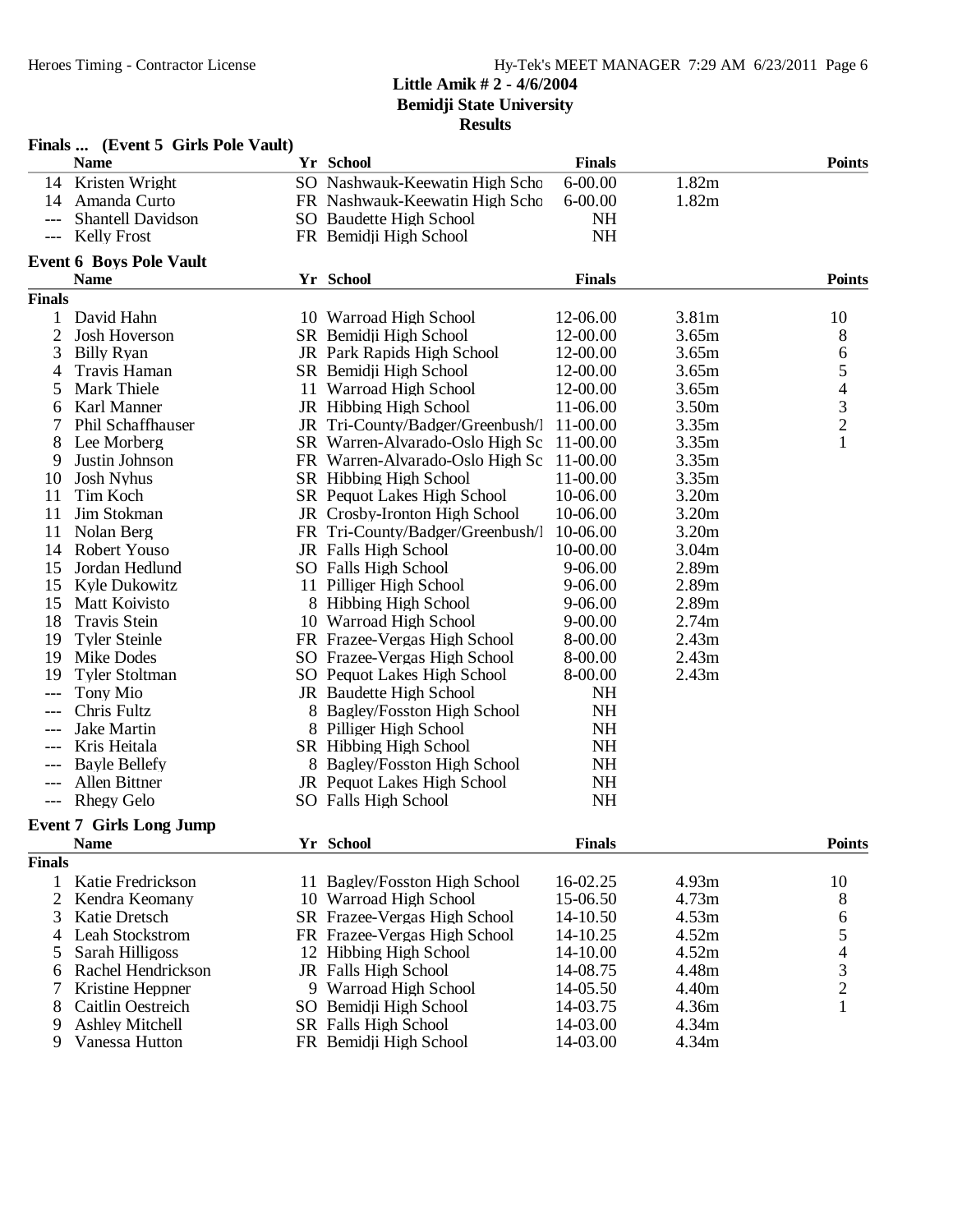### **Results**

### **Finals ... (Event 7 Girls Long Jump)**

|               | <b>Name</b>                   | Yr School                         | <b>Finals</b>  |                   | <b>Points</b> |
|---------------|-------------------------------|-----------------------------------|----------------|-------------------|---------------|
| 11            | Megan Maruska                 | SO Warren-Alvarado-Oslo High Sc   | 14-02.50       | 4.33m             |               |
| 11            | Kierah Kimbrough              | JR Tri-County/Badger/Greenbush/   | 14-02.50       | 4.33m             |               |
| 13            | Kayla Finck                   | Bertha/Hewitt/Verndale            | 14-02.25       | 4.32m             |               |
| 14            | Tara Buckingham               | 11 Pilliger High School           | 14-01.75       | 4.31m             |               |
| 15            | Jessica Ryant                 | SR Mahnomen/Waubun                | 14-01.00       | 4.29m             |               |
| 15            | Heidi Kjolhuag                | Fr Clearbrook-GonvickBears        | 14-01.00       | 4.29m             |               |
| 17            | Monica McCallister            | 9 Walker/Hackensack/Akeley        | 14-00.00       | 4.26m             |               |
| 18            | Amber Kolm                    | FR Bigfork High School            | 13-06.00       | 4.11m             |               |
| 19            | Kim Nielson                   | FR Bemidji High School            | 13-05.00       | 4.08m             |               |
| 20            | Katie Van                     | EN Mahnomen/Waubun                | 13-03.00       | 4.03m             |               |
| 21            | Anna Schoeneberger            | 11 Crookston High School          | 13-02.50       | 4.02m             |               |
| 22            | <b>Bre Bieloh</b>             | 10 Walker/Hackensack/Akeley       | 12-10.00       | 3.91 <sub>m</sub> |               |
| 23            | <b>Tiffany Clinton</b>        | JR Tri-County/Badger/Greenbush/   | 12-09.75       | 3.90 <sub>m</sub> |               |
| 24            | Khonsavanh Phonsavanh         | 9 Warroad High School             | 12-09.50       | 3.89m             |               |
| 25            | <b>Rachelle Rhodes</b>        | Nevis High School                 | 12-06.50       | 3.82m             |               |
| 26            | Tami Pawlowski                | FR Warren-Alvarado-Oslo High Sc   | 12-06.00       | 3.81m             |               |
| 27            | <b>Heather Nevalainen</b>     | SO Falls High School              | 12-05.75       | 3.80m             |               |
| 28            | Kayla Doss                    | 12 Walker/Hackensack/Akeley       | 12-05.25       | 3.79m             |               |
| 29            | <b>Bridgette Erlandson</b>    | 8 Clearbrook-GonvickBears         | 12-05.00       | 3.78m             |               |
| 30            | Brianna Hanson                | FR Tri-County/Badger/Greenbush/   | 12-02.25       | 3.71 <sub>m</sub> |               |
| 31            | <b>Emily Degnan</b>           | 11 Hibbing High School            | 12-01.00       | 3.68m             |               |
| 32            | Kolina Stepenkova             | 8 Nashwauk-Keewatin High Scho     | 11-11.50       | 3.64m             |               |
| 33            | <b>Stacy Strand</b>           | JR Northome/Kelliher/Blackduck    | 11-11.25       | 3.63m             |               |
| 34            | Kelsi Meaderis                | 8 Pequot Lakes High School        | 11-09.75       | 3.60m             |               |
| 35            | Kariann Peterson              | FR Bemidji High School            | 11-07.75       | 3.54m             |               |
| 36            | Shayna Rudland                | SO Pequot Lakes High School       | 11-06.75       | 3.52m             |               |
| 37            | Danelle Comstock              | FR Roseau High School             | 11-00.00       | 3.35m             |               |
| 38            | Molly Fisher                  | FR Baudette High School           | 10-11.00       | 3.32m             |               |
| 39            | <b>Tynel Hough</b>            | <b>Bagley/Fosston High School</b> | 10-08.50       | 3.26m             |               |
| 40            | Kayla Rasmussen 10            | Crookston High School             | 10-06.50       | 3.21m             |               |
| 40            | Meghan Hamson                 | 7 Pilliger High School            | 10-06.50       | 3.21m             |               |
| 42            | Heather Hummel                | SO Nashwauk-Keewatin High Scho    | 10-02.75       | 3.11m             |               |
|               | Anna Kunze                    | 8 Nashwauk-Keewatin High Scho     | ND             |                   |               |
|               | Angline Gamache               | <b>Bagley/Fosston High School</b> | N <sub>D</sub> |                   |               |
|               | Maria Berg                    | <b>Bagley/Fosston High School</b> | <b>ND</b>      |                   |               |
|               | <b>Ashley Nelson</b>          | 8 Baudette High School            | N <sub>D</sub> |                   |               |
|               | Shanley Kowalski              | 7 Pilliger High School            | <b>ND</b>      |                   |               |
|               | <b>Event 8 Boys Long Jump</b> |                                   |                |                   |               |
|               | <b>Name</b>                   | Yr School                         | <b>Finals</b>  |                   | <b>Points</b> |
| <b>Finals</b> |                               |                                   |                |                   |               |
| 1             | Levi Devries                  | JR Mahnomen/Waubun                | 19-03.75       | 5.88m             | 10            |
| 2             | Jordan Hedlund                | SO Falls High School              | 19-03.50       | 5.88m             | 8             |
| 3             | Kevin Bower                   | JR Park Rapids High School        | 19-02.50       | 5.85m             | 6             |
| 4             | Luke Kavanaugh                | 12 Pilliger High School           | 18-09.50       | 5.72m             | 5             |
| 5             | Mike Seaberg                  | JR Frazee-Vergas High School      | 18-08.50       | 5.70m             | 4             |
|               |                               |                                   |                |                   |               |

- 
- 
- 6 Jerry Mierch JR Nashwauk-Keewatin High School 18-04.50 5.60m 3<br>
7 Jimmy Warmuth SO Nashwauk-Keewatin High School 18-04.00 5.58m 2 7 Jimmy Warmuth SO Nashwauk-Keewatin High School 5.58m 2<br>18 Cody Gravdahl SO Pequot Lakes High School 18-00.25 5.49m 1 8 Cody Gravdahl SO Pequot Lakes High School 18-00.25 5.49m<br>
9 John Ostertag 12 Walker/Hackensack/Akeley 17-11.00 5.46m 12 Walker/Hackensack/Akeley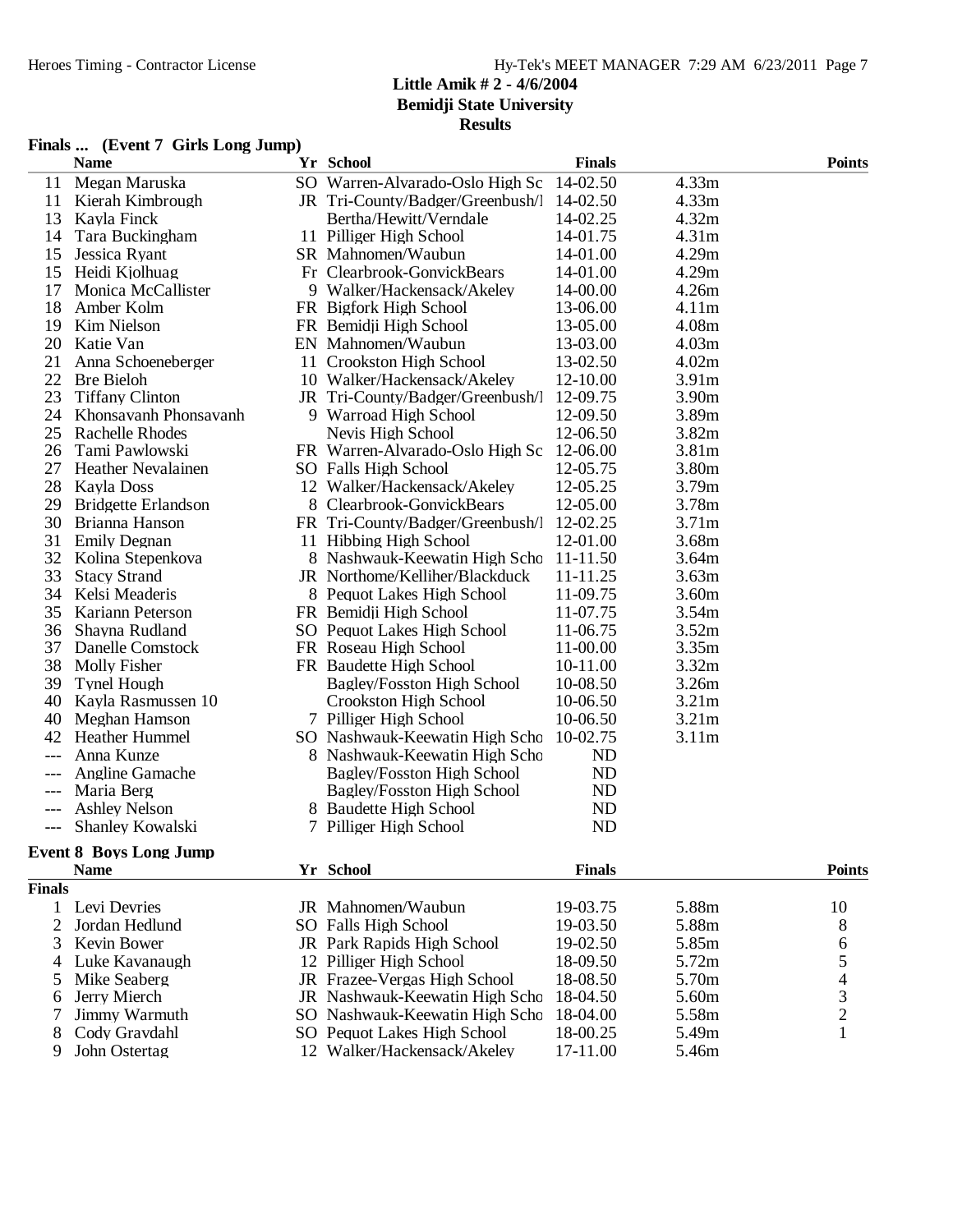# **Results**

# **Finals ... (Event 8 Boys Long Jump)**

|               | <b>Name</b>                      | Yr School                        | <b>Finals</b>  |                   | <b>Points</b> |
|---------------|----------------------------------|----------------------------------|----------------|-------------------|---------------|
| 10            | Reid Haviland                    | 11 Thief River Falls             | 17-09.75       | 5.42m             |               |
| 11            | <b>Ryan Evans</b>                | SR Northome/Kelliher/Blackduck   | 17-07.25       | 5.36m             |               |
| 12            | Joey Helmin                      | So Clearbrook-GonvickBears       | 17-06.75       | 5.35m             |               |
| 13            | Kyle Klasen                      | FR Tri-County/Badger/Greenbush/l | 17-05.25       | 5.31m             |               |
| 14            | Roger Gilbert                    | 12 Bagley/Fosston High School    | 17-05.00       | 5.30m             |               |
| 15            | Matt McFarland                   | FR Warren-Alvarado-Oslo High Sc  | 17-04.75       | 5.30m             |               |
| 16            | <b>Zach Ruport</b>               | SR Bemidji High School           | 17-03.00       | 5.25m             |               |
| 17            | Layne Miller                     | Cass Lake Bena                   | 17-00.75       | 5.20m             |               |
| 18            | Eric Johnsrud                    | FR Hibbing High School           | 17-00.00       | 5.18m             |               |
| 18            | Evan Laine                       | SO Frazee-Vergas High School     | 17-00.00       | 5.18m             |               |
| 20            | Mike Walsh                       | SR Nashwauk-Keewatin High Scho   | 16-08.75       | 5.09m             |               |
| 21            | Brian Bye                        | FR Warren-Alvarado-Oslo High Sc  | 16-08.00       | 5.08m             |               |
| 22            | Kevin Gubbels                    | FR Baudette High School          | 16-05.00       | 5.00m             |               |
| 23            | Jake Scott                       | JR Pequot Lakes High School      | 16-04.25       | 4.98m             |               |
| 24            | Gordie Haug                      | SR Crookston High School         | 16-02.75       | 4.94m             |               |
| 25            | Tony Arlich                      | SO Nashwauk-Keewatin High Scho   | 16-02.50       | 4.94m             |               |
| 25            | Derrick Banas                    | 9 Walker/Hackensack/Akeley       | 16-02.50       | 4.94m             |               |
| 27            | Siv Phomme                       | 9 Warroad High School            | 16-01.75       | 4.92m             |               |
| 28            | Colin MacGregor                  | 11 Walker/Hackensack/Akeley      | 16-00.00       | 4.87m             |               |
| 29            | <b>Richard Lindstrom</b>         | SO Roseau High School            | 15-11.75       | 4.87m             |               |
| 30            | <b>Travis Marsh</b>              | FR Hibbing High School           | 15-11.50       | 4.86m             |               |
| 31            | Kyle Nohre                       | Fr Bemidji High School           | 15-09.25       | 4.80m             |               |
| 32            | <b>Robert Fahlstrom</b>          | SO Hibbing High School           | 15-08.50       | 4.78m             |               |
| 33            | Curtis KakayGeesick              | FR Bemidji High School           | 15-07.25       | 4.75m             |               |
| 34            | Mike Novak                       | FR Warren-Alvarado-Oslo High Sc  | 15-05.50       | 4.71m             |               |
| 34            | <b>Grant Stevens</b>             | FR Bemidji High School           | 15-05.50       | 4.71m             |               |
| 36            | <b>Rich Holleque</b>             | FR Hibbing High School           | 15-04.25       | 4.67m             |               |
| 37            | Garrett Hendrickson              | <b>SR</b> Falls High School      | 14-10.50       | 4.53m             |               |
| 38            | Joe Conner                       | Cass Lake Bena                   | 14-09.50       | 4.50m             |               |
| 39            | <b>Bobby Anacabe</b>             | 10 Warroad High School           | 14-08.50       | 4.48m             |               |
| 40            | Ryan Feldt                       | SO Frazee-Vergas High School     | 14-03.50       | 4.35m             |               |
| 41            | Derek Janisch                    | 9 Warroad High School            | 13-11.00       | 4.24m             |               |
|               | 42 Luke Kjolhaug                 | Sr Clearbrook-GonvickBears       | 13-09.50       | 4.20m             |               |
| 43            | Joe Capitaine                    | Cass Lake Bena                   | 13-09.00       | 4.19m             |               |
| 44            | Ryan McCollum                    | 8 Bagley/Fosston High School     | 12-03.00       | 3.73m             |               |
| 45            | Miles Johnson                    | 7 Bagley/Fosston High School     | 11-06.00       | 3.50 <sub>m</sub> |               |
| $---$         | <b>Zach Larson</b>               | 10 Warroad High School           | ND             |                   |               |
|               | John Sersha                      | FR Hibbing High School           | N <sub>D</sub> |                   |               |
|               | Drew Hayes                       | 10 Bagley/Fosston High School    | <b>ND</b>      |                   |               |
|               | <b>Brett Steinbrink</b>          | JR Crookston High School         | ND             |                   |               |
|               | <b>Teddy Lundgren</b>            | SO Pequot Lakes High School      | ND             |                   |               |
|               | Eric Schaumburg                  | SR Mahnomen/Waubun               | ND             |                   |               |
|               | <b>Event 9 Girls Triple Jump</b> |                                  |                |                   |               |
|               | <b>Name</b>                      | Yr School                        | <b>Finals</b>  |                   | <b>Points</b> |
| <b>Finals</b> |                                  |                                  |                |                   |               |
| 1             | Felicia Foster                   | JR Pequot Lakes High School      | 33-08.50       | 10.27m            | 10            |
| 2             | Rebecca Hougen                   | Bemidji High School              | 32-06.75       | 9.92m             | 8             |
| 3             | Rachel Hendrickson               | JR Falls High School             | 32-01.50       | 9.79m             | 6             |
| 4             | Leah Schleppegrell               | 11 Hibbing High School           | 31-11.00       | 9.72m             | 5             |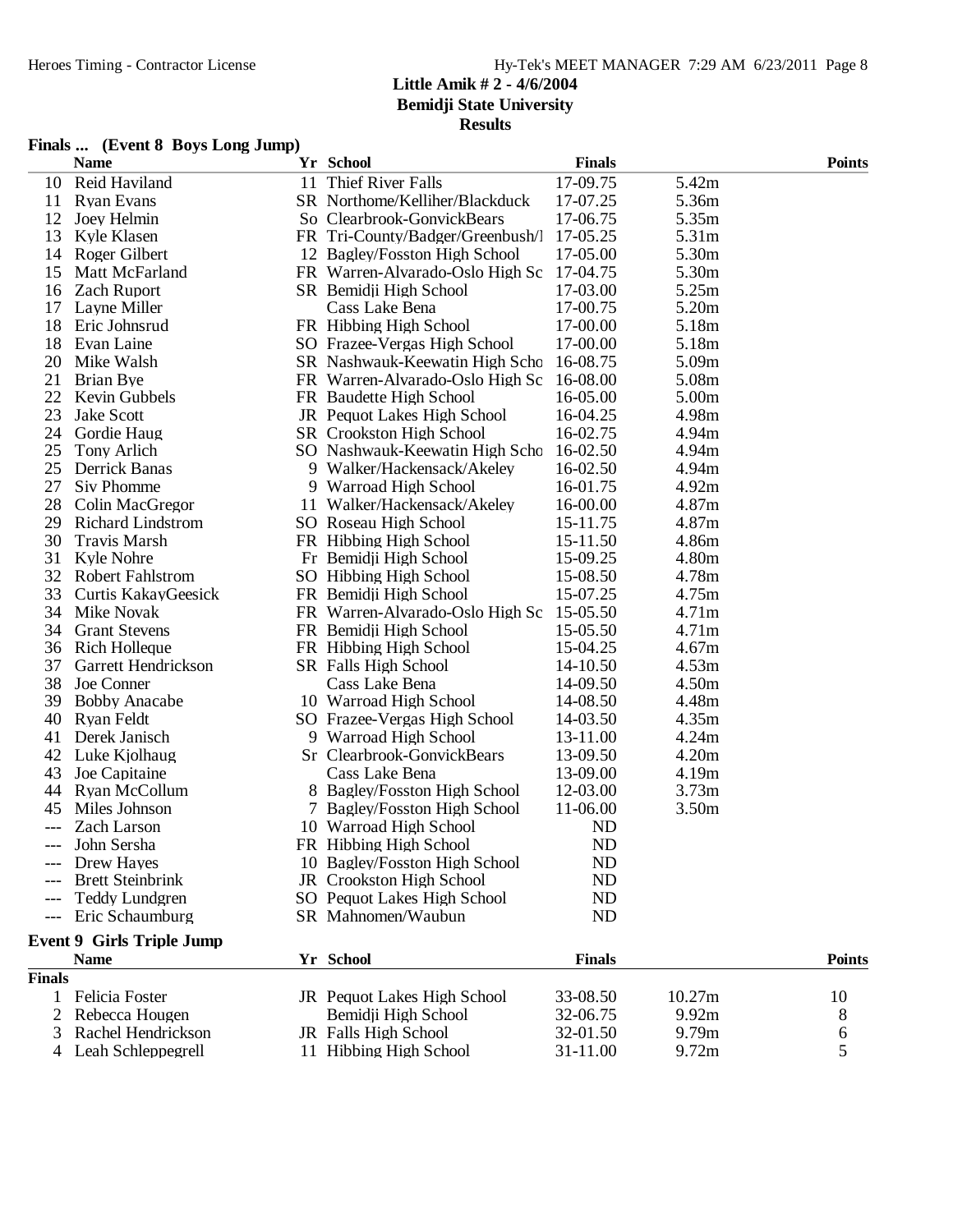# **Finals ... (Event 9 Girls Triple Jump)**

|                | <b>Name</b>                      | Yr School                          | <b>Finals</b> |        | <b>Points</b>  |
|----------------|----------------------------------|------------------------------------|---------------|--------|----------------|
| 5              | Katie Fredrickson                | 11 Bagley/Fosston High School      | 31-03.25      | 9.53m  | 4              |
| 6              | Jessica Ryant                    | SR Mahnomen/Waubun                 | 30-10.75      | 9.41m  | 3              |
| 7              | Jessica Aakre                    | 8 Warren-Alvarado-Oslo High Sc     | 30-08.00      | 9.34m  | $\mathbf{2}$   |
| 8              | Katie Dretsch                    | SR Frazee-Vergas High School       | 30-05.00      | 9.27m  | $\mathbf{1}$   |
| 9              | Monica McCallister               | 9 Walker/Hackensack/Akeley         | 30-01.75      | 9.18m  |                |
| 10             | Sarah Zika                       | SR Falls High School               | 29-11.50      | 9.13m  |                |
| 11             | Tami Pawlowski                   | FR Warren-Alvarado-Oslo High Sc    | 29-07.50      | 9.02m  |                |
| 12             | Becca Bahnmiller                 | 11 Warroad High School             | 29-04.75      | 8.95m  |                |
| 12             | <b>Caitlin Oestreich</b>         | SO Bemidji High School             | 29-04.75      | 8.95m  |                |
| 14             | <b>Brittany Johnston</b>         | SR Warren-Alvarado-Oslo High Sc    | 29-01.75      | 8.88m  |                |
| 15             | Calida Cogan                     | <b>SR</b> Pequot Lakes High School | 29-00.75      | 8.85m  |                |
| 16             | Danielle Pochucha                | SR Nashwauk-Keewatin High Schc     | 28-09.75      | 8.78m  |                |
| 17             | Danielle Paris                   | Fr Bemidji High School             | 28-06.50      | 8.69m  |                |
| 18             | Gayle StMichel                   | JR Frazee-Vergas High School       | 28-05.25      | 8.66m  |                |
| 19             | Amanda Wilson                    | <b>SR</b> Pequot Lakes High School | 27-08.00      | 8.43m  |                |
| 19             | Hanna Froehlich                  | SO Bemidji High School             | 27-08.00      | 8.43m  |                |
| 21             | <b>Beth Kiesel</b>               | 11 Hibbing High School             | 27-05.25      | 8.36m  |                |
| 22             | Amy Hasbargen                    | JR Baudette High School            | 27-04.00      | 8.33m  |                |
| 23             | Jenna Niggeler                   | 11 Pilliger High School            | 26-05.50      | 8.06m  |                |
| 24             | <b>Allison Strege</b>            | FR Nashwauk-Keewatin High Schc     | 26-04.50      | 8.03m  |                |
| 25             | Katie Van                        | EN Mahnomen/Waubun                 | 26-03.25      | 8.00m  |                |
| 26             | <b>Whitney Neis</b>              | SO Mahnomen/Waubun                 | 26-01.00      | 7.95m  |                |
| 27             | <b>Heather Nevalainen</b>        | SO Falls High School               | 25-07.00      | 7.79m  |                |
| 27             | Amanda McGraw                    | SR Baudette High School            | 25-07.00      | 7.79m  |                |
| 29             | Sarah Gubbels                    | JR Baudette High School            | 24-01.75      | 7.35m  |                |
| 30             | Kelly Johnson                    | 7 Pilliger High School             | 23-10.75      | 7.28m  |                |
| 31             | Molly Lindom                     | S0 Clearbrook-GonvickBears         | 4-04.75       | 1.33m  |                |
|                | Pearl Walker                     | FR Bemidji High School             | ND            |        |                |
|                | Danelle Chandler                 | SR Warren-Alvarado-Oslo High Sc    | ND            |        |                |
| $--$           | Carma Huseby                     | FR Bemidji High School             | <b>ND</b>     |        |                |
|                | <b>Event 10 Boys Triple Jump</b> |                                    |               |        |                |
|                | <b>Name</b>                      | Yr School                          | <b>Finals</b> |        | <b>Points</b>  |
| <b>Finals</b>  |                                  |                                    |               |        |                |
| 1              | <b>Ryan Taggert</b>              | SR Crosby-Ironton High School      | 41-06.25      | 12.65m | 10             |
| $\overline{c}$ | Chris Appicelli                  | SR Bemidji High School             | 41-03.25      | 12.57m | 8              |
| 3              | Eric Schaumburg                  | SR Mahnomen/Waubun                 | 40-10.50      | 12.45m | 6              |
| 4              | Parker Robinson                  | SR Crosby-Ironton High School      | 40-05.25      | 12.32m | 5              |
| C              | <b>Scott Rakozy</b>              | 10 Thief River Falls               | 39-07.50      | 12.07m | 4              |
| 6              | Luke Kavanaugh                   | 12 Pilliger High School            | 39-01.50      | 11.92m | 3              |
| 7              | Cody Bendickson                  | JR Mahnomen/Waubun                 | 36-08.00      | 11.17m | $\overline{c}$ |
| 8              | <b>Tyson McArthur</b>            | FR Mahnomen/Waubun                 | 36-07.50      | 11.16m | $\mathbf{1}$   |
| 9              | John Ostertag                    | 12 Walker/Hackensack/Akeley        | 36-07.25      | 11.15m |                |
| 10             | Luke Kjolhaug                    | Sr Clearbrook-GonvickBears         | 36-06.75      | 11.14m |                |
| 11             | Luke Dorman                      | So Clearbrook-GonvickBears         | 36-05.00      | 11.09m |                |
| 11             | Dusty Schwartz                   | SR Falls High School               | 36-05.00      | 11.09m |                |
| 13             | Kyle Klasen                      | FR Tri-County/Badger/Greenbush/    | 36-01.75      | 11.01m |                |
| 14             | <b>D'Morris Mack</b>             | SO Hibbing High School             | 36-00.50      | 10.98m |                |
| 15             | Jimmy Warmuth                    | SO Nashwauk-Keewatin High Schc     | 35-11.50      | 10.96m |                |
| 16             | Cal Yocius                       | SO Falls High School               | 35-09.25      | 10.90m |                |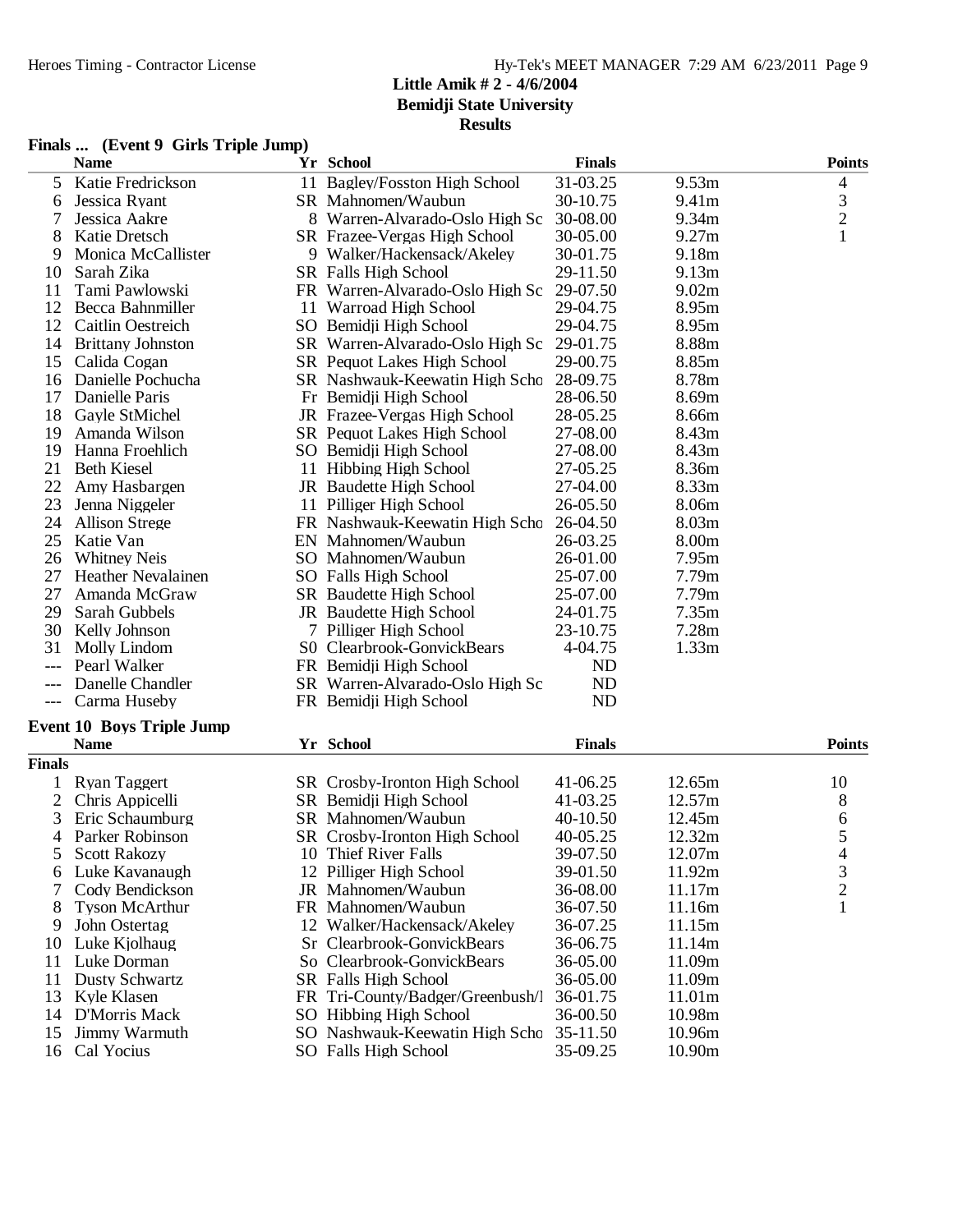# **Results**

# **Finals ... (Event 10 Boys Triple Jump)**

|                     | <b>Name</b>                        | Yr School                       | <b>Finals</b> |        | <b>Points</b>            |
|---------------------|------------------------------------|---------------------------------|---------------|--------|--------------------------|
| 17                  | <b>Rich Holleque</b>               | FR Hibbing High School          | 35-02.75      | 10.73m |                          |
| 18                  | Drew Daggett                       | FR Frazee-Vergas High School    | 34-06.00      | 10.51m |                          |
| 19                  | Wade Schoenborn                    | SO Mahnomen/Waubun              | 34-04.75      | 10.48m |                          |
| 20                  | Mark Thiele                        | 11 Warroad High School          | 34-02.25      | 10.42m |                          |
| 21                  | Matt Koehler                       | SO Park Rapids High School      | 34-02.00      | 10.41m |                          |
| 22                  | Marvin Gorden                      | SO Falls High School            | 33-09.25      | 10.29m |                          |
| 23                  | Mike Soukup                        | SO Pequot Lakes High School     | 32-11.50      | 10.04m |                          |
| 24                  | Jacob Dale                         | FR Pequot Lakes High School     | 32-07.00      | 9.93m  |                          |
| 25                  | <b>Tyler Steinle</b>               | FR Frazee-Vergas High School    | 32-06.25      | 9.91m  |                          |
| 26                  | <b>Jonny Bennett</b>               | 8 Northome/Kelliher/Blackduck   | 32-04.00      | 9.85m  |                          |
| 26                  | Eric Johnson                       | 8 Bigfork High School           | 32-04.00      | 9.85m  |                          |
| 28                  | <b>Channing Boe</b>                | JR Bemidji High School          | 30-08.50      | 9.35m  |                          |
| 29                  | <b>Grant Stevens</b>               | FR Bemidji High School          | 30-07.00      | 9.32m  |                          |
| 30                  | Chris Fultz                        | 8 Bagley/Fosston High School    | 28-08.25      | 8.74m  |                          |
| 31                  | <b>Jesse Miller</b>                | 8 Bagley/Fosston High School    | 28-06.50      | 8.69m  |                          |
| 32                  | Justin Hunt                        | FR Bemidji High School          | 27-00.00      | 8.22m  |                          |
| 33                  | Chris Laine                        | FR Hibbing High School          | 25-07.75      | 7.81m  |                          |
| $---$               | <b>Greg Smith</b>                  | 7 Northome/Kelliher/Blackduck   | <b>ND</b>     |        |                          |
|                     | Andy Hughes                        | JR Crookston High School        | <b>ND</b>     |        |                          |
| $\qquad \qquad - -$ |                                    |                                 |               |        |                          |
|                     | <b>Event 11 Girls Discus Throw</b> |                                 |               |        |                          |
|                     | <b>Name</b>                        | Yr School                       | <b>Finals</b> |        | <b>Points</b>            |
| <b>Finals</b>       |                                    |                                 |               |        |                          |
| 1                   | Shara Guidry                       | 12 Thief River Falls            | 119-03.50     | 36.36m | 10                       |
| $\overline{c}$      | Barbora Ungermanova                | Crookston High School           | 119-02        | 36.32m | 8                        |
| 3                   | Nichole Olson                      | JR Warren-Alvarado-Oslo High Sc | 117-00        | 35.66m | 6                        |
| 4                   | Karla Schue                        | 12 Warroad High School          | 114-04.50     | 34.86m | 5                        |
| 5                   | Teresa Parker                      | JR Pequot Lakes High School     | 113-07        | 34.62m | $\overline{\mathcal{A}}$ |
| 6                   | Lexi Schaar                        | 12 Crookston High School        | 107-01        | 32.63m | 3                        |
| 7                   | Robyn Cody                         | JR Falls High School            | 106-01.50     | 32.34m | $\overline{c}$           |
| 8                   | Leann Chessmore                    | Cass Lake Bena                  | 100-00        | 30.48m | $\mathbf{1}$             |
| 9                   | Jennifer Derksen                   | SR Pequot Lakes High School     | 99-06         | 30.32m |                          |
| 10                  | <b>Sarah Miles</b>                 | SR Bigfork High School          | 97-07.50      | 29.75m |                          |
| 11                  | Danelle Chandler                   | SR Warren-Alvarado-Oslo High Sc | 97-02         | 29.61m |                          |
| 12                  | Liz Strohmeyer                     | SR Bigfork High School          | 96-00         | 29.26m |                          |
| 13                  | <b>Beth Kiesel</b>                 | 11 Hibbing High School          | 88-08         | 27.02m |                          |
| 14                  | <b>Elizabeth Crane</b>             | 9 Crookston High School         | 88-04         | 26.92m |                          |
| 15                  | Amber Erdmann                      | 11 Crookston High School        | 86-03         | 26.28m |                          |
|                     | 15 Christa Landmark                | SO Falls High School            | 86-03         | 26.28m |                          |
| 17                  | Nicolle Worcester                  | FR Bigfork High School          | $82 - 11$     | 25.27m |                          |
| 18                  | <b>Rachelle Rhodes</b>             | Nevis High School               | 80-09.50      | 24.62m |                          |
| 19                  | <b>Christine Knutson</b>           | SO Warren-Alvarado-Oslo High Sc | 79-02         | 24.13m |                          |
| 20                  | Savannah Schue                     | 10 Warroad High School          | 76-08         | 23.36m |                          |
| 21                  | Megan Richer                       | Cass Lake Bena                  | 75-09         | 23.08m |                          |
| 22                  | Carma Huseby                       | FR Bemidji High School          | 74-08.50      | 22.77m |                          |
| 23                  | <b>Emily Phillipe</b>              | SR Falls High School            | 74-07         | 22.73m |                          |
| 24                  | Jamie Weiss                        | SO Park Rapids High School      | 73-09         | 22.47m |                          |
| 25                  | Tess Thunder                       | 11 Warroad High School          | 71-10         | 21.89m |                          |
| 26                  | Amy Fredman                        | 8 Pilliger High School          | $70 - 11$     | 21.61m |                          |
| 27                  | Angie Curfman                      | 9 Bagley/Fosston High School    | 70-01.50      | 21.37m |                          |
|                     |                                    |                                 |               |        |                          |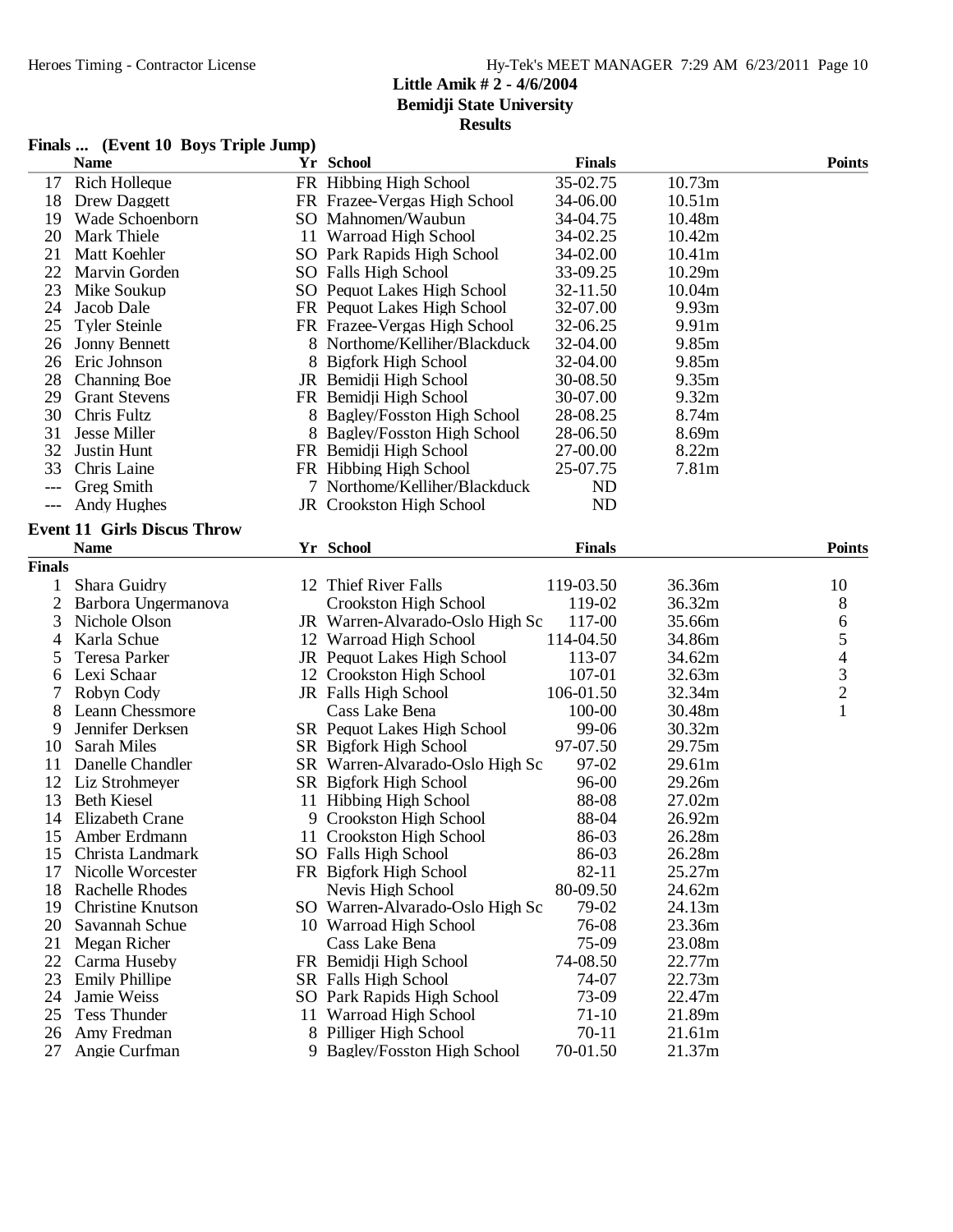**Bemidji State University**

|  |  | Finals  (Event 11 Girls Discus Throw) |  |
|--|--|---------------------------------------|--|
|--|--|---------------------------------------|--|

|              | <b>Name</b>                       | Yr School                       | <b>Finals</b> |        | <b>Points</b>  |
|--------------|-----------------------------------|---------------------------------|---------------|--------|----------------|
| 28           | Karla Pula                        | FR Bigfork High School          | 68-10         | 20.98m |                |
| 29           | Brenda Roth                       | Bertha/Hewitt/Verndale          | 68-09         | 20.95m |                |
| 30           | Mara Perez                        | Jr Roseau High School           | 66-02         | 20.16m |                |
| 31           | <b>Kathryn Cooley</b>             | Crookston High School           | 64-01.50      | 19.54m |                |
| 32           | Susie Weems                       | Sr Clearbrook-GonvickBears      | 62-08         | 19.10m |                |
| 33           | <b>Heather Raisch</b>             | Cass Lake Bena                  | 57-01         | 17.39m |                |
| 34           | Shiann Coleman                    | 8 Mahnomen/Waubun               | 52-07         | 16.02m |                |
| 35           | <b>Brittney Hakola</b>            | FR Nashwauk-Keewatin High Scho  | 51-07         | 15.72m |                |
| 36           | Heather Hummel                    | SO Nashwauk-Keewatin High Scho  | 50-08         | 15.44m |                |
| 37           | Aimee Sugden                      | FR Baudette High School         | 48-00         | 14.63m |                |
| 38           | <b>Beth Shaw</b>                  | Bertha/Hewitt/Verndale          | 47-04.50      | 14.43m |                |
| 39           | <b>Ashley Wass</b>                | 8 Bigfork High School           | 45-03.50      | 13.80m |                |
| 40           | Paula Carneiro                    | Sr Clearbrook-GonvickBears      | 39-02.50      | 11.95m |                |
|              |                                   |                                 |               |        |                |
|              | <b>Event 12 Boys Discus Throw</b> |                                 |               |        |                |
|              | <b>Name</b>                       | Yr School                       | <b>Finals</b> |        | <b>Points</b>  |
| Finals       |                                   |                                 |               |        |                |
| 1            | Erik Moe                          | SR Falls High School            | 153-04        | 46.73m | 10             |
| $\mathbf{2}$ | Jerry Netland                     | 12 Bagley/Fosston High School   | 153-02        | 46.68m | 8              |
| 3            | Rod Houdek                        | SR Mahnomen/Waubun              | 124-09        | 38.02m | 6              |
| 4            | Chris Link                        | SO Roseau High School           | 120-03        | 36.65m | 5              |
| 5            | Ryan Koslofsky                    | JR Pequot Lakes High School     | 117-08        | 35.86m | 4              |
| 6            | <b>Bryce Moen</b>                 | JR Frazee-Vergas High School    | 115-11        | 35.33m | 3              |
| 7            | <b>Adam Phillipe</b>              | 12 Warroad High School          | 115-01        | 35.07m | $\overline{2}$ |
| 8            | <b>Ben Anderson</b>               | SR Frazee-Vergas High School    | 114-07        | 34.92m | 1              |
| 9            | Kyle Christianson                 | SO Park Rapids High School      | 112-02        | 34.18m |                |
| 10           | Mike Martine                      | JR Warren-Alvarado-Oslo High Sc | 112-01        | 34.16m |                |
| 11           | <b>Bill Landmark</b>              | SR Falls High School            | $111 - 10$    | 34.08m |                |
| 11           | Andy Walsh                        | JR Nashwauk-Keewatin High Scho  | $111 - 10$    | 34.08m |                |
| 13           | <b>Tony Busse</b>                 | SO Mahnomen/Waubun              | 111-07        | 34.01m |                |
| 14           | David Chessmore                   | Cass Lake Bena                  | 111-05        | 33.95m |                |
| 15           | <b>Austin Bachmann</b>            | SO Frazee-Vergas High School    | 110-06        | 33.68m |                |
| 16           | Drew Hayes                        | 10 Bagley/Fosston High School   | 109-02        | 33.27m |                |
| 17           | Peter Fredman                     | 11 Pilliger High School         | 107-09        | 32.84m |                |
| 18           | Patrick Winkle                    | SR Northome/Kelliher/Blackduck  | 107-06.50     | 32.77m |                |
| 19           | <b>Tyler Spry</b>                 | JR Falls High School            | 107-02        | 32.66m |                |
| 20           | Cody Nelson                       | <b>SR</b> Crookston High School | 107-01        | 32.63m |                |
| 21           | Robert Lincoln                    | 12 Thief River Falls            | 107-00        | 32.61m |                |
|              | 22 Daryl Perrault                 | JR Falls High School            | $106 - 10$    | 32.56m |                |
| 23           | Rory Hendrickson                  | SO Falls High School            | 106-09        | 32.53m |                |
| 24           | <b>Clint Worcester</b>            | SR Bigfork High School          | 106-08        | 32.51m |                |
| 25           | Casey Larson                      | 12 Warroad High School          | 106-04        | 32.41m |                |
| 26           | Joey Jordan                       | SO Pequot Lakes High School     | 104-02        | 31.75m |                |
| 27           | Dane Sorum                        | JR Warren-Alvarado-Oslo High Sc | 103-08        | 31.59m |                |
| 28           | Justin Homme                      | 11 Warroad High School          | 101-06        | 30.93m |                |
| 29           | Max Krueger                       | <b>SR</b> Roseau High School    | 101-02        | 30.83m |                |
| 30           | <b>Steve Gibbs</b>                | SR Northome/Kelliher/Blackduck  | 99-07         | 30.35m |                |
| 31           | Charlie Steinhauer                | 9 Warroad High School           | 96-04         | 29.36m |                |
| 32           | <b>Jeff Berry</b>                 | 11 Warroad High School          | 95-04         | 29.05m |                |
| 33           | Erik Brenna                       | 10 Thief River Falls            | 95-01         | 28.98m |                |
|              |                                   |                                 |               |        |                |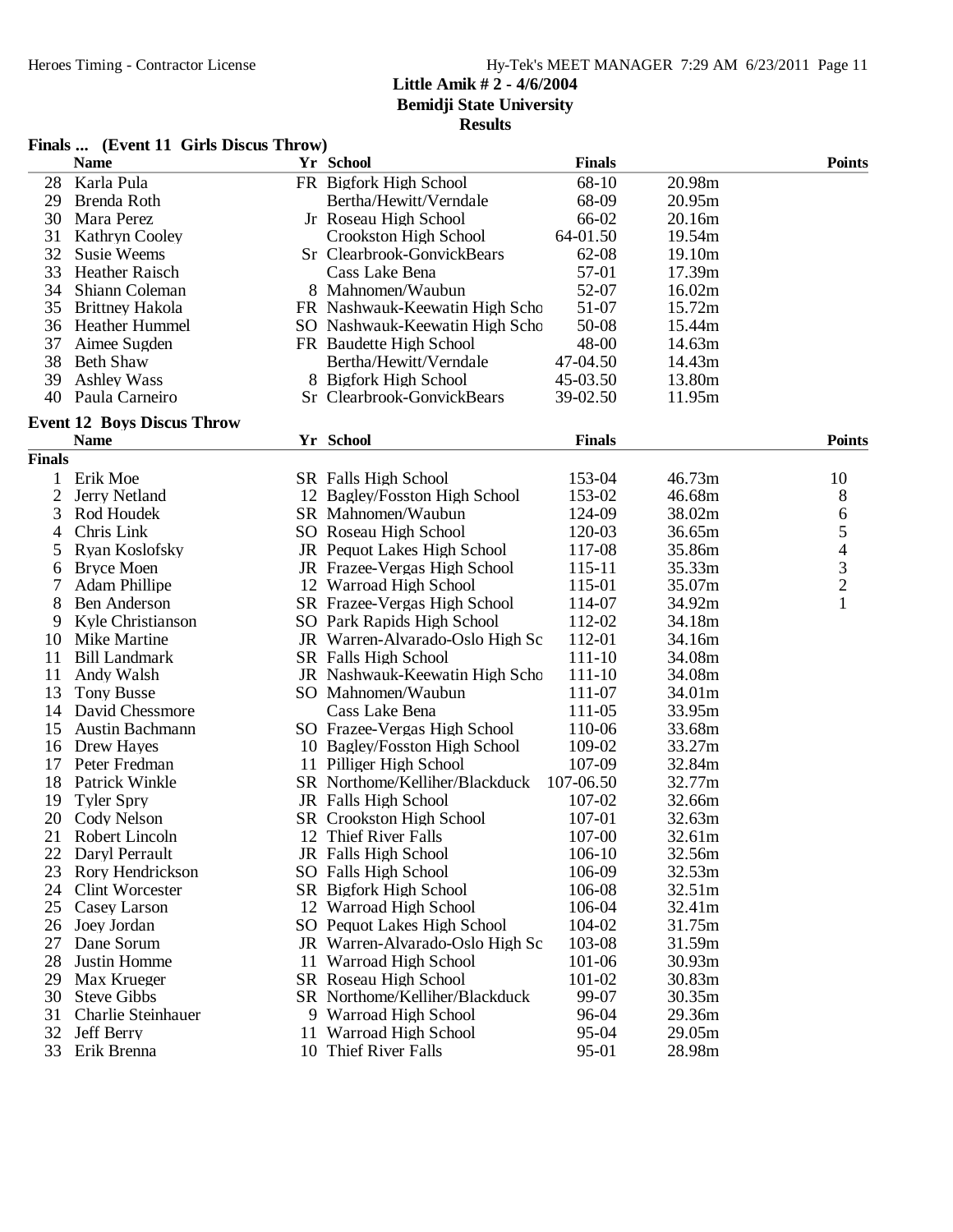**Bemidji State University**

# **Results**

### **Finals ... (Event 12 Boys Discus Throw)**

|    | <b>Name</b>              | Yr School                         | <b>Finals</b> |        | <b>Points</b> |
|----|--------------------------|-----------------------------------|---------------|--------|---------------|
| 34 | Derek Clark              | JR Falls High School              | 92-04         | 28.14m |               |
| 35 | Ben Griffith             | <b>SR</b> Park Rapids High School | 91-05         | 27.86m |               |
| 36 | <b>Anthony Dahl</b>      | Sr Clearbrook-GonvickBears        | 90-07.50      | 27.62m |               |
| 37 | <b>Tony Boes</b>         | JR Northome/Kelliher/Blackduck    | 90-05         | 27.55m |               |
| 38 | Richard Derby            | 10 Bagley/Fosston High School     | 89-07         | 27.30m |               |
| 39 | <b>Matt Anderson</b>     | FR Hibbing High School            | 88-10         | 27.07m |               |
| 40 | JJ Hepola                | SR Bemidji High School            | 86-04.50      | 26.32m |               |
| 41 | <b>Ben Christenson</b>   | 11 Bagley/Fosston High School     | 86-00         | 26.21m |               |
| 42 | Evan Osterhoudt          | SO Hibbing High School            | 85-09         | 26.13m |               |
| 43 | John Pula                | SO Northome/Kelliher/Blackduck    | 83-07         | 25.47m |               |
| 44 | Ryan Brummond            | 10 Thief River Falls              | 83-01         | 25.32m |               |
| 45 | Tanner Jensen            | 10 Thief River Falls              | 82-04         | 25.09m |               |
| 46 | Zach Folkert             | JR Bemidji High School            | 81-06         | 24.84m |               |
| 47 | Tom Keeler               | SO Hibbing High School            | 77-06.50      | 23.63m |               |
| 48 | Damien Hoogaker          | JR Park Rapids High School        | 74-09         | 22.78m |               |
| 49 | Kevin Berrault           | Cass Lake Bena                    | 74-06.50      | 22.72m |               |
| 50 | Dusty Nelson             | SO Mahnomen/Waubun                | 69-06         | 21.18m |               |
| 51 | Caleb Horn               | 9 Pilliger High School            | 68-11         | 21.00m |               |
| 52 | <b>Charlie Lundstrom</b> | 10 Pilliger High School           | 68-05         | 20.85m |               |
| 52 | Tim Coy                  | <b>SR</b> Park Rapids High School | 68-05         | 20.85m |               |
| 54 | Joey Jarva               | 8 Nashwauk-Keewatin High Schc     | $65-10$       | 20.06m |               |
| 55 | John Lundmark            | Jr Clearbrook-GonvickBears        | 63-11         | 19.48m |               |
| 56 | <b>Edwin Moses</b>       | 7 Nashwauk-Keewatin High Schc     | 63-08         | 19.40m |               |
| 57 | Philip Laine             | JR Frazee-Vergas High School      | 62-08         | 19.10m |               |
| 58 | Dallon Free              | SO Park Rapids High School        | $60 - 05$     | 18.41m |               |
| 59 | AJ Bacigalupo            | 7 Nashwauk-Keewatin High Schc     | 59-04         | 18.08m |               |
| 60 | <b>Austin Graser</b>     | Sr Clearbrook-GonvickBears        | 54-08         | 16.66m |               |
| 61 | Kyle Riley               | 8 Nashwauk-Keewatin High Schc     | 32-04.50      | 9.86m  |               |

## **Event 13 Girls 4x800 Meter Relay**

|               | <b>Team</b>                    | <b>Relay</b> | <b>Finals</b> | <b>Points</b> |
|---------------|--------------------------------|--------------|---------------|---------------|
| <b>Finals</b> |                                |              |               |               |
|               | <b>Falls High School</b>       | A            | 10:31.74      | 10            |
|               | 2 Crosby-Ironton High School   | А            | 10:45.72      |               |
|               | 3 Warren-Alvarado-Oslo High Sc | А            | 11:03.13      |               |
|               | 4 Warroad High School          | A            | 11:06.58      |               |
|               | Crookston High School          | А            | 11:08.43      |               |
| h.            | Baudette High School           | А            | 11:14.31      |               |
|               | Hibbing High School            | A            | 11:25.99      |               |
| 8             | Bertha/Hewitt/Verndale         | Α            | 11:33.31      |               |
|               | Frazee-Vergas High School      | A            | 11:41.17      |               |
| 10            | Thief River Falls              | А            | 11:45.66      |               |
|               | Pequot Lakes High School       | Α            | 11:49.50      |               |
| 12            | Mahnomen/Waubun                | А            | 12:12.36      |               |
| 13            | Clearbrook-GonvickBears        | A            | 12:25.81      |               |
| 14            | Cass Lake Bena                 | А            | 13:13.85      |               |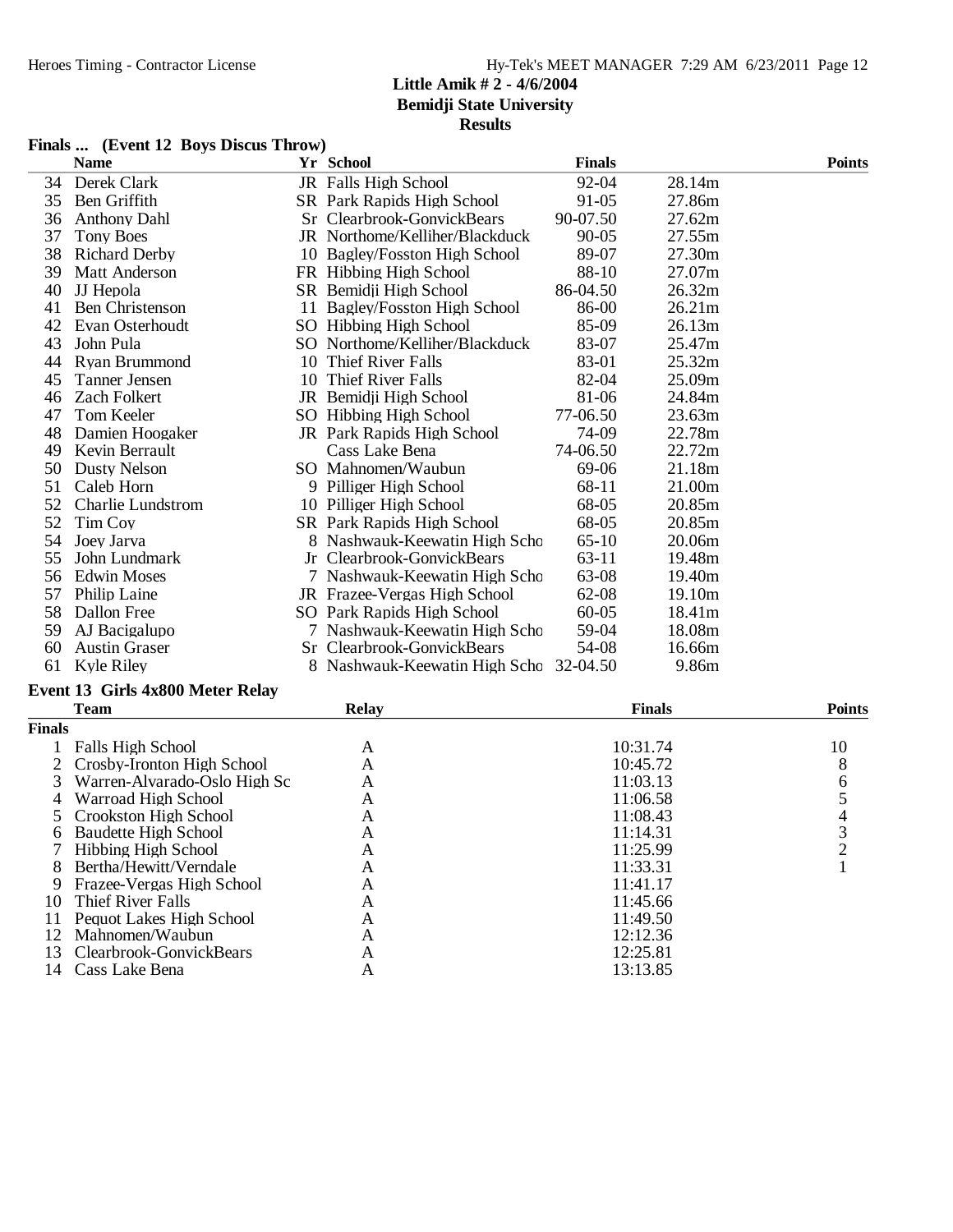# Heroes Timing - Contractor License Hy-Tek's MEET MANAGER 7:29 AM 6/23/2011 Page 13

# **Little Amik # 2 - 4/6/2004 Bemidji State University**

**Results**

# **Event 14 Boys 4x800 Meter Relay**

| <b>Finals</b><br>8:50.24<br><b>Hibbing High School</b><br>10<br>1<br>A<br>$\overline{2}$<br>8:59.38<br>8<br>Crosby-Ironton High School<br>A<br>3<br>6<br>Warroad High School<br>9:10.34<br>A<br>5<br>Frazee-Vergas High School<br>9:12.29<br>4<br>A<br>$\overline{\mathcal{L}}$<br>5<br>Bertha/Hewitt/Verndale<br>9:19.84<br>A<br>$\frac{3}{2}$<br>Mahnomen/Waubun<br>9:24.45<br>A<br>6<br>7<br>Falls High School<br>9:26.74<br>A<br>9:38.62<br>8<br>Bemidji High School<br>A<br>Pequot Lakes High School<br>9:41.34<br>9<br>A<br>Warren-Alvarado-Oslo High Sc<br>9:59.84<br>10<br>A<br>11<br>Nashwauk-Keewatin High Scho<br>10:07.05<br>A<br>12<br><b>Baudette High School</b><br>10:42.62<br>A<br><b>Event 15 Girls 55 Meter Hurdles</b><br><b>Name</b><br><b>School</b><br><b>Prelims</b><br>H#<br>Yr<br><b>Preliminaries</b><br>1<br>Laura Pace<br>10 Pilliger High School<br>9.00 $q$<br>1<br>2<br>Kierah Kimbrough<br>$\mathbf{1}$<br>JR Tri-County/Badger/Greenbush/Mi<br>$9.04$ q<br>3<br>1<br>Anna Roed<br>11 Bagley/Fosston High School<br>9.40 $q$<br>$\overline{c}$<br>Sarah Hilligoss<br>12 Hibbing High School<br>9.64 $q$<br>4<br>$\overline{c}$<br>9.96q<br>5<br><b>Steph Friesner</b><br>10 Warroad High School<br>4<br>9.98 $q$<br>Tami Pawlowski<br>FR Warren-Alvarado-Oslo High Scho<br>6<br>7<br>$\mathbf{1}$<br>Heather Hummel<br>SO Nashwauk-Keewatin High School<br>$10.04$ q<br>5<br>8<br><b>Aubrie Roley</b><br>JR Warren-Alvarado-Oslo High Scho<br>10.10 q<br>$\overline{\mathcal{A}}$<br>9<br>McCal Johnson<br>FR Park Rapids High School<br>$10.26$ q<br>5<br>Amber Kolm<br>$10.27$ q<br>10<br>FR Bigfork High School<br>7<br>$10.35$ q<br>11<br>Jessie Helmin<br>Sr Clearbrook-GonvickBears<br>9<br>$10.38$ q<br>12<br>Amanda Wilson<br>SR Pequot Lakes High School<br>$\overline{c}$<br>13<br>10.41<br>Sam Hetler<br>9 Crookston High School<br>$\mathbf{1}$<br>10.45<br>14<br><b>Katey Salo</b><br>JR Falls High School<br>3<br>15<br><b>Bre Bieloh</b><br>10 Walker/Hackensack/Akeley<br>10.57<br>3<br>16<br><b>Courtney Stach</b><br>12 Bertha/Hewitt/Verndale<br>10.64<br>$\overline{c}$<br>10.93<br>17<br>Monica McCallister<br>9 Walker/Hackensack/Akeley<br>11.00<br>$\mathbf{1}$<br>18<br><b>Bridget Mowder</b><br>JR Park Rapids High School<br>4<br>19<br><b>Courtney Bitter</b><br>8 Baudette High School<br>11.02<br>$\overline{c}$<br>19<br>Mbang Umanah<br>JR Frazee-Vergas High School<br>11.02<br>$\sqrt{ }$<br>21<br>Heather Wald<br>9 Hibbing High School<br>11.06<br>$\overline{c}$<br>22<br>Brynna Nelson<br>FR Bemidji High School<br>11.11<br>3<br>23<br>Amy Hasbargen<br>JR Baudette High School<br>11.12<br>Becca Bahnmiller<br>11 Warroad High School<br>11.21<br>8<br>24<br>8<br>25<br>11.24<br>Angie Curfman<br>9 Bagley/Fosston High School<br>11.29<br>9<br>26<br>Calida Cogan<br><b>SR Pequot Lakes High School</b><br>27<br>11.35<br>6<br>Kristin Ripplinger<br>9 Warroad High School<br>5<br>27<br><b>Krystle Christianson</b><br>SO Frazee-Vergas High School<br>11.35<br>3<br>29<br>11.48<br>Jenny Demmerly<br>10 Warroad High School<br>7<br>30<br>10 Thief River Falls<br>11.54<br>Korbi Fisher<br>31<br>Kari Nohner<br>FR Baudette High School<br>11.59<br>4<br>32 Katie Van<br>EN Mahnomen/Waubun<br>11.65<br>6 | <b>Team</b> | <b>Relay</b> | <b>Finals</b> | <b>Points</b> |
|---------------------------------------------------------------------------------------------------------------------------------------------------------------------------------------------------------------------------------------------------------------------------------------------------------------------------------------------------------------------------------------------------------------------------------------------------------------------------------------------------------------------------------------------------------------------------------------------------------------------------------------------------------------------------------------------------------------------------------------------------------------------------------------------------------------------------------------------------------------------------------------------------------------------------------------------------------------------------------------------------------------------------------------------------------------------------------------------------------------------------------------------------------------------------------------------------------------------------------------------------------------------------------------------------------------------------------------------------------------------------------------------------------------------------------------------------------------------------------------------------------------------------------------------------------------------------------------------------------------------------------------------------------------------------------------------------------------------------------------------------------------------------------------------------------------------------------------------------------------------------------------------------------------------------------------------------------------------------------------------------------------------------------------------------------------------------------------------------------------------------------------------------------------------------------------------------------------------------------------------------------------------------------------------------------------------------------------------------------------------------------------------------------------------------------------------------------------------------------------------------------------------------------------------------------------------------------------------------------------------------------------------------------------------------------------------------------------------------------------------------------------------------------------------------------------------------------------------------------------------------------------------------------------------------------------------------------------------------------------------------------------------------------------------------------------------------------------------------------------------------------------------------------------------------------------------------------------------------------------------------------------------------------------|-------------|--------------|---------------|---------------|
|                                                                                                                                                                                                                                                                                                                                                                                                                                                                                                                                                                                                                                                                                                                                                                                                                                                                                                                                                                                                                                                                                                                                                                                                                                                                                                                                                                                                                                                                                                                                                                                                                                                                                                                                                                                                                                                                                                                                                                                                                                                                                                                                                                                                                                                                                                                                                                                                                                                                                                                                                                                                                                                                                                                                                                                                                                                                                                                                                                                                                                                                                                                                                                                                                                                                                       |             |              |               |               |
|                                                                                                                                                                                                                                                                                                                                                                                                                                                                                                                                                                                                                                                                                                                                                                                                                                                                                                                                                                                                                                                                                                                                                                                                                                                                                                                                                                                                                                                                                                                                                                                                                                                                                                                                                                                                                                                                                                                                                                                                                                                                                                                                                                                                                                                                                                                                                                                                                                                                                                                                                                                                                                                                                                                                                                                                                                                                                                                                                                                                                                                                                                                                                                                                                                                                                       |             |              |               |               |
|                                                                                                                                                                                                                                                                                                                                                                                                                                                                                                                                                                                                                                                                                                                                                                                                                                                                                                                                                                                                                                                                                                                                                                                                                                                                                                                                                                                                                                                                                                                                                                                                                                                                                                                                                                                                                                                                                                                                                                                                                                                                                                                                                                                                                                                                                                                                                                                                                                                                                                                                                                                                                                                                                                                                                                                                                                                                                                                                                                                                                                                                                                                                                                                                                                                                                       |             |              |               |               |
|                                                                                                                                                                                                                                                                                                                                                                                                                                                                                                                                                                                                                                                                                                                                                                                                                                                                                                                                                                                                                                                                                                                                                                                                                                                                                                                                                                                                                                                                                                                                                                                                                                                                                                                                                                                                                                                                                                                                                                                                                                                                                                                                                                                                                                                                                                                                                                                                                                                                                                                                                                                                                                                                                                                                                                                                                                                                                                                                                                                                                                                                                                                                                                                                                                                                                       |             |              |               |               |
|                                                                                                                                                                                                                                                                                                                                                                                                                                                                                                                                                                                                                                                                                                                                                                                                                                                                                                                                                                                                                                                                                                                                                                                                                                                                                                                                                                                                                                                                                                                                                                                                                                                                                                                                                                                                                                                                                                                                                                                                                                                                                                                                                                                                                                                                                                                                                                                                                                                                                                                                                                                                                                                                                                                                                                                                                                                                                                                                                                                                                                                                                                                                                                                                                                                                                       |             |              |               |               |
|                                                                                                                                                                                                                                                                                                                                                                                                                                                                                                                                                                                                                                                                                                                                                                                                                                                                                                                                                                                                                                                                                                                                                                                                                                                                                                                                                                                                                                                                                                                                                                                                                                                                                                                                                                                                                                                                                                                                                                                                                                                                                                                                                                                                                                                                                                                                                                                                                                                                                                                                                                                                                                                                                                                                                                                                                                                                                                                                                                                                                                                                                                                                                                                                                                                                                       |             |              |               |               |
|                                                                                                                                                                                                                                                                                                                                                                                                                                                                                                                                                                                                                                                                                                                                                                                                                                                                                                                                                                                                                                                                                                                                                                                                                                                                                                                                                                                                                                                                                                                                                                                                                                                                                                                                                                                                                                                                                                                                                                                                                                                                                                                                                                                                                                                                                                                                                                                                                                                                                                                                                                                                                                                                                                                                                                                                                                                                                                                                                                                                                                                                                                                                                                                                                                                                                       |             |              |               |               |
|                                                                                                                                                                                                                                                                                                                                                                                                                                                                                                                                                                                                                                                                                                                                                                                                                                                                                                                                                                                                                                                                                                                                                                                                                                                                                                                                                                                                                                                                                                                                                                                                                                                                                                                                                                                                                                                                                                                                                                                                                                                                                                                                                                                                                                                                                                                                                                                                                                                                                                                                                                                                                                                                                                                                                                                                                                                                                                                                                                                                                                                                                                                                                                                                                                                                                       |             |              |               |               |
|                                                                                                                                                                                                                                                                                                                                                                                                                                                                                                                                                                                                                                                                                                                                                                                                                                                                                                                                                                                                                                                                                                                                                                                                                                                                                                                                                                                                                                                                                                                                                                                                                                                                                                                                                                                                                                                                                                                                                                                                                                                                                                                                                                                                                                                                                                                                                                                                                                                                                                                                                                                                                                                                                                                                                                                                                                                                                                                                                                                                                                                                                                                                                                                                                                                                                       |             |              |               |               |
|                                                                                                                                                                                                                                                                                                                                                                                                                                                                                                                                                                                                                                                                                                                                                                                                                                                                                                                                                                                                                                                                                                                                                                                                                                                                                                                                                                                                                                                                                                                                                                                                                                                                                                                                                                                                                                                                                                                                                                                                                                                                                                                                                                                                                                                                                                                                                                                                                                                                                                                                                                                                                                                                                                                                                                                                                                                                                                                                                                                                                                                                                                                                                                                                                                                                                       |             |              |               |               |
|                                                                                                                                                                                                                                                                                                                                                                                                                                                                                                                                                                                                                                                                                                                                                                                                                                                                                                                                                                                                                                                                                                                                                                                                                                                                                                                                                                                                                                                                                                                                                                                                                                                                                                                                                                                                                                                                                                                                                                                                                                                                                                                                                                                                                                                                                                                                                                                                                                                                                                                                                                                                                                                                                                                                                                                                                                                                                                                                                                                                                                                                                                                                                                                                                                                                                       |             |              |               |               |
|                                                                                                                                                                                                                                                                                                                                                                                                                                                                                                                                                                                                                                                                                                                                                                                                                                                                                                                                                                                                                                                                                                                                                                                                                                                                                                                                                                                                                                                                                                                                                                                                                                                                                                                                                                                                                                                                                                                                                                                                                                                                                                                                                                                                                                                                                                                                                                                                                                                                                                                                                                                                                                                                                                                                                                                                                                                                                                                                                                                                                                                                                                                                                                                                                                                                                       |             |              |               |               |
|                                                                                                                                                                                                                                                                                                                                                                                                                                                                                                                                                                                                                                                                                                                                                                                                                                                                                                                                                                                                                                                                                                                                                                                                                                                                                                                                                                                                                                                                                                                                                                                                                                                                                                                                                                                                                                                                                                                                                                                                                                                                                                                                                                                                                                                                                                                                                                                                                                                                                                                                                                                                                                                                                                                                                                                                                                                                                                                                                                                                                                                                                                                                                                                                                                                                                       |             |              |               |               |
|                                                                                                                                                                                                                                                                                                                                                                                                                                                                                                                                                                                                                                                                                                                                                                                                                                                                                                                                                                                                                                                                                                                                                                                                                                                                                                                                                                                                                                                                                                                                                                                                                                                                                                                                                                                                                                                                                                                                                                                                                                                                                                                                                                                                                                                                                                                                                                                                                                                                                                                                                                                                                                                                                                                                                                                                                                                                                                                                                                                                                                                                                                                                                                                                                                                                                       |             |              |               |               |
|                                                                                                                                                                                                                                                                                                                                                                                                                                                                                                                                                                                                                                                                                                                                                                                                                                                                                                                                                                                                                                                                                                                                                                                                                                                                                                                                                                                                                                                                                                                                                                                                                                                                                                                                                                                                                                                                                                                                                                                                                                                                                                                                                                                                                                                                                                                                                                                                                                                                                                                                                                                                                                                                                                                                                                                                                                                                                                                                                                                                                                                                                                                                                                                                                                                                                       |             |              |               |               |
|                                                                                                                                                                                                                                                                                                                                                                                                                                                                                                                                                                                                                                                                                                                                                                                                                                                                                                                                                                                                                                                                                                                                                                                                                                                                                                                                                                                                                                                                                                                                                                                                                                                                                                                                                                                                                                                                                                                                                                                                                                                                                                                                                                                                                                                                                                                                                                                                                                                                                                                                                                                                                                                                                                                                                                                                                                                                                                                                                                                                                                                                                                                                                                                                                                                                                       |             |              |               |               |
|                                                                                                                                                                                                                                                                                                                                                                                                                                                                                                                                                                                                                                                                                                                                                                                                                                                                                                                                                                                                                                                                                                                                                                                                                                                                                                                                                                                                                                                                                                                                                                                                                                                                                                                                                                                                                                                                                                                                                                                                                                                                                                                                                                                                                                                                                                                                                                                                                                                                                                                                                                                                                                                                                                                                                                                                                                                                                                                                                                                                                                                                                                                                                                                                                                                                                       |             |              |               |               |
|                                                                                                                                                                                                                                                                                                                                                                                                                                                                                                                                                                                                                                                                                                                                                                                                                                                                                                                                                                                                                                                                                                                                                                                                                                                                                                                                                                                                                                                                                                                                                                                                                                                                                                                                                                                                                                                                                                                                                                                                                                                                                                                                                                                                                                                                                                                                                                                                                                                                                                                                                                                                                                                                                                                                                                                                                                                                                                                                                                                                                                                                                                                                                                                                                                                                                       |             |              |               |               |
|                                                                                                                                                                                                                                                                                                                                                                                                                                                                                                                                                                                                                                                                                                                                                                                                                                                                                                                                                                                                                                                                                                                                                                                                                                                                                                                                                                                                                                                                                                                                                                                                                                                                                                                                                                                                                                                                                                                                                                                                                                                                                                                                                                                                                                                                                                                                                                                                                                                                                                                                                                                                                                                                                                                                                                                                                                                                                                                                                                                                                                                                                                                                                                                                                                                                                       |             |              |               |               |
|                                                                                                                                                                                                                                                                                                                                                                                                                                                                                                                                                                                                                                                                                                                                                                                                                                                                                                                                                                                                                                                                                                                                                                                                                                                                                                                                                                                                                                                                                                                                                                                                                                                                                                                                                                                                                                                                                                                                                                                                                                                                                                                                                                                                                                                                                                                                                                                                                                                                                                                                                                                                                                                                                                                                                                                                                                                                                                                                                                                                                                                                                                                                                                                                                                                                                       |             |              |               |               |
|                                                                                                                                                                                                                                                                                                                                                                                                                                                                                                                                                                                                                                                                                                                                                                                                                                                                                                                                                                                                                                                                                                                                                                                                                                                                                                                                                                                                                                                                                                                                                                                                                                                                                                                                                                                                                                                                                                                                                                                                                                                                                                                                                                                                                                                                                                                                                                                                                                                                                                                                                                                                                                                                                                                                                                                                                                                                                                                                                                                                                                                                                                                                                                                                                                                                                       |             |              |               |               |
|                                                                                                                                                                                                                                                                                                                                                                                                                                                                                                                                                                                                                                                                                                                                                                                                                                                                                                                                                                                                                                                                                                                                                                                                                                                                                                                                                                                                                                                                                                                                                                                                                                                                                                                                                                                                                                                                                                                                                                                                                                                                                                                                                                                                                                                                                                                                                                                                                                                                                                                                                                                                                                                                                                                                                                                                                                                                                                                                                                                                                                                                                                                                                                                                                                                                                       |             |              |               |               |
|                                                                                                                                                                                                                                                                                                                                                                                                                                                                                                                                                                                                                                                                                                                                                                                                                                                                                                                                                                                                                                                                                                                                                                                                                                                                                                                                                                                                                                                                                                                                                                                                                                                                                                                                                                                                                                                                                                                                                                                                                                                                                                                                                                                                                                                                                                                                                                                                                                                                                                                                                                                                                                                                                                                                                                                                                                                                                                                                                                                                                                                                                                                                                                                                                                                                                       |             |              |               |               |
|                                                                                                                                                                                                                                                                                                                                                                                                                                                                                                                                                                                                                                                                                                                                                                                                                                                                                                                                                                                                                                                                                                                                                                                                                                                                                                                                                                                                                                                                                                                                                                                                                                                                                                                                                                                                                                                                                                                                                                                                                                                                                                                                                                                                                                                                                                                                                                                                                                                                                                                                                                                                                                                                                                                                                                                                                                                                                                                                                                                                                                                                                                                                                                                                                                                                                       |             |              |               |               |
|                                                                                                                                                                                                                                                                                                                                                                                                                                                                                                                                                                                                                                                                                                                                                                                                                                                                                                                                                                                                                                                                                                                                                                                                                                                                                                                                                                                                                                                                                                                                                                                                                                                                                                                                                                                                                                                                                                                                                                                                                                                                                                                                                                                                                                                                                                                                                                                                                                                                                                                                                                                                                                                                                                                                                                                                                                                                                                                                                                                                                                                                                                                                                                                                                                                                                       |             |              |               |               |
|                                                                                                                                                                                                                                                                                                                                                                                                                                                                                                                                                                                                                                                                                                                                                                                                                                                                                                                                                                                                                                                                                                                                                                                                                                                                                                                                                                                                                                                                                                                                                                                                                                                                                                                                                                                                                                                                                                                                                                                                                                                                                                                                                                                                                                                                                                                                                                                                                                                                                                                                                                                                                                                                                                                                                                                                                                                                                                                                                                                                                                                                                                                                                                                                                                                                                       |             |              |               |               |
|                                                                                                                                                                                                                                                                                                                                                                                                                                                                                                                                                                                                                                                                                                                                                                                                                                                                                                                                                                                                                                                                                                                                                                                                                                                                                                                                                                                                                                                                                                                                                                                                                                                                                                                                                                                                                                                                                                                                                                                                                                                                                                                                                                                                                                                                                                                                                                                                                                                                                                                                                                                                                                                                                                                                                                                                                                                                                                                                                                                                                                                                                                                                                                                                                                                                                       |             |              |               |               |
|                                                                                                                                                                                                                                                                                                                                                                                                                                                                                                                                                                                                                                                                                                                                                                                                                                                                                                                                                                                                                                                                                                                                                                                                                                                                                                                                                                                                                                                                                                                                                                                                                                                                                                                                                                                                                                                                                                                                                                                                                                                                                                                                                                                                                                                                                                                                                                                                                                                                                                                                                                                                                                                                                                                                                                                                                                                                                                                                                                                                                                                                                                                                                                                                                                                                                       |             |              |               |               |
|                                                                                                                                                                                                                                                                                                                                                                                                                                                                                                                                                                                                                                                                                                                                                                                                                                                                                                                                                                                                                                                                                                                                                                                                                                                                                                                                                                                                                                                                                                                                                                                                                                                                                                                                                                                                                                                                                                                                                                                                                                                                                                                                                                                                                                                                                                                                                                                                                                                                                                                                                                                                                                                                                                                                                                                                                                                                                                                                                                                                                                                                                                                                                                                                                                                                                       |             |              |               |               |
|                                                                                                                                                                                                                                                                                                                                                                                                                                                                                                                                                                                                                                                                                                                                                                                                                                                                                                                                                                                                                                                                                                                                                                                                                                                                                                                                                                                                                                                                                                                                                                                                                                                                                                                                                                                                                                                                                                                                                                                                                                                                                                                                                                                                                                                                                                                                                                                                                                                                                                                                                                                                                                                                                                                                                                                                                                                                                                                                                                                                                                                                                                                                                                                                                                                                                       |             |              |               |               |
|                                                                                                                                                                                                                                                                                                                                                                                                                                                                                                                                                                                                                                                                                                                                                                                                                                                                                                                                                                                                                                                                                                                                                                                                                                                                                                                                                                                                                                                                                                                                                                                                                                                                                                                                                                                                                                                                                                                                                                                                                                                                                                                                                                                                                                                                                                                                                                                                                                                                                                                                                                                                                                                                                                                                                                                                                                                                                                                                                                                                                                                                                                                                                                                                                                                                                       |             |              |               |               |
|                                                                                                                                                                                                                                                                                                                                                                                                                                                                                                                                                                                                                                                                                                                                                                                                                                                                                                                                                                                                                                                                                                                                                                                                                                                                                                                                                                                                                                                                                                                                                                                                                                                                                                                                                                                                                                                                                                                                                                                                                                                                                                                                                                                                                                                                                                                                                                                                                                                                                                                                                                                                                                                                                                                                                                                                                                                                                                                                                                                                                                                                                                                                                                                                                                                                                       |             |              |               |               |
|                                                                                                                                                                                                                                                                                                                                                                                                                                                                                                                                                                                                                                                                                                                                                                                                                                                                                                                                                                                                                                                                                                                                                                                                                                                                                                                                                                                                                                                                                                                                                                                                                                                                                                                                                                                                                                                                                                                                                                                                                                                                                                                                                                                                                                                                                                                                                                                                                                                                                                                                                                                                                                                                                                                                                                                                                                                                                                                                                                                                                                                                                                                                                                                                                                                                                       |             |              |               |               |
|                                                                                                                                                                                                                                                                                                                                                                                                                                                                                                                                                                                                                                                                                                                                                                                                                                                                                                                                                                                                                                                                                                                                                                                                                                                                                                                                                                                                                                                                                                                                                                                                                                                                                                                                                                                                                                                                                                                                                                                                                                                                                                                                                                                                                                                                                                                                                                                                                                                                                                                                                                                                                                                                                                                                                                                                                                                                                                                                                                                                                                                                                                                                                                                                                                                                                       |             |              |               |               |
|                                                                                                                                                                                                                                                                                                                                                                                                                                                                                                                                                                                                                                                                                                                                                                                                                                                                                                                                                                                                                                                                                                                                                                                                                                                                                                                                                                                                                                                                                                                                                                                                                                                                                                                                                                                                                                                                                                                                                                                                                                                                                                                                                                                                                                                                                                                                                                                                                                                                                                                                                                                                                                                                                                                                                                                                                                                                                                                                                                                                                                                                                                                                                                                                                                                                                       |             |              |               |               |
|                                                                                                                                                                                                                                                                                                                                                                                                                                                                                                                                                                                                                                                                                                                                                                                                                                                                                                                                                                                                                                                                                                                                                                                                                                                                                                                                                                                                                                                                                                                                                                                                                                                                                                                                                                                                                                                                                                                                                                                                                                                                                                                                                                                                                                                                                                                                                                                                                                                                                                                                                                                                                                                                                                                                                                                                                                                                                                                                                                                                                                                                                                                                                                                                                                                                                       |             |              |               |               |
|                                                                                                                                                                                                                                                                                                                                                                                                                                                                                                                                                                                                                                                                                                                                                                                                                                                                                                                                                                                                                                                                                                                                                                                                                                                                                                                                                                                                                                                                                                                                                                                                                                                                                                                                                                                                                                                                                                                                                                                                                                                                                                                                                                                                                                                                                                                                                                                                                                                                                                                                                                                                                                                                                                                                                                                                                                                                                                                                                                                                                                                                                                                                                                                                                                                                                       |             |              |               |               |
|                                                                                                                                                                                                                                                                                                                                                                                                                                                                                                                                                                                                                                                                                                                                                                                                                                                                                                                                                                                                                                                                                                                                                                                                                                                                                                                                                                                                                                                                                                                                                                                                                                                                                                                                                                                                                                                                                                                                                                                                                                                                                                                                                                                                                                                                                                                                                                                                                                                                                                                                                                                                                                                                                                                                                                                                                                                                                                                                                                                                                                                                                                                                                                                                                                                                                       |             |              |               |               |
|                                                                                                                                                                                                                                                                                                                                                                                                                                                                                                                                                                                                                                                                                                                                                                                                                                                                                                                                                                                                                                                                                                                                                                                                                                                                                                                                                                                                                                                                                                                                                                                                                                                                                                                                                                                                                                                                                                                                                                                                                                                                                                                                                                                                                                                                                                                                                                                                                                                                                                                                                                                                                                                                                                                                                                                                                                                                                                                                                                                                                                                                                                                                                                                                                                                                                       |             |              |               |               |
|                                                                                                                                                                                                                                                                                                                                                                                                                                                                                                                                                                                                                                                                                                                                                                                                                                                                                                                                                                                                                                                                                                                                                                                                                                                                                                                                                                                                                                                                                                                                                                                                                                                                                                                                                                                                                                                                                                                                                                                                                                                                                                                                                                                                                                                                                                                                                                                                                                                                                                                                                                                                                                                                                                                                                                                                                                                                                                                                                                                                                                                                                                                                                                                                                                                                                       |             |              |               |               |
|                                                                                                                                                                                                                                                                                                                                                                                                                                                                                                                                                                                                                                                                                                                                                                                                                                                                                                                                                                                                                                                                                                                                                                                                                                                                                                                                                                                                                                                                                                                                                                                                                                                                                                                                                                                                                                                                                                                                                                                                                                                                                                                                                                                                                                                                                                                                                                                                                                                                                                                                                                                                                                                                                                                                                                                                                                                                                                                                                                                                                                                                                                                                                                                                                                                                                       |             |              |               |               |
|                                                                                                                                                                                                                                                                                                                                                                                                                                                                                                                                                                                                                                                                                                                                                                                                                                                                                                                                                                                                                                                                                                                                                                                                                                                                                                                                                                                                                                                                                                                                                                                                                                                                                                                                                                                                                                                                                                                                                                                                                                                                                                                                                                                                                                                                                                                                                                                                                                                                                                                                                                                                                                                                                                                                                                                                                                                                                                                                                                                                                                                                                                                                                                                                                                                                                       |             |              |               |               |
|                                                                                                                                                                                                                                                                                                                                                                                                                                                                                                                                                                                                                                                                                                                                                                                                                                                                                                                                                                                                                                                                                                                                                                                                                                                                                                                                                                                                                                                                                                                                                                                                                                                                                                                                                                                                                                                                                                                                                                                                                                                                                                                                                                                                                                                                                                                                                                                                                                                                                                                                                                                                                                                                                                                                                                                                                                                                                                                                                                                                                                                                                                                                                                                                                                                                                       |             |              |               |               |
|                                                                                                                                                                                                                                                                                                                                                                                                                                                                                                                                                                                                                                                                                                                                                                                                                                                                                                                                                                                                                                                                                                                                                                                                                                                                                                                                                                                                                                                                                                                                                                                                                                                                                                                                                                                                                                                                                                                                                                                                                                                                                                                                                                                                                                                                                                                                                                                                                                                                                                                                                                                                                                                                                                                                                                                                                                                                                                                                                                                                                                                                                                                                                                                                                                                                                       |             |              |               |               |
|                                                                                                                                                                                                                                                                                                                                                                                                                                                                                                                                                                                                                                                                                                                                                                                                                                                                                                                                                                                                                                                                                                                                                                                                                                                                                                                                                                                                                                                                                                                                                                                                                                                                                                                                                                                                                                                                                                                                                                                                                                                                                                                                                                                                                                                                                                                                                                                                                                                                                                                                                                                                                                                                                                                                                                                                                                                                                                                                                                                                                                                                                                                                                                                                                                                                                       |             |              |               |               |
|                                                                                                                                                                                                                                                                                                                                                                                                                                                                                                                                                                                                                                                                                                                                                                                                                                                                                                                                                                                                                                                                                                                                                                                                                                                                                                                                                                                                                                                                                                                                                                                                                                                                                                                                                                                                                                                                                                                                                                                                                                                                                                                                                                                                                                                                                                                                                                                                                                                                                                                                                                                                                                                                                                                                                                                                                                                                                                                                                                                                                                                                                                                                                                                                                                                                                       |             |              |               |               |
|                                                                                                                                                                                                                                                                                                                                                                                                                                                                                                                                                                                                                                                                                                                                                                                                                                                                                                                                                                                                                                                                                                                                                                                                                                                                                                                                                                                                                                                                                                                                                                                                                                                                                                                                                                                                                                                                                                                                                                                                                                                                                                                                                                                                                                                                                                                                                                                                                                                                                                                                                                                                                                                                                                                                                                                                                                                                                                                                                                                                                                                                                                                                                                                                                                                                                       |             |              |               |               |
|                                                                                                                                                                                                                                                                                                                                                                                                                                                                                                                                                                                                                                                                                                                                                                                                                                                                                                                                                                                                                                                                                                                                                                                                                                                                                                                                                                                                                                                                                                                                                                                                                                                                                                                                                                                                                                                                                                                                                                                                                                                                                                                                                                                                                                                                                                                                                                                                                                                                                                                                                                                                                                                                                                                                                                                                                                                                                                                                                                                                                                                                                                                                                                                                                                                                                       |             |              |               |               |
|                                                                                                                                                                                                                                                                                                                                                                                                                                                                                                                                                                                                                                                                                                                                                                                                                                                                                                                                                                                                                                                                                                                                                                                                                                                                                                                                                                                                                                                                                                                                                                                                                                                                                                                                                                                                                                                                                                                                                                                                                                                                                                                                                                                                                                                                                                                                                                                                                                                                                                                                                                                                                                                                                                                                                                                                                                                                                                                                                                                                                                                                                                                                                                                                                                                                                       |             |              |               |               |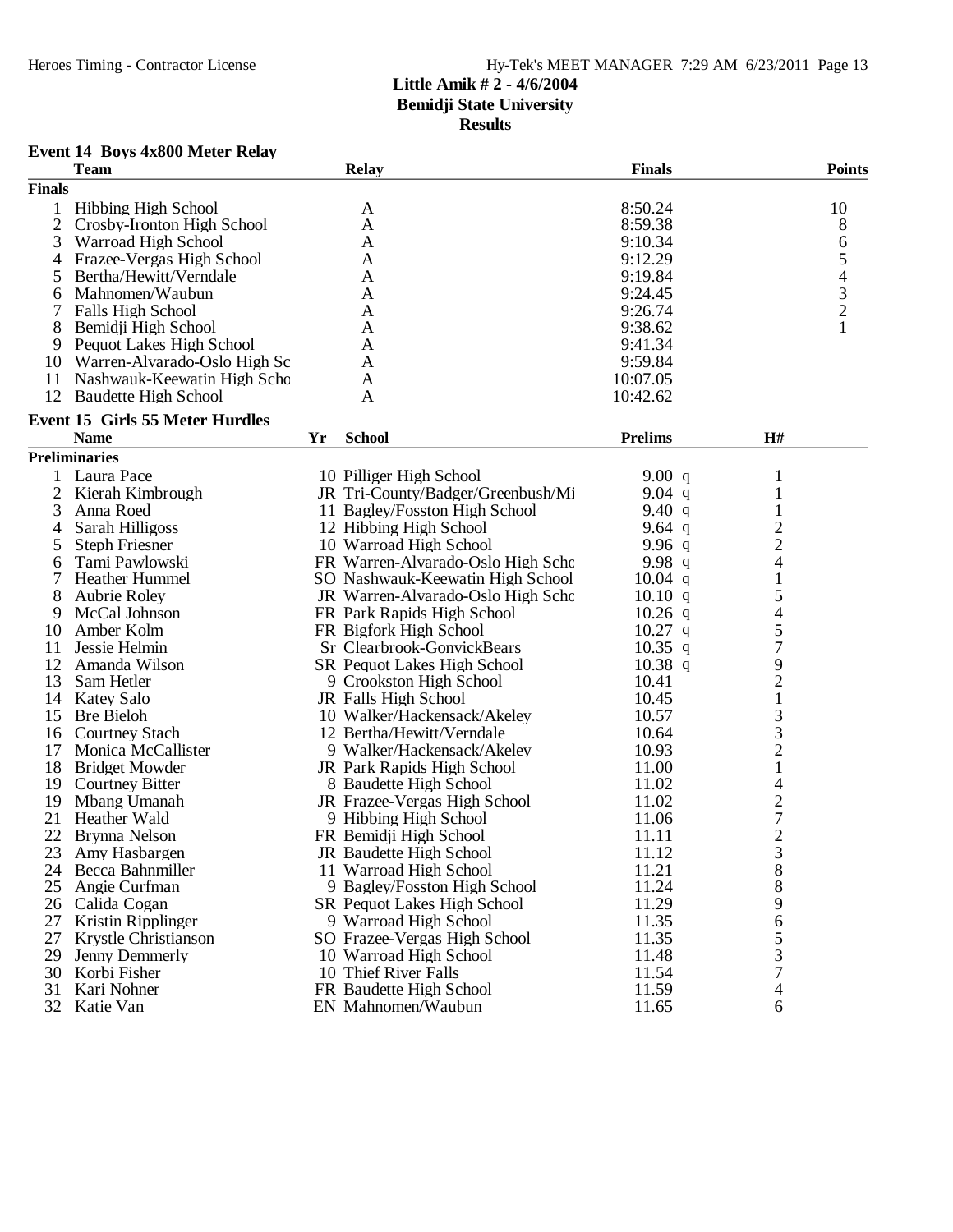**Bemidji State University**

# **Results**

### **Preliminaries ... (Event 15 Girls 55 Meter Hurdles)**

|                | <b>Name</b>                            | Yr | <b>School</b>                     | <b>Prelims</b> | H#                       |                |
|----------------|----------------------------------------|----|-----------------------------------|----------------|--------------------------|----------------|
| 33             | <b>Kelsey Watson</b>                   |    | SO Frazee-Vergas High School      | 11.68          | 6                        |                |
| 34             | Pearl Walker                           |    | FR Bemidji High School            | 11.77          | 6                        |                |
| 35             | Amie Nyberg                            |    | Cass Lake Bena                    | 11.83          | 5                        |                |
| 36             | Katie Hoiland                          |    | 8 Bagley/Fosston High School      | 11.97          | $\overline{\mathcal{L}}$ |                |
| 37             | <b>Kelly Frost</b>                     |    | FR Bemidji High School            | 12.02          | 5                        |                |
| 38             | Anna Schoeneberger                     |    | 11 Crookston High School          | 12.03          | 4                        |                |
| 39             | Danelle Comstock                       |    | FR Roseau High School             | 12.08          | 7                        |                |
| 40             | Kariann Peterson                       |    | FR Bemidji High School            | 12.09          | 6                        |                |
| 41             | Chelsea Poolman                        |    | 8 Baudette High School            | 12.20          | 6                        |                |
| 42             | Amanda Schwartz                        |    | 9 Hibbing High School             | 12.46          | $\overline{7}$           |                |
| 42             | Trisha Bisek                           |    | 8 Mahnomen/Waubun                 | 12.46          | 9                        |                |
| 44             | Kelly Johnson                          |    | 7 Pilliger High School            | 12.75          | 3                        |                |
| 45             | Sam Martin                             |    | 9 Hibbing High School             | 13.32          |                          |                |
| 46             | Amanda Ruhl                            |    | 7 Pilliger High School            | 13.60          | $\frac{8}{3}$            |                |
| 47             | Jessica Aakre                          |    | 8 Warren-Alvarado-Oslo High Scho  | 16.53          | 5                        |                |
| 48             | Trisha Hutson                          |    | 8 Bagley/Fosston High School      | 17.06          | $\overline{7}$           |                |
| 49             | Sydnay Leifermann                      |    | JR Park Rapids High School        | 18.03          | 8                        |                |
|                | 50 Betsy Winkler                       |    | 10 Bagley/Fosston High School     | 21.76          | 9                        |                |
|                |                                        |    |                                   |                |                          |                |
|                | <b>Event 15 Girls 55 Meter Hurdles</b> |    |                                   |                |                          |                |
|                | <b>Name</b>                            | Yr | <b>School</b>                     | <b>Finals</b>  | H#                       | <b>Points</b>  |
| <b>Finals</b>  |                                        |    |                                   |                |                          |                |
|                | Laura Pace                             |    | 10 Pilliger High School           | 8.90           | 1                        | 10             |
| 2              | Nikki Martine                          |    | 12 Bagley/Fosston High School     | 9.35           | 1                        | $8\phantom{1}$ |
| 3              | Kierah Kimbrough                       |    | JR Tri-County/Badger/Greenbush/Mi | 9.38           | 1                        | 6              |
| 4              | Sarah Hilligoss                        |    | 12 Hibbing High School            | 9.75           | $\mathbf{1}$             | 5              |
| 5              | Tami Pawlowski                         |    | FR Warren-Alvarado-Oslo High Scho | 9.76           |                          | $\overline{4}$ |
| 6              | <b>Steph Friesner</b>                  |    | 10 Warroad High School            | 9.81           | $\mathbf{2}$             | 3              |
| 7              | <b>Allison Strege</b>                  |    | FR Nashwauk-Keewatin High School  | 10.01          | $\mathbf{1}$             | $\overline{c}$ |
| 8              | <b>Aubrie Roley</b>                    |    | JR Warren-Alvarado-Oslo High Scho | 10.06          | $\overline{c}$           | 1              |
| 9              | Jessie Helmin                          |    | Sr Clearbrook-GonvickBears        | 10.08          |                          |                |
| 10             | McCal Johnson                          |    | FR Park Rapids High School        | 10.14          | $\frac{2}{2}$            |                |
| 11             | Amber Kolm                             |    | FR Bigfork High School            | 10.24          | $\overline{c}$           |                |
| 12             | Amanda Wilson                          |    | SR Pequot Lakes High School       | 10.37          | $\overline{2}$           |                |
|                | <b>Event 16 Boys 55 Meter Hurdles</b>  |    |                                   |                |                          |                |
|                | <b>Name</b>                            | Yr | <b>School</b>                     | <b>Prelims</b> | H#                       |                |
|                | <b>Preliminaries</b>                   |    |                                   |                |                          |                |
|                | <b>Jason Hilligoss</b>                 |    | 12 Warroad High School            | $8.35$ q       |                          |                |
|                |                                        |    |                                   |                | 1<br>5                   |                |
| $\overline{2}$ | Parker Robinson                        |    | SR Crosby-Ironton High School     | 8.70q          |                          |                |
| 3              | Josh Hoverson                          |    | SR Bemidji High School            | $8.75$ q       | $\mathbf 1$              |                |
| 3              | Chris Appicelli                        |    | SR Bemidji High School            | $8.75$ q       |                          |                |
| 5              | <b>Tyler Gloe</b>                      |    | 11 Warroad High School            | 9.38q          |                          |                |
| 6              | Luke Kavanaugh                         |    | 12 Pilliger High School           | 9.52 $q$       | 5                        |                |
| 7              | Zach Binder                            |    | Sr Clearbrook-GonvickBears        | 9.59 $q$       |                          |                |
| 8              | <b>Tyson McArthur</b>                  |    | FR Mahnomen/Waubun                | 9.68 $q$       | $\overline{c}$           |                |
| 9              | <b>Bryce Hummel</b>                    |    | JR Falls High School              | 9.69 $q$       | $\overline{c}$           |                |
| 10             | Luke Anderson                          |    | <b>SR</b> Crookston High School   | 9.79 $q$       | 1                        |                |
| 10             | <b>Robert Fahlstrom</b>                |    | SO Hibbing High School            | 9.79 $q$       | 6                        |                |
| 12             | Ben Hoge                               |    | SO Crosby-Ironton High School     | 9.85 q         | 5                        |                |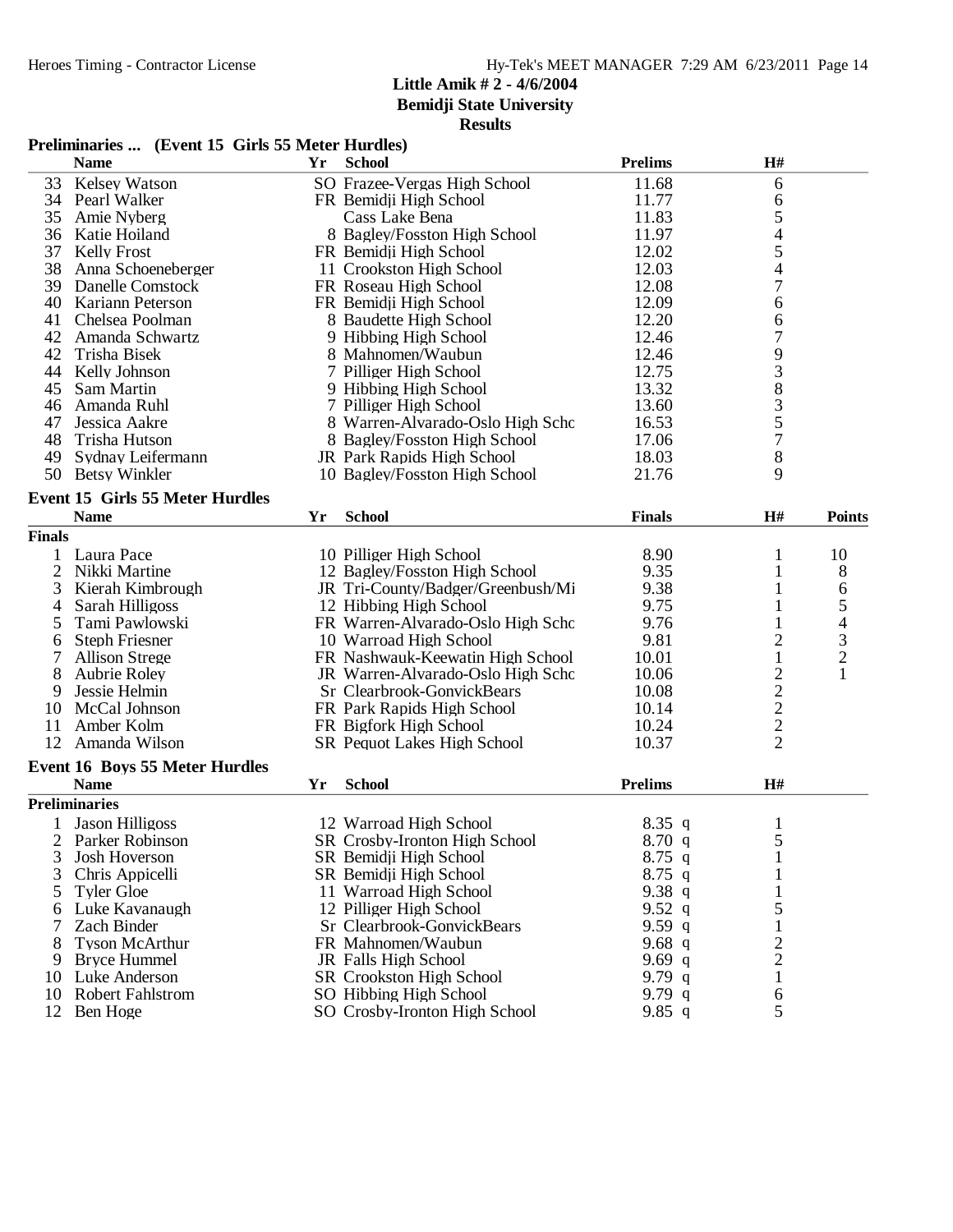**Bemidji State University**

|               | Preliminaries  (Event 16 Boys 55 Meter Hurdles) |    |                                                     |                    |                                                 |                |
|---------------|-------------------------------------------------|----|-----------------------------------------------------|--------------------|-------------------------------------------------|----------------|
|               | <b>Name</b>                                     | Yr | <b>School</b>                                       | <b>Prelims</b>     | H#                                              |                |
| 13            | Kyle Klasen                                     |    | FR Tri-County/Badger/Greenbush/Mi                   | 10.04              | 5                                               |                |
| 14            | Justin Hunt                                     |    | FR Bemidji High School                              | 10.15              | 3                                               |                |
|               | 14 Drew Daggett                                 |    | FR Frazee-Vergas High School                        | 10.15              | 4                                               |                |
|               | 16 Spencer Green                                |    | SR Bertha/Hewitt/Verndale                           | 10.17              | 5                                               |                |
| 17            | Jimmy Warmuth                                   |    | SO Nashwauk-Keewatin High School                    | 10.25              |                                                 |                |
| 17            | Mike Dodes                                      |    | SO Frazee-Vergas High School                        | 10.25              |                                                 |                |
| 19            | Kyle Craig                                      |    | JR Park Rapids High School                          | 10.35              | $\frac{2}{3}$<br>$\frac{2}{3}$<br>$\frac{3}{2}$ |                |
| 20            | Tony Mio                                        |    | JR Baudette High School                             | 10.41              |                                                 |                |
| 21            | Andy Miller                                     |    | JR Baudette High School                             | 10.60              |                                                 |                |
|               | 22 Matt Langevin                                |    | 12 Thief River Falls                                | 10.73              | 6                                               |                |
| 23            | Tim Tiedeman                                    |    | SO Pequot Lakes High School                         | 10.87              |                                                 |                |
| 24            | <b>Matt Olsen</b>                               |    | FR Hibbing High School                              | 10.89              | $\frac{3}{3}$                                   |                |
| 24            | Wade Schoenborn                                 |    | SO Mahnomen/Waubun                                  | 10.89              | 4                                               |                |
|               | 26 Robert Higham                                |    | JR Falls High School                                | 10.90              | 4                                               |                |
|               | 27 Eric Johnsrud                                |    | FR Hibbing High School                              | 11.13              | 6                                               |                |
| 28            | <b>Jason Thompson</b>                           |    | SO Northome/Kelliher/Blackduck                      | 11.36              | 6                                               |                |
| 28            | Josh Moe                                        |    | JR Northome/Kelliher/Blackduck                      | 11.36              | 3                                               |                |
| 30            | Jared McBrady                                   |    | SO Park Rapids High School                          | 11.38              | 6                                               |                |
| 31            | <b>Patrick Buss</b>                             |    | <b>SR Pequot Lakes High School</b>                  | 11.48              | 5                                               |                |
| 32            | Chris Paulson                                   |    | Fr Clearbrook-GonvickBears                          | 11.91              | 6                                               |                |
| 33            | Jackson Porter                                  |    | 7 Clearbrook-GonvickBears                           | 12.58              | 4                                               |                |
|               | 34 Ryan Ramp                                    |    | Bagley/Fosston High School                          | 13.70              | $\overline{c}$                                  |                |
| 35            | <b>Travis Otto</b>                              |    | SO Roseau High School                               | 14.13              | 4                                               |                |
|               | <b>Event 16 Boys 55 Meter Hurdles</b>           |    |                                                     |                    |                                                 |                |
|               | <b>Name</b>                                     | Yr | <b>School</b>                                       | <b>Finals</b>      | H#                                              | <b>Points</b>  |
| <b>Finals</b> |                                                 |    |                                                     |                    |                                                 |                |
| 1             | <b>Jason Hilligoss</b>                          |    | 12 Warroad High School                              | 8.35               | 1                                               | 10             |
| 2             | Parker Robinson                                 |    | SR Crosby-Ironton High School                       | 8.70               | 1                                               | 8              |
| 3             | Josh Hoverson                                   |    | SR Bemidji High School                              | 8.75               | 1                                               | 5.50           |
| 3             | Chris Appicelli                                 |    | SR Bemidji High School                              | 8.75               | 1                                               | 5.50           |
| 5             | <b>Tyler Gloe</b>                               |    | 11 Warroad High School                              | 9.38               | 1                                               | 4              |
| 6             | Luke Kavanaugh                                  |    | 12 Pilliger High School                             | 9.52               |                                                 | 3              |
| 7             | Zach Binder                                     |    | Sr Clearbrook-GonvickBears                          | 9.59               |                                                 | $\overline{c}$ |
| 8             | <b>Tyson McArthur</b>                           |    | FR Mahnomen/Waubun                                  | 9.68               |                                                 | 1              |
| 9             | <b>Bryce Hummel</b>                             |    | JR Falls High School                                | 9.69               |                                                 |                |
|               | 10 Robert Fahlstrom                             |    | SO Hibbing High School                              | 9.79               |                                                 |                |
|               |                                                 |    |                                                     |                    |                                                 |                |
|               |                                                 |    |                                                     |                    |                                                 |                |
|               | 10 Luke Anderson                                |    | SR Crookston High School                            | 9.79               | 222222                                          |                |
|               | 12 Ben Hoge                                     |    | SO Crosby-Ironton High School                       | 9.85               |                                                 |                |
|               | <b>Event 17 Girls 55 Meter Dash</b>             |    |                                                     |                    |                                                 |                |
|               | <b>Name</b>                                     | Yr | <b>School</b>                                       | <b>Prelims</b>     | $\mathbf{H}^{\#}$                               |                |
|               | <b>Preliminaries</b>                            |    |                                                     |                    |                                                 |                |
| 1             | Jaime LeDuc                                     |    | SR Falls High School                                | 7.92 q             | $\overline{c}$                                  |                |
|               | 2 Heidi Kjolhuag                                |    | Fr Clearbrook-GonvickBears                          | 7.98 q             | 12                                              |                |
| 3             | Kendra Keomany                                  |    | 10 Warroad High School                              | 8.10 q             | 3                                               |                |
| 4             | Christi Cimmermancic                            |    | 11 Hibbing High School                              | $8.12\ q$          |                                                 |                |
| 5<br>6        | Caitlyn Felthous<br><b>Ashley LaVigne</b>       |    | SO Pequot Lakes High School<br>FR Falls High School | $8.13$ q<br>8.18 q | $\overline{c}$<br>1                             |                |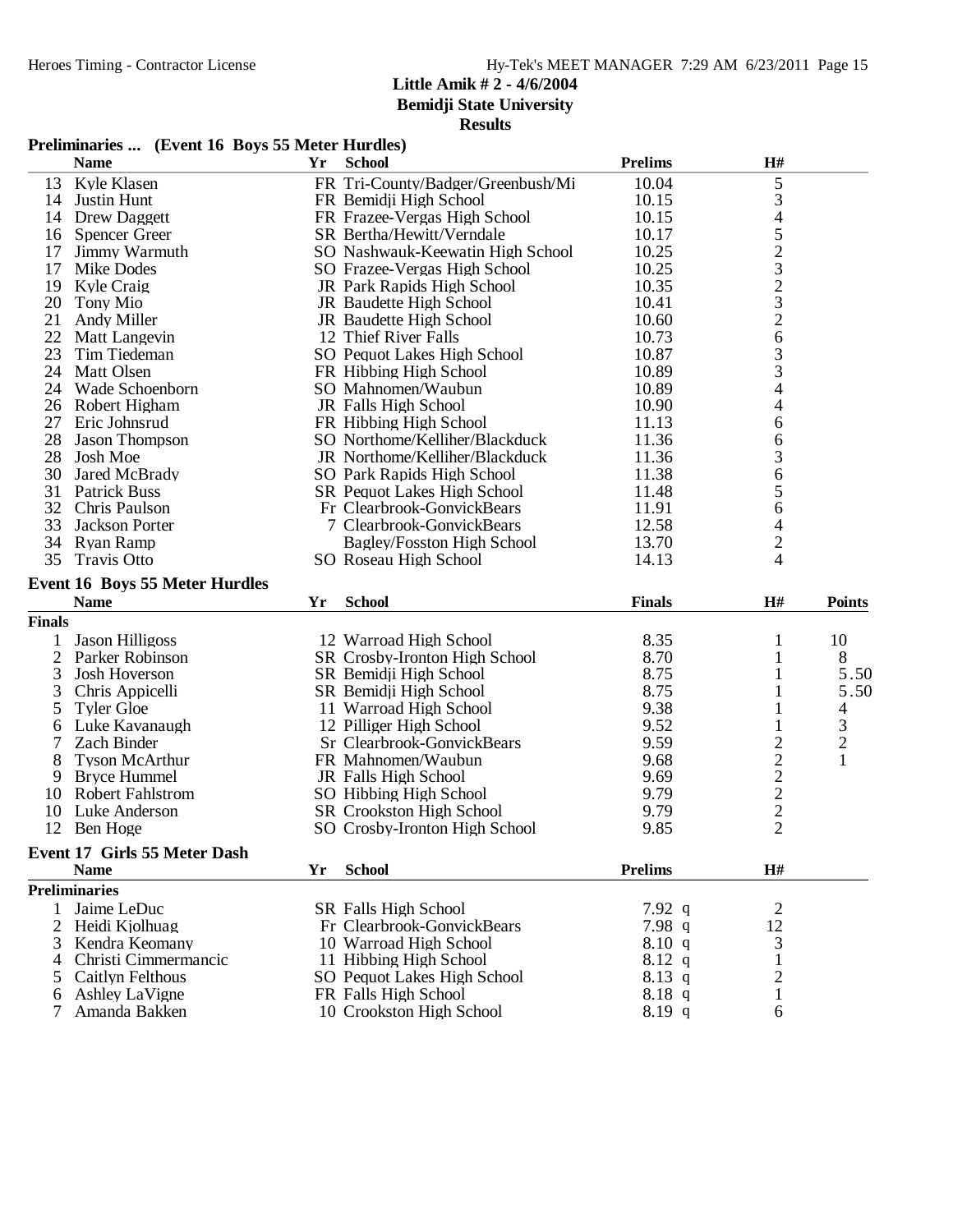**Bemidji State University**

|          | <b>Name</b>              | Yr | <b>School</b>                     | <b>Prelims</b> | H#             |  |
|----------|--------------------------|----|-----------------------------------|----------------|----------------|--|
| 8        | Vanessa Hutton           |    | FR Bemidji High School            | $8.22$ q       | 3              |  |
| 8        | Amber Kolm               |    | FR Bigfork High School            | $8.22\ q$      | 1              |  |
| 10       | <b>Bre Bieloh</b>        |    | 10 Walker/Hackensack/Akeley       | $8.25$ q       | 4              |  |
| 11       | Sarah Hilligoss          |    | 12 Hibbing High School            | $8.26$ q       | 4              |  |
| 12       | Amber Erdmann            |    | 11 Crookston High School          | $8.27$ q       | $\mathbf{1}$   |  |
| 13       | Kayla Doss               |    | 12 Walker/Hackensack/Akeley       | 8.29           | 3              |  |
| 14       | Betsy Winkler            |    | 10 Bagley/Fosston High School     | 8.30           | 1              |  |
| 15       | Lynsie Johnson           |    | 12 Crookston High School          | 8.31           | 2              |  |
|          | 16 Kate Dullinger        |    | SO Crosby-Ironton High School     | 8.33           | 13             |  |
| 16       | Andrea Hutton            |    | SO Bemidji High School            | 8.33           | 8              |  |
|          | 18 Kristine Heppner      |    | 9 Warroad High School             | 8.35           | 5              |  |
| 18       | <b>Emilee Torgerson</b>  |    | SR Warren-Alvarado-Oslo High Scho | 8.35           | 9              |  |
| 18       | Nikki Axdahl             |    | FR Warren-Alvarado-Oslo High Scho | 8.35           | 10             |  |
| 21       | Amanda Fairbanks         |    | 8 Hibbing High School             | 8.36           | 4              |  |
| 21       | Megan Maruska            |    | SO Warren-Alvarado-Oslo High Scho | 8.36           | 8              |  |
| 23       | <b>Caitlin Oestreich</b> |    | SO Bemidji High School            | 8.39           | 1              |  |
| 23       | <b>Brittany Perkins</b>  |    | 6 Pequot Lakes High School        | 8.39           | 10             |  |
| 23       | Kim Nielson              |    | FR Bemidji High School            | 8.39           | $\mathfrak{2}$ |  |
| 26       | Cheri Close              |    | 8 Bagley/Fosston High School      | 8.42           | 12             |  |
| 27       | <b>Taylor Davis</b>      |    | 8 Crookston High School           | 8.46           | 5              |  |
| 28       | Jessica Ryant            |    | SR Mahnomen/Waubun                | 8.55           | 4              |  |
| 29       | Danielle Westberg        |    | JR Tri-County/Badger/Greenbush/Mi | 8.56           | 12             |  |
| 30       | <b>Ashley Nelson</b>     |    | 8 Baudette High School            | 8.58           | $\overline{7}$ |  |
| 31       | <b>Mary Karnes</b>       |    | Bertha/Hewitt/Verndale            | 8.61           | 5              |  |
| 32       | Katie Fredrickson        |    | 11 Bagley/Fosston High School     | 8.62           | 10             |  |
| 33       | Beth Stokman             |    | SO Crosby-Ironton High School     | 8.64           | 9              |  |
| 34       | Dana Ranum               |    | 9 Thief River Falls               | 8.73           | 8              |  |
| 35       | Amie Nyberg              |    | Cass Lake Bena                    | 8.76           | $\overline{2}$ |  |
|          | 35 Brianna Hanson        |    | FR Tri-County/Badger/Greenbush/Mi | 8.76           | 10             |  |
| 37       | Marci Spaeth             |    | FR Mahnomen/Waubun                | 8.79           | 2              |  |
| 38       | Meghan Hamson            |    | 7 Pilliger High School            | 8.81           | 6              |  |
| 38       | Kristina Delaney         |    | 7 Northome/Kelliher/Blackduck     | 8.81           | 12             |  |
| 40       | Chelsea Krahn            |    | 10 Warroad High School            | 8.82           | 5              |  |
| 41       | Lisa Vanderplaats        |    | 8 Mahnomen/Waubun                 | 8.83           | 7              |  |
| 42       | Anne Baggenstross        |    | 8 Northome/Kelliher/Blackduck     | 8.86           | 13             |  |
|          | 43 Karah Watson          |    | SO Frazee-Vergas High School      | 8.89           | 6              |  |
| 43       | Ellie Caughey            |    | 10 Nevis High School              | 8.89           | 9              |  |
| 45       | Hannah Engel             |    | FR Roseau High School             | 8.91           | 8              |  |
| 46       | Meredith Bacon           |    | SR Falls High School              | 8.92           | 6              |  |
|          | 47 Kari Ogard            |    | FR Frazee-Vergas High School      | 8.97           | 11             |  |
| 48       | Desire Shaugabay         |    | 9 Warroad High School             | 8.98           | 7              |  |
| 49       | Lynn Dew                 |    | SO Baudette High School           | 8.99           | 10             |  |
| 50       | Breanna Chamernick       |    | 8 Hibbing High School             | 9.10           |                |  |
| 51       | Natasha Tate             |    | FR Frazee-Vergas High School      | 9.11           | 4<br>10        |  |
| 51       | Kayla Rasmussen 10       |    | Crookston High School             | 9.11           | 5              |  |
|          | Kariann Peterson         |    | FR Bemidji High School            | 9.12           |                |  |
| 53<br>54 | Abbie Mickelson          |    | FR Nashwauk-Keewatin High School  | 9.13           | 7<br>11        |  |
| 54       | <b>Brooke Fultz</b>      |    | 8 Bagley/Fosston High School      | 9.13           | 7              |  |
|          |                          |    | 11 Thief River Falls              | 9.15           |                |  |
| 56       | Julie Swanson            |    |                                   |                | 11             |  |
| 57       | Carissa Johnson          |    | SO Pequot Lakes High School       | 9.16           | 5              |  |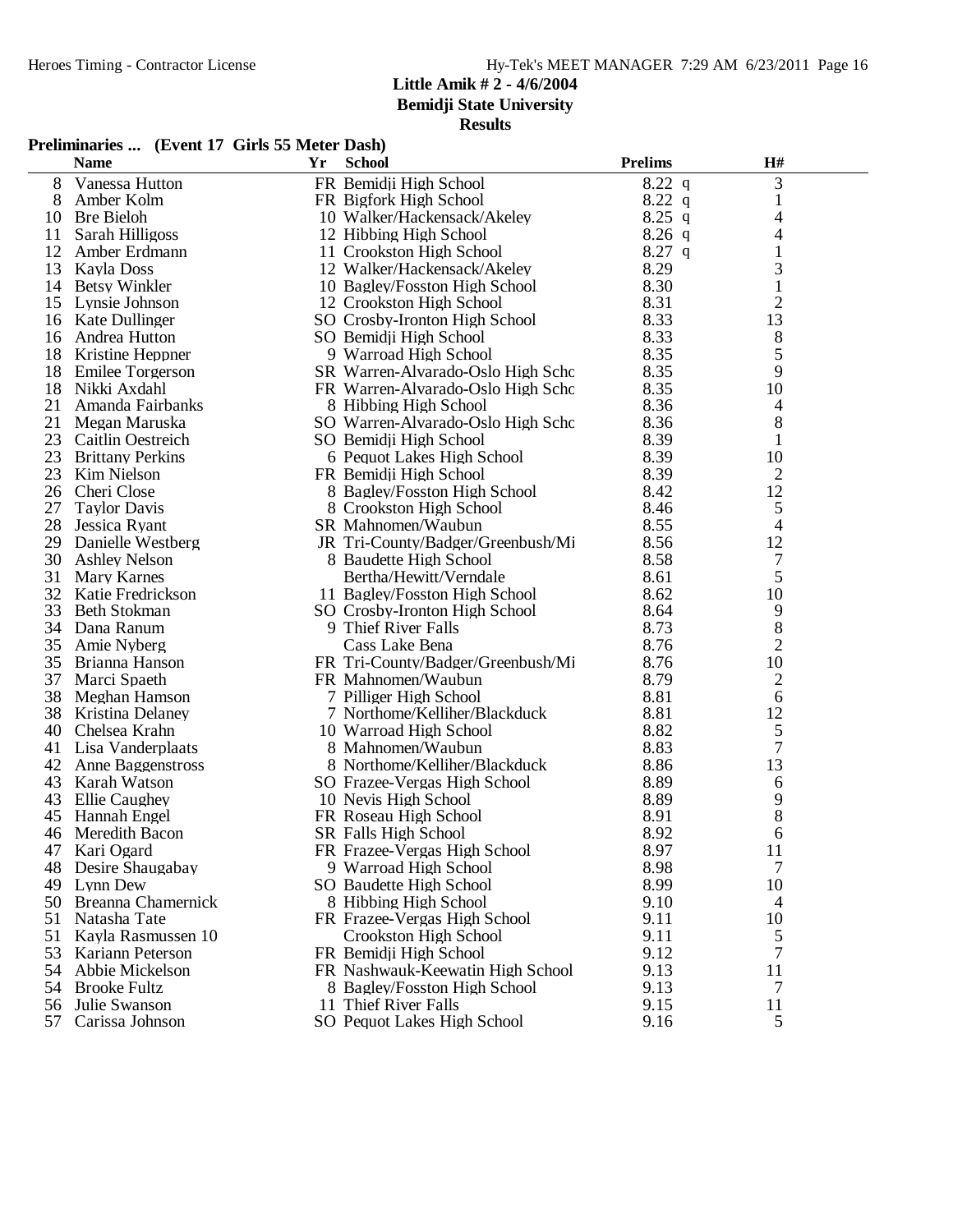**Bemidji State University**

|                | Preliminaries  (Event 17 Girls 55 Meter Dash) |    |                                   |                |                                           |                                            |
|----------------|-----------------------------------------------|----|-----------------------------------|----------------|-------------------------------------------|--------------------------------------------|
|                | <b>Name</b>                                   | Yr | <b>School</b>                     | <b>Prelims</b> | H#                                        |                                            |
| 58             | Tina Uselman                                  |    | Bertha/Hewitt/Verndale            | 9.20           | $\overline{7}$                            |                                            |
| 59             | <b>Stacy Strand</b>                           |    | JR Northome/Kelliher/Blackduck    | 9.23           | 12                                        |                                            |
|                | 60 Erica Nelson                               |    | FR Bemidji High School            | 9.27           | 6                                         |                                            |
| 61             | Tahsa Bernu                                   |    | JR Tri-County/Badger/Greenbush/Mi | 9.28           | 13                                        |                                            |
| 62             | <b>Becky Richter</b>                          |    | Bertha/Hewitt/Verndale            | 9.41           | 11                                        |                                            |
| 63             | Shanley Kowalski                              |    | 7 Pilliger High School            | 9.43           | 9                                         |                                            |
| 64             | Molly Lindom                                  |    | S0 Clearbrook-GonvickBears        | 9.44           | 11                                        |                                            |
| 65             | Amber Lunde                                   |    | JR Bemidji High School            | 9.53           | 8                                         |                                            |
| 66             | Sam Clusiau                                   |    | FR Nashwauk-Keewatin High School  | 9.56           | 9                                         |                                            |
|                | 67 Kayla Grahn                                |    | 11 Thief River Falls              | 9.62           | 13                                        |                                            |
| 68             | <b>Ashley Wass</b>                            |    | 8 Bigfork High School             | 9.75           | 13                                        |                                            |
| 69             | Heather Eckblad                               |    | Cass Lake Bena                    | 10.14          | 4                                         |                                            |
| 70             | Danielle Kent                                 |    | FR Park Rapids High School        | 10.16          | 8                                         |                                            |
| 71             | Paige Lenk                                    |    | 8 Pilliger High School            | 10.41          | 9                                         |                                            |
|                | Event 17 Girls 55 Meter Dash                  |    |                                   |                |                                           |                                            |
|                | <b>Name</b>                                   | Yr | <b>School</b>                     | <b>Finals</b>  | H#                                        | <b>Points</b>                              |
| <b>Finals</b>  |                                               |    |                                   |                |                                           |                                            |
| 1              | Jaime LeDuc                                   |    | SR Falls High School              | 7.90           | 1                                         | 10                                         |
| $\overline{c}$ | Heidi Kjolhuag                                |    | Fr Clearbrook-GonvickBears        | 7.94           | 1                                         | 8                                          |
| 3              | Christi Cimmermancic                          |    | 11 Hibbing High School            | 8.07           | 1                                         | 6                                          |
| 4              | Caitlyn Felthous                              |    | SO Pequot Lakes High School       | 8.08           | 1                                         | 5                                          |
| 5              | <b>Ashley LaVigne</b>                         |    | FR Falls High School              | 8.09           | 1                                         |                                            |
| 6              | Kendra Keomany                                |    | 10 Warroad High School            | 8.13           | 1                                         | $\begin{array}{c} 4 \\ 3 \\ 2 \end{array}$ |
|                | Sarah Hilligoss                               |    | 12 Hibbing High School            | 8.17           |                                           |                                            |
| 8              | Amanda Bakken                                 |    | 10 Crookston High School          | 8.18           |                                           | $\mathbf{1}$                               |
| 9              | <b>Bre Bieloh</b>                             |    | 10 Walker/Hackensack/Akeley       | 8.23           |                                           |                                            |
| 10             | Vanessa Hutton                                |    | FR Bemidji High School            | 8.25           |                                           |                                            |
| 11             | Amber Erdmann                                 |    | 11 Crookston High School          | 8.29           | $\frac{2}{2}$ $\frac{2}{2}$ $\frac{2}{2}$ |                                            |
| 12             | Amber Kolm                                    |    | FR Bigfork High School            | 8.31           |                                           |                                            |
|                | <b>Event 18 Boys 55 Meter Dash</b>            |    |                                   |                |                                           |                                            |
|                | <b>Name</b>                                   | Yr | <b>School</b>                     | <b>Prelims</b> | H#                                        |                                            |
|                | <b>Preliminaries</b>                          |    |                                   |                |                                           |                                            |
|                | Caleb Erickson                                |    | SR Roseau High School             | 6.84 $q$       | 1                                         |                                            |
| $\overline{c}$ | Reid Haviland                                 |    | 11 Thief River Falls              | 6.94 $q$       | 1                                         |                                            |
| 3              | <b>Zach Ruport</b>                            |    | SR Bemidji High School            | 6.95 $q$       | 1                                         |                                            |
| 4              | Levi Devries                                  |    | JR Mahnomen/Waubun                | 7.00 q         | 1                                         |                                            |
| 5              | Jesse White                                   |    | SR Northome/Kelliher/Blackduck    | $7.01$ q       | 4                                         |                                            |
| 6              | <b>Adam Sorum</b>                             |    | SR Warren-Alvarado-Oslo High Scho | $7.06$ q       | 6                                         |                                            |
| 7              | Jordan Hedlund                                |    | SO Falls High School              | $7.08$ q       | 1                                         |                                            |
| 8              | Luke Kjolhaug                                 |    | Sr Clearbrook-GonvickBears        | $7.09$ q       | 5                                         |                                            |
| 9              | Jose Hernandez                                |    | JR Bemidji High School            | 7.11 q         | 4                                         |                                            |
| 10             | Matt Arnold                                   |    | 11 Bagley/Fosston High School     | $7.13$ q       | $\overline{c}$                            |                                            |
| 11             | <b>Ryan Taggert</b>                           |    | SR Crosby-Ironton High School     | $7.14$ q       | 6                                         |                                            |
| 12             | Jeremy Bosch                                  |    | SO Roseau High School             | $7.16$ q       | $\overline{\mathbf{c}}$                   |                                            |
| 13             | Adam Wollin                                   |    | SR Tri-County/Badger/Greenbush/Mi | $7.17$ q       | 1                                         |                                            |
| 14             | Jeremy Flackus                                |    | 11 Walker/Hackensack/Akeley       | 7.20 q         |                                           |                                            |
| 15             | Chris Schoenborn                              |    | SR Mahnomen/Waubun                | 7.28           | $\frac{2}{2}$                             |                                            |
| 16             | Chris Appicelli                               |    | SR Bemidji High School            | 7.29           | $\overline{2}$                            |                                            |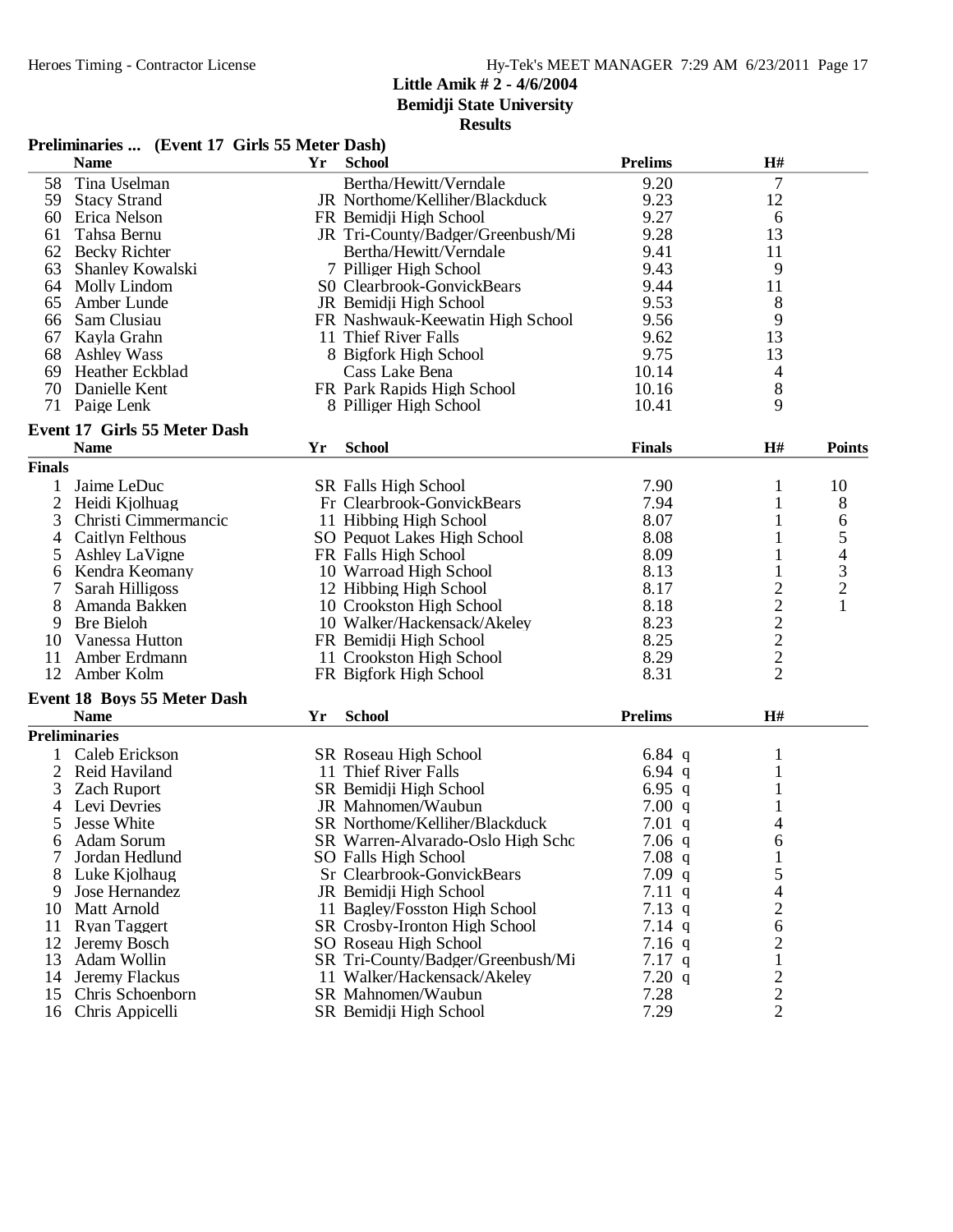**Bemidji State University**

| Preliminaries  (Event 18 Boys 55 Meter Dash) |  |  |  |  |
|----------------------------------------------|--|--|--|--|
|----------------------------------------------|--|--|--|--|

|    | <b>Name</b>              | Yr | <b>School</b>                      | <b>Prelims</b> | H#                       |  |
|----|--------------------------|----|------------------------------------|----------------|--------------------------|--|
| 17 | Kent Trehus              |    | 11 Nevis High School               | 7.32           | 7                        |  |
| 18 | <b>Billy Ryan</b>        |    | JR Park Rapids High School         | 7.32           | 4                        |  |
| 19 | <b>Tyler Fisher</b>      |    | JR Bertha/Hewitt/Verndale          | 7.34           | 3                        |  |
| 20 | Kyle Hamburg             |    | FR Bemidji High School             | 7.35           | 3                        |  |
| 21 | <b>Spencer Greer</b>     |    | SR Bertha/Hewitt/Verndale          | 7.35           | 14                       |  |
| 22 | Siv Phomme               |    | 9 Warroad High School              | 7.36           | 9                        |  |
| 23 | Jacob Larson             |    | FR Falls High School               | 7.39           | $\overline{c}$           |  |
| 24 | Gordie Haug              |    | SR Crookston High School           | 7.39           | $\overline{\mathcal{A}}$ |  |
| 25 | Kris Heitala             |    | SR Hibbing High School             | 7.44           | 5                        |  |
| 26 | Joey Helmin              |    | So Clearbrook-GonvickBears         | 7.44           | 13                       |  |
| 27 | Corey Hiller             |    | FR Bemidji High School             | 7.45           | 4                        |  |
| 28 | <b>Robert Fahlstrom</b>  |    | SO Hibbing High School             | 7.46           | 5                        |  |
| 29 | Kyle Larson              |    | FR Mahnomen/Waubun                 | 7.46           | 3                        |  |
| 30 | Brian Bye                |    | FR Warren-Alvarado-Oslo High Scho  | 7.46           | 12                       |  |
| 31 | Johnny Peterson          |    | JR Nashwauk-Keewatin High School   | 7.47           | 8                        |  |
| 32 | Kyle Johnson             |    | SO Bigfork High School             | 7.49           | 15                       |  |
| 33 | Brandon DeLahunt         |    | SO Pequot Lakes High School        | 7.50           | 8                        |  |
| 34 | Kyle Hanson              |    | SO Mahnomen/Waubun                 | 7.52           | 4                        |  |
| 35 | Jerry Sysourath          |    | 11 Warroad High School             | 7.52           | 5                        |  |
| 36 | Mike Seaberg             |    | JR Frazee-Vergas High School       | 7.52           | 6                        |  |
| 37 | <b>Travis Marsh</b>      |    | FR Hibbing High School             | 7.53           | 11                       |  |
| 38 | Leif Eidsmoe             |    | JR Roseau High School              | 7.53           | 3                        |  |
| 39 | <b>Austin Knoll</b>      |    | SO Warren-Alvarado-Oslo High Scho  | 7.54           | 11                       |  |
| 40 | Luke Dorman              |    | So Clearbrook-GonvickBears         | 7.55           | 13                       |  |
| 41 | Stephen Andrus           |    | 10 Nevis High School               | 7.56           | 3                        |  |
| 42 | <b>D'Morris Mack</b>     |    | SO Hibbing High School             | 7.57           | 7                        |  |
| 43 | <b>Bobby Anacabe</b>     |    | 10 Warroad High School             | 7.57           | 13                       |  |
| 44 | Eric Knutson             | 1  | Walker/Hackensack/Akeley           | 7.59           | 14                       |  |
| 45 | Tommy Leaper             |    | 2 Walker/Hackensack/Akeley         | 7.60           | 13                       |  |
| 46 | Marcus Dennis            |    | 9 Walker/Hackensack/Akeley         | 7.60           | 15                       |  |
| 47 | <b>Nick Ruport</b>       |    | JR Falls High School               | 7.64           | 10                       |  |
| 48 | <b>Zach Larson</b>       |    | 10 Warroad High School             | 7.66           | 14                       |  |
| 49 | Layne Miller             |    | Cass Lake Bena                     | 7.66           | 7                        |  |
| 50 | Allen Demuth             |    | SO Falls High School               | 7.67           | 6                        |  |
| 51 | Andy Miller              |    | JR Baudette High School            | 7.69           | 5                        |  |
| 52 | Danny Kalla              |    | 10 Nevis High School               | 7.71           | 8                        |  |
| 53 | Eric Gustafson           |    | 12 Nevis High School               | 7.72           | 9                        |  |
| 54 | <b>Richard Lindstrom</b> |    | SO Roseau High School              | 7.73           | 7                        |  |
| 55 | <b>Bayle Bellefy</b>     |    | 8 Bagley/Fosston High School       | 7.77           | 12                       |  |
|    | 56 Tom Peterson          |    | 12 Walker/Hackensack/Akeley        | 7.78           | 14                       |  |
| 57 | Steve Guilfoile          |    | SO Bemidji High School             | 7.79           | 12                       |  |
| 58 | <b>Brad Smith</b>        |    | 12 Walker/Hackensack/Akeley        | 7.80           | 14                       |  |
| 59 | Felipe Rosario           |    | <b>SR</b> Pequot Lakes High School | 7.82           | 7                        |  |
| 60 | Pat Burch                |    | SO Nashwauk-Keewatin High School   | 7.86           | 11                       |  |
| 61 | <b>Zach Sullinger</b>    |    | SO Frazee-Vergas High School       | 7.91           | 10                       |  |
| 62 | Ben Amidon               |    | FR Falls High School               | 7.94           | 9                        |  |
| 63 | Zach Hayford             |    | FR Pequot Lakes High School        | 7.95           | 11                       |  |
| 64 | Eric Johnson             |    | 8 Bigfork High School              | 7.95           | 13                       |  |
| 65 | <b>Casey Greer</b>       |    | JR Bertha/Hewitt/Verndale          | 7.96           | 9                        |  |
| 66 | <b>Brad Chessmore</b>    |    | Cass Lake Bena                     | 7.98           | 10                       |  |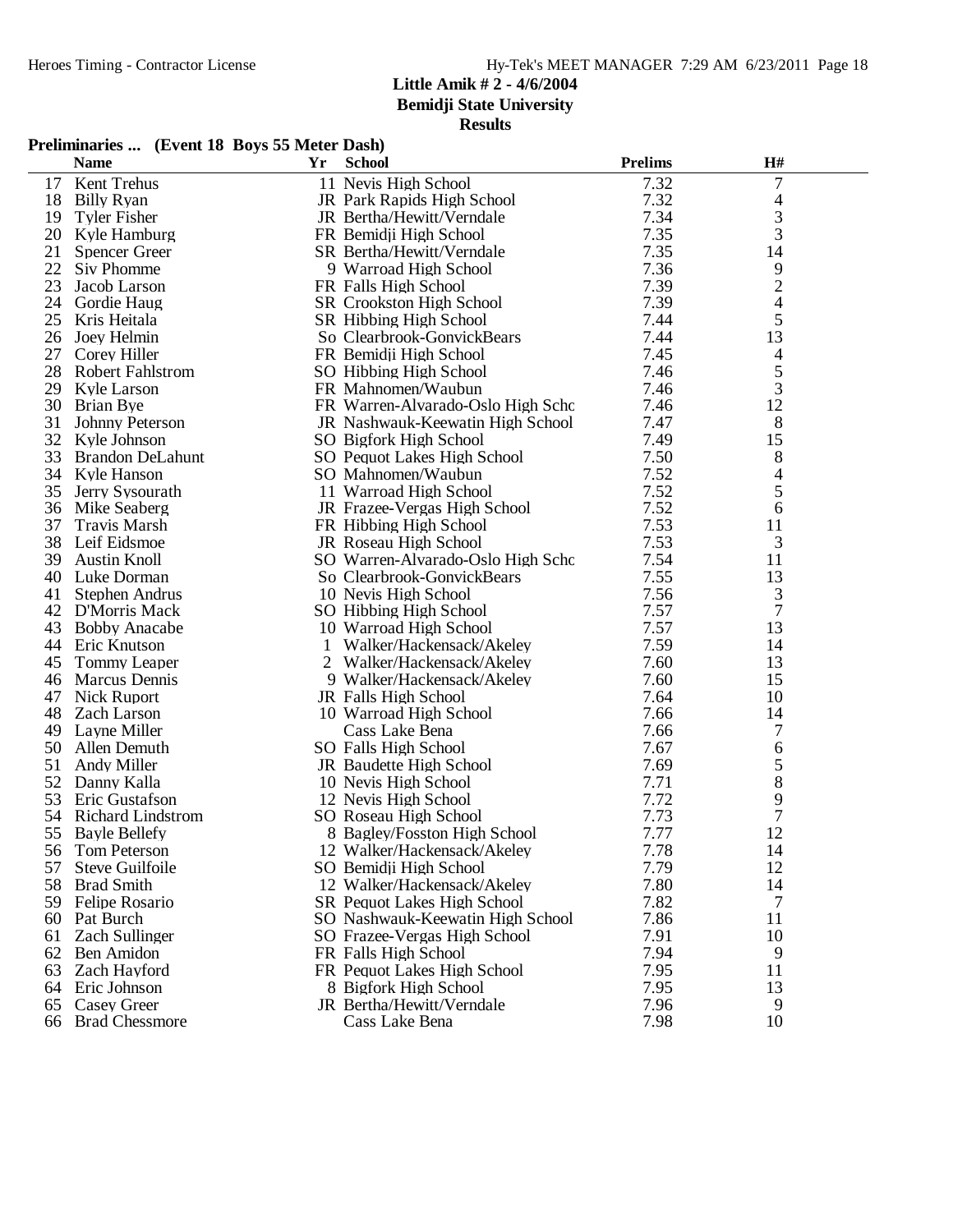**Bemidji State University**

# **Results**

### **Preliminaries ... (Event 18 Boys 55 Meter Dash)**

|               | <b>Name</b>                   | Yr | <b>School</b>                     | <b>Prelims</b> | H#             |                |
|---------------|-------------------------------|----|-----------------------------------|----------------|----------------|----------------|
| 67            | Tony Arlich                   |    | SO Nashwauk-Keewatin High School  | 8.04           | 12             |                |
| 68            | Luke Anderson                 |    | <b>SR</b> Crookston High School   | 8.05           | 5              |                |
| 69            | Alex Koebnick                 |    | 10 Nevis High School              | 8.05           | 15             |                |
| 70            | Joe Conner                    |    | Cass Lake Bena                    | 8.08           | 9              |                |
| 71            | Garret Wright                 |    | 8 Nashwauk-Keewatin High School   | 8.08           | 10             |                |
| 72            | Derek Dalen                   |    | 10 Thief River Falls              | 8.21           | 12             |                |
| 73            | Ryan McCollum                 |    | 8 Bagley/Fosston High School      | 8.27           | 11             |                |
| 74            | <b>Cheston Otterness</b>      |    | Nevis High School                 | 8.32           | 15             |                |
| 75            | <b>Brett Steinbrink</b>       |    | JR Crookston High School          | 8.32           | 8              |                |
| 76            | <b>Josh Lasser</b>            |    | 10 Warroad High School            | 8.34           | 15             |                |
| 77            | <b>Brandon Gieser</b>         |    | SR Northome/Kelliher/Blackduck    | 8.35           | 14             |                |
| 78            | Mike Dunbar                   |    | 9 Bertha/Hewitt/Verndale          | 8.35           | 9              |                |
| 79            | CJ Conger                     |    | 9 Nevis High School               | 8.65           | 10             |                |
| 80            | Derek Janisch                 |    | 9 Warroad High School             | 8.67           | 10             |                |
| 81            | <b>Charlie Lundstrom</b>      |    | 10 Pilliger High School           | 8.70           | 7              |                |
|               | 82 Kevin Bower                |    | JR Park Rapids High School        | 8.78           | 6              |                |
| 83            | Ryan Lee                      |    | SO Nashwauk-Keewatin High School  | 8.85           | 12             |                |
|               | 84 Dusty Brandenburg          |    | 11 Nevis High School              | 9.06           | 11             |                |
|               | 85 Tyler Altepeter            |    | FR Crookston High School          | 9.67           | 8              |                |
| 86            | Jeremiah Speaker              |    | FR Baudette High School           | 9.67           | 13             |                |
| $---$         | <b>Curtis KakayGeesick</b>    |    | FR Bemidji High School            | <b>NT</b>      | 16             |                |
|               | <b>Richard Derby</b>          |    | 10 Bagley/Fosston High School     | <b>NT</b>      | 16             |                |
|               | Nick Schouviller              |    | 9 Bagley/Fosston High School      | <b>NT</b>      | 16             |                |
|               | Miles Foldoe                  |    |                                   | <b>NT</b>      | 16             |                |
| ---           |                               |    | 11 Bagley/Fosston High School     | <b>NT</b>      |                |                |
|               | --- Nick Soiney               |    | 10 Warroad High School            |                | 16             |                |
|               | Event 18 Boys 55 Meter Dash   |    |                                   | <b>Finals</b>  | $\mathbf{H}$ # | <b>Points</b>  |
|               | <b>Name</b>                   | Yr | <b>School</b>                     |                |                |                |
| <b>Finals</b> |                               |    |                                   |                |                |                |
|               | <b>Zach Ruport</b>            |    | SR Bemidji High School            | 6.87           | 1              | 10             |
| 2             | Caleb Erickson                |    | SR Roseau High School             | 6.88           | $\mathbf{1}$   | 8              |
| 3             | Adam Sorum                    |    | SR Warren-Alvarado-Oslo High Scho | 6.90           | 1              | 6              |
| 4             | Reid Haviland                 |    | 11 Thief River Falls              | 6.94           | 1              | 5              |
| 5             | Kevin Bower                   |    | JR Park Rapids High School        | 6.97           | 2              | 4              |
| 6             | Levi Devries                  |    | JR Mahnomen/Waubun                | 7.03           | 1              | $\mathfrak{Z}$ |
| 7             | Jesse White                   |    | SR Northome/Kelliher/Blackduck    | 7.04           | 1              | $\overline{2}$ |
| 8             | Jose Hernandez                |    | JR Bemidji High School            | 7.05           | $\frac{2}{2}$  | $\mathbf{1}$   |
| 9             | Jeremy Bosch                  |    | SO Roseau High School             | 7.09           |                |                |
| 10            | Adam Wollin                   |    | SR Tri-County/Badger/Greenbush/Mi | 7.12           |                |                |
|               | 11 Jordan Hedlund             |    | SO Falls High School              | 7.13           | $\mathbf{1}$   |                |
|               | 12 Kris Heitala               |    | <b>SR Hibbing High School</b>     | 7.15           | $\overline{c}$ |                |
| 13            | <b>Matt Arnold</b>            |    | 11 Bagley/Fosston High School     | 7.15           | $\overline{c}$ |                |
|               | 14 Ryan Taggert               |    | SR Crosby-Ironton High School     | 7.16           | $\overline{2}$ |                |
|               | Event 19 Girls 400 Meter Dash |    |                                   |                |                |                |
|               | <b>Name</b>                   | Yr | <b>School</b>                     | <b>Finals</b>  | H#             | <b>Points</b>  |
| <b>Finals</b> |                               |    |                                   |                |                |                |
|               | Jaime LeDuc                   |    | SR Falls High School              | 63.55          | 1              | 10             |
| 2             | Jenny Lovering                |    | FR Bemidji High School            | 63.64          | $\overline{c}$ | 8              |
| 3             | Katrina Wahlin                |    | <b>Crookston High School</b>      | 63.96          | 1              | 6              |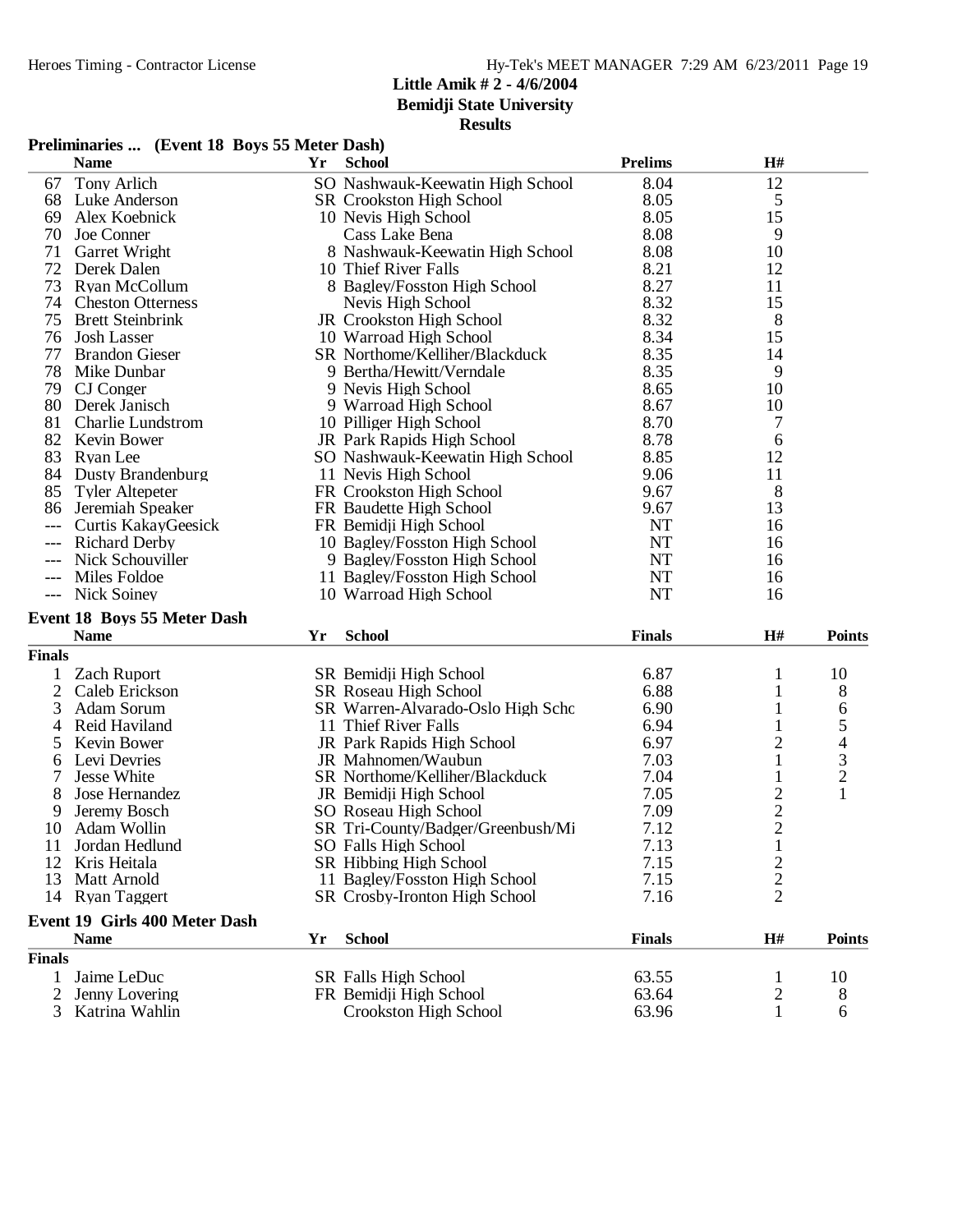**Bemidji State University**

| Finals  (Event 19 Girls 400 Meter Dash) |  |
|-----------------------------------------|--|
|-----------------------------------------|--|

|          | <b>Name</b>                 | Yr | <b>School</b>                     | <b>Finals</b>  | H#                       | <b>Points</b>  |
|----------|-----------------------------|----|-----------------------------------|----------------|--------------------------|----------------|
| 4        | <b>Becky Wandersee</b>      |    | 1 Walker/Hackensack/Akeley        | 64.99          | 5                        | 5              |
| 5        | Liz McHale                  |    | 8 Hibbing High School             | 65.05          | 1                        | 4              |
| 6        | <b>Brittany Johnston</b>    |    | SR Warren-Alvarado-Oslo High Scho | 65.42          | $\overline{c}$           | $\mathfrak{Z}$ |
| 7        | <b>Courtney Marschalk</b>   |    | 8 Hibbing High School             | 65.82          | $\overline{c}$           | $\overline{c}$ |
| 8        | Monica McCallister          |    | 9 Walker/Hackensack/Akeley        | 66.23          | 1                        | 1              |
| 9        | Jamie Walter                |    | Sr Roseau High School             | 66.30          | 1                        |                |
| 10       | Kamille Wahlin              |    | Crookston High School             | 66.38          | 3                        |                |
| 11       | Ann Potucek                 |    | 8 Warren-Alvarado-Oslo High Scho  | 66.91          | 4                        |                |
| 12       | Sam Laznicka                |    | 8 Warroad High School             | 67.05          | 3                        |                |
| 13       | Megan Rausch                |    | 11 Nevis High School              | 67.60          | 4                        |                |
| 14       | Diana Engebretson           |    | Sr Clearbrook-GonvickBears        | 67.81          | 7                        |                |
| 15       | Tami Pawlowski              |    | FR Warren-Alvarado-Oslo High Scho | 68.09          | 4                        |                |
| 16       | Brynna Nelson               |    | FR Bemidji High School            | 68.40          | 8                        |                |
| 17       | Cami Hendrickson            |    | 12 Thief River Falls              | 68.59          | 7                        |                |
| 18       | <b>Emily Anderson</b>       |    | 9 Bagley/Fosston High School      | 68.66          | 3                        |                |
| 19       | Heather Keogh               |    | 10 Thief River Falls              | 68.87          | 6                        |                |
| 20       | Sarah Cooley                |    | 8 Crookston High School           | 68.97          | 6                        |                |
| 21       | Beth Stokman                |    | SO Crosby-Ironton High School     | 69.07          | $\overline{c}$           |                |
| 22       | Chelsea Lundgren            |    | SO Crosby-Ironton High School     | 69.21          | 3                        |                |
| 23       | Danielle Paris              |    | Fr Bemidji High School            | 69.57          | $\overline{\mathcal{L}}$ |                |
|          | 24 Carlie Weibel            |    | FR Baudette High School           | 70.03          | 5                        |                |
| 25       | <b>Ashley Paine</b>         |    | FR Baudette High School           | 70.13          | 6                        |                |
|          | 26 Kayla Doss               |    | 12 Walker/Hackensack/Akeley       | 70.47          | 4                        |                |
| 27       | Anna Schoeneberger          |    | 11 Crookston High School          | 70.57          | 4                        |                |
| 28       | Chelsea Davidson            |    | 8 Hibbing High School             | 70.85          | 3                        |                |
| 29       | Kayla Finck                 |    | Bertha/Hewitt/Verndale            | 70.87          | 6                        |                |
| 30       | Reggie Wollin               |    | FR Tri-County/Badger/Greenbush/Mi | 70.89          | 7                        |                |
| 31       | <b>Hailey Hyatt</b>         |    | JR Falls High School              | 71.06          | $\overline{c}$           |                |
|          | 32 Brittany Engen           |    | SR Pequot Lakes High School       | 71.13          | 9                        |                |
| 33       | Mbang Umanah                |    | JR Frazee-Vergas High School      | 71.25          | 1                        |                |
| 34       | Steph Kroeze                |    | 8 Warroad High School             | 72.38          | 10                       |                |
| 35       | <b>Kelsey Pavek</b>         |    | FR Mahnomen/Waubun                | 72.68          | 5                        |                |
| 36       | Jenna Johnson               |    | 11 Hibbing High School            | 72.90          | 7                        |                |
|          |                             |    |                                   | 72.98          |                          |                |
| 37<br>38 | Brittany Ryba<br>Kari Ogard |    | 9 Warroad High School             | 73.28          | 10                       |                |
| 39       | Brianna Hanson              |    | FR Frazee-Vergas High School      | 73.77          | 5<br>5                   |                |
| 40       | <b>Ellie Caughey</b>        |    | FR Tri-County/Badger/Greenbush/Mi | 73.84          |                          |                |
|          | <b>Kendall Green</b>        |    | 10 Nevis High School              |                | 10                       |                |
| 41       | 42 Kelsey Gray              |    | JR Tri-County/Badger/Greenbush/Mi | 73.89<br>73.91 | 7<br>9                   |                |
|          |                             |    | 10 Warroad High School            |                |                          |                |
|          | 43 Olivia Ringstad          |    | 8 Clearbrook-GonvickBears         | 73.99          | $\sqrt{6}$               |                |
| 44       | Kylene Miosek               |    | FR Frazee-Vergas High School      | 74.02          | 3                        |                |
| 45       | Kristen Wright              |    | SO Nashwauk-Keewatin High School  | 74.35          | 10                       |                |
| 46       | Jennifer Schlegel           |    | Bertha/Hewitt/Verndale            | 74.41          | 9                        |                |
| 47       | Tara Buckingham             |    | 11 Pilliger High School           | 74.65          | 10                       |                |
| 48       | Sam Hetler                  |    | 9 Crookston High School           | 75.04          | 8                        |                |
| 49       | Amanda Curto                |    | FR Nashwauk-Keewatin High School  | 75.10          | 10                       |                |
| 50       | Andreana Peiper             |    | JR Baudette High School           | 75.13          | 7                        |                |
| 51       | Hanna Froehlich             |    | SO Bemidji High School            | 75.69          | 9                        |                |
| 52       | <b>Tiffany Wolff</b>        |    | FR Roseau High School             | 77.33          | 8                        |                |
| 53       | Serina Hanson               |    | JR Mahnomen/Waubun                | 77.92          | 8                        |                |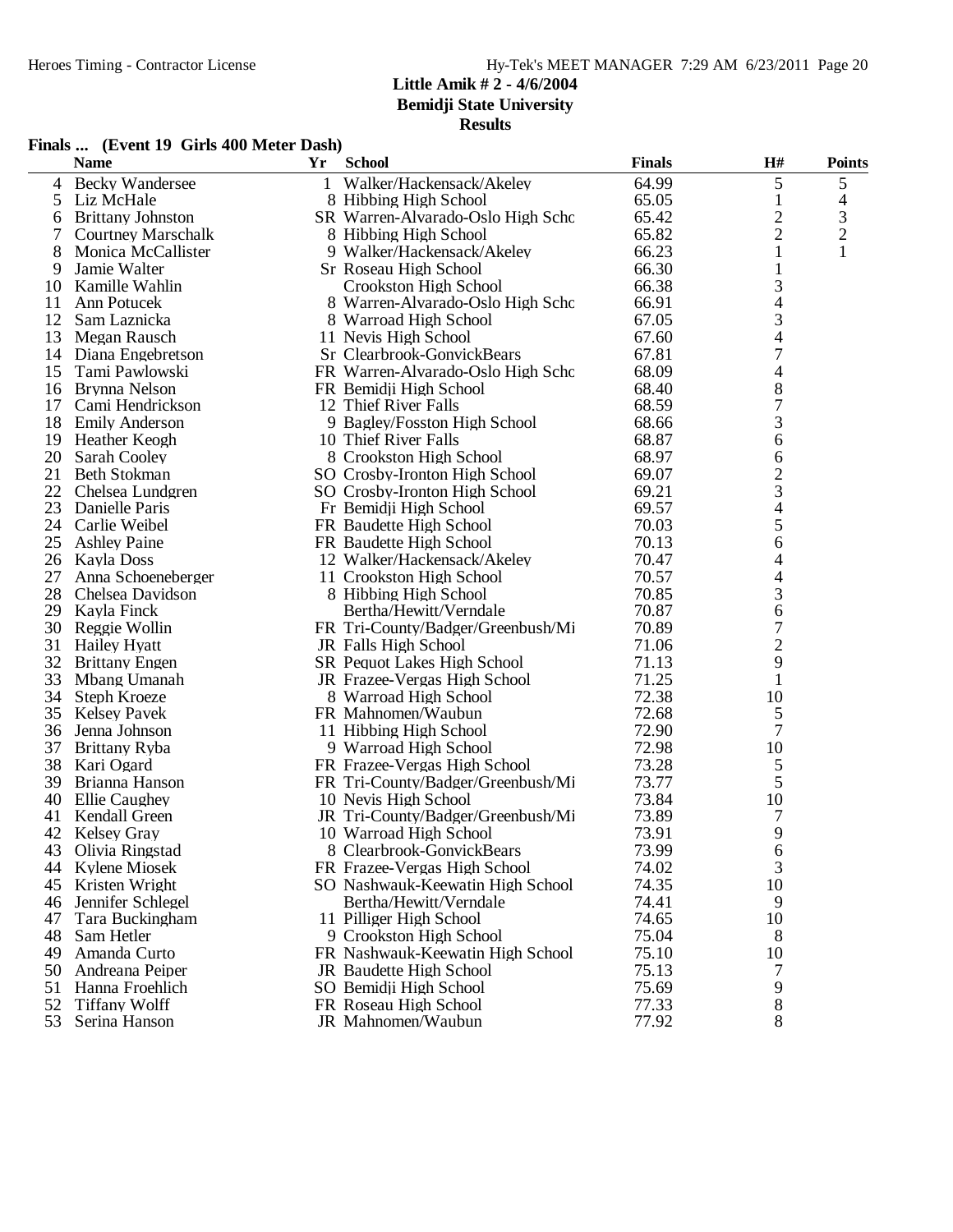**Bemidji State University**

|                | Finals  (Event 19 Girls 400 Meter Dash) |    |                                  |               |                                                 |                          |
|----------------|-----------------------------------------|----|----------------------------------|---------------|-------------------------------------------------|--------------------------|
|                | <b>Name</b>                             | Yr | <b>School</b>                    | <b>Finals</b> | H#                                              | <b>Points</b>            |
| 54             | Pearl Walker                            |    | FR Bemidji High School           | 79.03         | 9                                               |                          |
| 55             | Lene Brianna                            |    | Bagley/Fosston High School       | 79.53         | 6                                               |                          |
| 56             | Ricci Bender                            |    | FR Northome/Kelliher/Blackduck   | 79.56         | 11                                              |                          |
| 57             | Nicole Bolhuis                          |    | SO Northome/Kelliher/Blackduck   | 79.85         | 9                                               |                          |
| 58             | Meghan Hamson                           |    | 7 Pilliger High School           | 1:21.59       | 11                                              |                          |
|                | 59 Becky Richter                        |    | Bertha/Hewitt/Verndale           | 1:22.31       | 11                                              |                          |
| 60             | Tanya Timmersman                        |    | FR Roseau High School            | 1:22.93       | 8                                               |                          |
| 61             | <b>Brook Rue</b>                        |    | Bagley/Fosston High School       | 1:23.60       | 5                                               |                          |
| 62             | <b>Krystal Stock</b>                    |    | 8 Mahnomen/Waubun                | 1:23.90       | 8                                               |                          |
| 63             | Delaine McKenzie                        |    | SR Northome/Kelliher/Blackduck   | 1:23.91       | 11                                              |                          |
|                | 64 Amanda Ruhl                          |    | 7 Pilliger High School           | 1:30.14       | 11                                              |                          |
|                | Event 20 Boys 400 Meter Dash            |    |                                  |               |                                                 |                          |
|                | <b>Name</b>                             | Yr | <b>School</b>                    | <b>Finals</b> | H#                                              | <b>Points</b>            |
| <b>Finals</b>  |                                         |    |                                  |               |                                                 |                          |
| 1              | Jesse White                             |    | SR Northome/Kelliher/Blackduck   | 52.14         | 1                                               | 10                       |
| $\overline{2}$ | <b>Scott Rakozy</b>                     |    | 10 Thief River Falls             | 53.56         | $\mathbf{1}$                                    | 8                        |
| 3              | <b>Kyle Downs</b>                       |    | SR Hibbing High School           | 53.63         | $\mathbf{1}$                                    | 6                        |
| 4              | Josh Haddeland                          |    | SR Mahnomen/Waubun               | 54.03         | $\mathbf{1}$                                    | 5                        |
| 5              | Robert Youso                            |    | JR Falls High School             | 55.11         |                                                 | $\overline{\mathcal{L}}$ |
| 6              | <b>Tim Martire</b>                      |    | JR Nashwauk-Keewatin High School | 55.75         | $\overline{c}$                                  |                          |
| 7              | Corey White                             |    | JR Northome/Kelliher/Blackduck   | 55.91         | 8                                               | $\frac{3}{2}$            |
| 8              | Josiah Head                             |    | 9 Warroad High School            | 56.49         | 3                                               | $\mathbf{1}$             |
| 9              | Matt Head                               |    | 12 Warroad High School           | 56.87         | 4                                               |                          |
| 10             | Shawn Kelm                              |    | SR Bemidji High School           | 56.93         | $\mathbf{1}$                                    |                          |
| 11             | <b>Tyler Fuller</b>                     |    | SR Bertha/Hewitt/Verndale        | 56.99         | 8                                               |                          |
| 12             | <b>Tony Busse</b>                       |    | SO Mahnomen/Waubun               | 57.20         | 4                                               |                          |
| 12             | Kyle Larson                             |    | FR Mahnomen/Waubun               | 57.20         | $\overline{c}$                                  |                          |
| 14             | Andy Hughes                             |    | JR Crookston High School         | 57.42         | $\overline{c}$                                  |                          |
| 15             | Joe Yanok                               |    | 12 Warroad High School           | 57.44         |                                                 |                          |
| 16             |                                         |    | SO Falls High School             | 57.55         |                                                 |                          |
| 17             | <b>Rhegy Gelo</b>                       |    |                                  | 57.77         | $\begin{array}{c} 2 \\ 2 \\ 3 \\ 3 \end{array}$ |                          |
|                | Kenley Wahlin                           |    | JR Crookston High School         | 57.96         |                                                 |                          |
| 18             | Cody Gravdahl                           |    | SO Pequot Lakes High School      |               | 3                                               |                          |
| 19             | Marvin Gorden                           |    | SO Falls High School             | 57.97         |                                                 |                          |
| 20             | Tom Adamietz                            |    | JR Bertha/Hewitt/Verndale        | 58.65         | 8                                               |                          |
| 21             | <b>Channing Boe</b>                     |    | JR Bemidji High School           | 58.75         | $\overline{c}$                                  |                          |
| 22             | Kyle Johnson                            |    | SO Bigfork High School           | 58.98         | $\overline{\mathcal{L}}$                        |                          |
| 23             | Jonathan Liedl                          |    | FR Pequot Lakes High School      | 59.32         | 5                                               |                          |
|                | 24 Bryan Delaney                        |    | SR Park Rapids High School       | 59.94         | $\overline{7}$                                  |                          |
| 25             | Evan Laine                              |    | SO Frazee-Vergas High School     | 60.29         | 10                                              |                          |
| 26             | Derrick Banas                           |    | 9 Walker/Hackensack/Akeley       | 60.52         | 6                                               |                          |
| 27             | <b>Tommy Leaper</b>                     | 2  | Walker/Hackensack/Akeley         | 60.70         | 9                                               |                          |
| 28             | <b>Brandon Pankow</b>                   |    | <b>JR</b> Crookston High School  | 60.89         | 4                                               |                          |
| 29             | <b>Tyler Bredeson</b>                   |    | SR Baudette High School          | 60.91         | 5                                               |                          |
| 30             | Nathan Vigoren                          |    | 11 Bagley/Fosston High School    | 60.93         | 7                                               |                          |
| 31             | Jay Fisher                              |    | 12 Warroad High School           | 62.35         | 5                                               |                          |
| 32             | Ted Osborne                             |    | SO Crookston High School         | 62.41         | 7                                               |                          |
| 33             | Matt Olsen                              |    | FR Hibbing High School           | 62.42         | 5                                               |                          |
| 34             | Raphael Gelo                            |    | FR Falls High School             | 62.46         | 6                                               |                          |
| 35             | <b>Matt Hughes</b>                      |    | <b>SR</b> Crookston High School  | 62.69         | 3                                               |                          |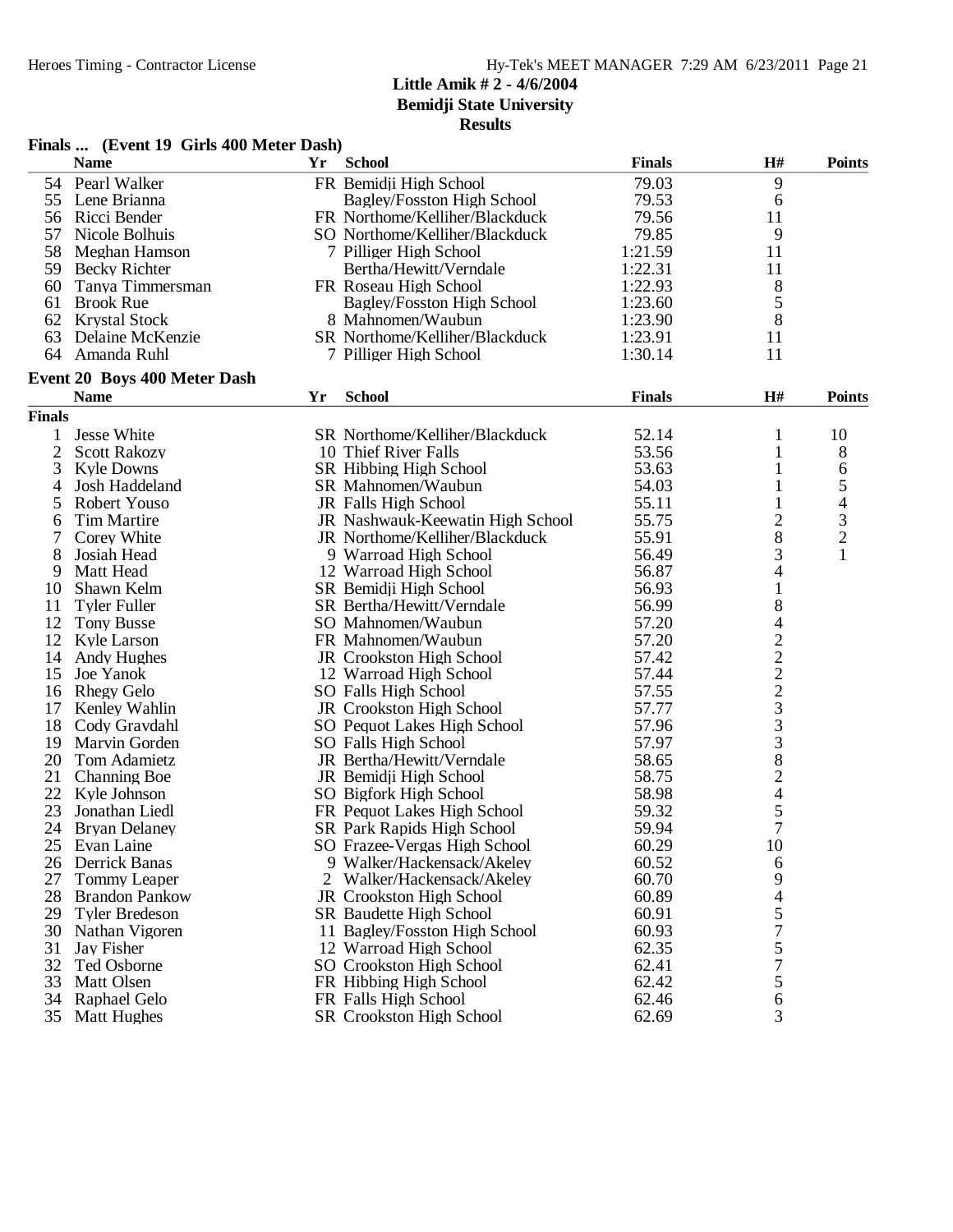**Bemidji State University**

| Finals  (Event 20 Boys 400 Meter Dash) |  |  |
|----------------------------------------|--|--|
|                                        |  |  |

|               | <b>Name</b>                   | Yr | <b>School</b>                     | <b>Finals</b> | H# | <b>Points</b>            |
|---------------|-------------------------------|----|-----------------------------------|---------------|----|--------------------------|
|               | 36 Cole Goodwin               |    | FR Warren-Alvarado-Oslo High Scho | 63.55         | 5  |                          |
| 37            | <b>Tristan Dockendorf</b>     |    | FR Bemidji High School            | 64.09         | 5  |                          |
| 38            | <b>Grant Jensen</b>           |    | FR Bemidji High School            | 64.40         | 4  |                          |
| 39            | Tom Radack                    |    | 11 Bagley/Fosston High School     | 64.42         | 6  |                          |
| 40            | <b>Magnus Flateland</b>       |    | 12 Bagley/Fosston High School     | 64.65         | 3  |                          |
| 41            | Josh Seline                   |    | FR Hibbing High School            | 65.03         | 6  |                          |
| 42            | Derek Dalen                   |    | 10 Thief River Falls              | 65.34         | 6  |                          |
| 43            | Zach Hayford                  |    | FR Pequot Lakes High School       | 65.63         | 9  |                          |
| 44            | <b>Stephen Carron</b>         |    | 8 Nashwauk-Keewatin High School   | 66.33         | 7  |                          |
| 45            | <b>Izaak Spaulding</b>        |    | 12 Bagley/Fosston High School     | 67.56         | 8  |                          |
| 46            | Dean Shaver                   |    | 7 Clearbrook-GonvickBears         | 67.77         | 6  |                          |
| 47            | <b>Josh Moe</b>               |    | JR Northome/Kelliher/Blackduck    | 67.80         | 9  |                          |
| 48            | <b>Antione Colley</b>         |    | SO Bemidji High School            | 70.13         | 4  |                          |
| 49            | Steve Sersha                  |    | SR Hibbing High School            | 72.03         | 7  |                          |
| 50            | <b>Stuart Canfield</b>        |    | FR Baudette High School           | 72.61         | 7  |                          |
| 51            | Jeremy Baumann                |    | 11 Bagley/Fosston High School     | 74.19         | 8  |                          |
|               | 52 Cory Umland                |    | SR Bertha/Hewitt/Verndale         | 74.88         | 9  |                          |
| 53            | Andy Koplin                   |    | FR Nashwauk-Keewatin High School  | 74.97         | 8  |                          |
| 54            | Jake Martin                   |    | 8 Pilliger High School            | 76.61         | 10 |                          |
| 55            | Greg Janson                   |    | 10 Warroad High School            | 77.12         | 9  |                          |
| 56            | <b>Tyler Siegler</b>          |    | FR Nashwauk-Keewatin High School  | 79.23         | 10 |                          |
| 57            | Justin Treb                   |    | 8 Pilliger High School            | 1:20.94       | 10 |                          |
|               |                               |    |                                   |               |    |                          |
|               | Event 21 Girls 1600 Meter Run |    | <b>School</b>                     |               |    |                          |
|               | <b>Name</b>                   | Yr |                                   | <b>Finals</b> |    | <b>Points</b>            |
| <b>Finals</b> |                               |    |                                   |               |    |                          |
| 1             | Kim Beaman                    |    | JR Crosby-Ironton High School     | 5:32.60       |    | 10                       |
| $\mathbf{2}$  | Ali Dostal                    |    | SR Roseau High School             | 5:36.14       |    | 8                        |
| 3             | Samantha Abraham              |    | 8 Bagley/Fosston High School      | 5:36.60       |    | 6                        |
| 4             | Kelly Anderson                |    | JR Pequot Lakes High School       | 5:40.43       |    | 5                        |
| 5             | Laura Glassmann               |    | JR Roseau High School             | 5:56.41       |    | $\overline{\mathcal{A}}$ |
| 6             | Katrinna Dexter               |    | JR Falls High School              | 5:57.87       |    | $\frac{3}{2}$            |
| 7             | <b>Kurstin Lane</b>           |    | FR Roseau High School             | 6:01.20       |    |                          |
| 8             | Allie Pullar                  |    | 9 Hibbing High School             | 6:02.33       |    | 1                        |
| 9             | <b>Annie Harms</b>            |    | FR Falls High School              | 6:15.70       |    |                          |
| 10            | Sam Reinert                   |    | 8 Baudette High School            | 6:18.49       |    |                          |
| 11            | Amanda Yourd                  |    | FR Bemidji High School            | 6:20.35       |    |                          |
| 12            | <b>Molly Simmons</b>          |    | 8 Crookston High School           | 6:20.60       |    |                          |
| 13            | Jenna Niggeler                |    | 11 Pilliger High School           | 6:21.31       |    |                          |
|               | 14 Sarah Anderson             |    | FR Falls High School              | 6:27.68       |    |                          |
| 15            | Monica Sorenson               |    | 8 Mahnomen/Waubun                 | 6:31.16       |    |                          |
| 16            | Toni Gamello                  |    | FR Pequot Lakes High School       | 6:32.83       |    |                          |
| 17            | Michelle Noreen               |    | 9 Thief River Falls               | 6:41.36       |    |                          |
| 18            | Nicole Hoefs                  |    | 8 Warroad High School             | 6:41.67       |    |                          |
| 19            | Demi Stokes                   |    | Bertha/Hewitt/Verndale            | 6:45.97       |    |                          |
| 20            | <b>Katie Powers</b>           |    | 12 Bagley/Fosston High School     | 6:53.60       |    |                          |
| 21            | Katie McCollum                |    | 8 Mahnomen/Waubun                 | 6:58.35       |    |                          |
| 22            | Kara Rhett                    |    | 9 Pilliger High School            | 7:11.36       |    |                          |
| 23            | Kayla Koenig                  |    | 10 Crookston High School          | 7:14.70       |    |                          |
| 24            | Julie Pankratz                |    | Bertha/Hewitt/Verndale            | 7:30.61       |    |                          |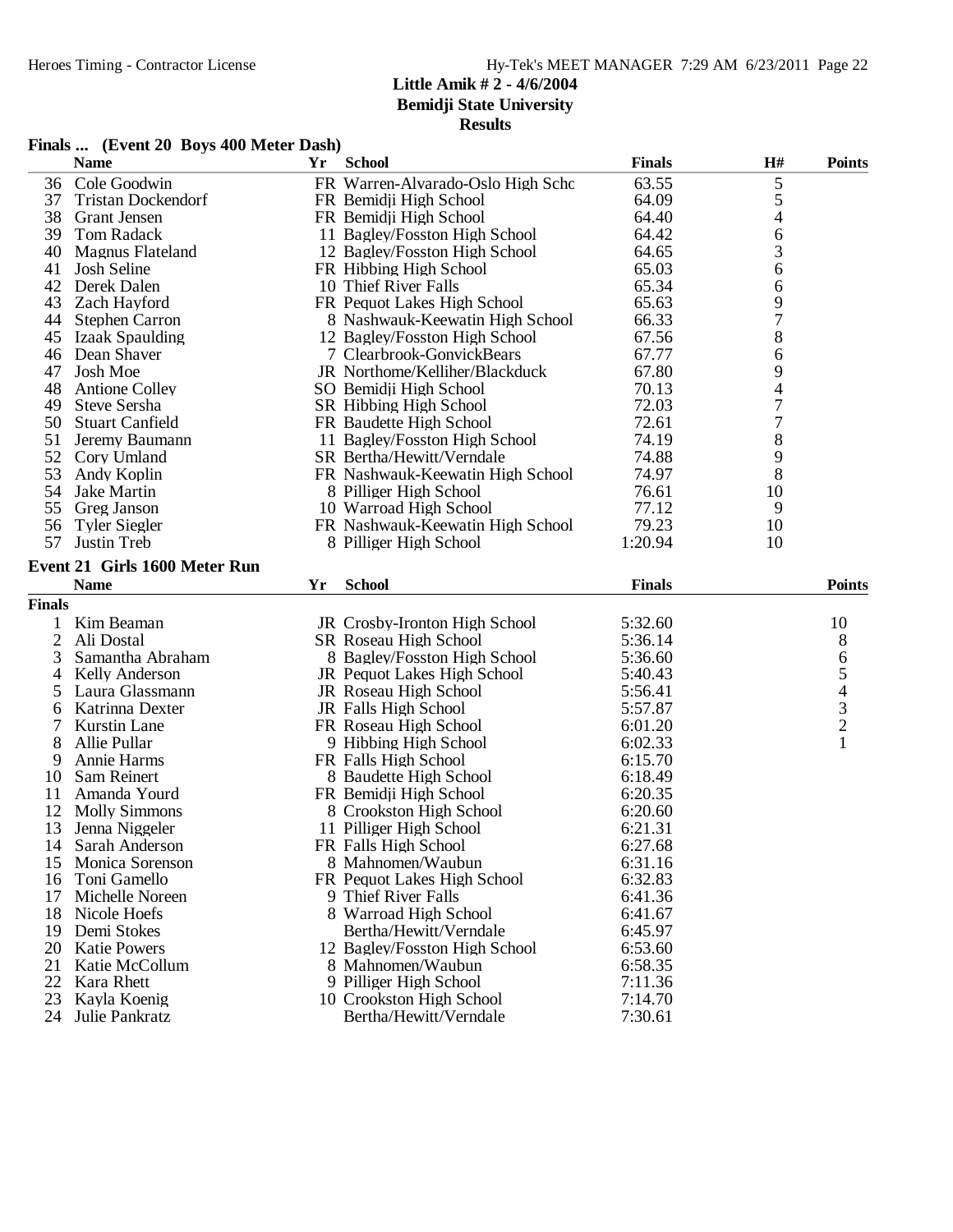|               | Finals  (Event 21 Girls 1600 Meter Run) |    |                                   |               |                                       |
|---------------|-----------------------------------------|----|-----------------------------------|---------------|---------------------------------------|
|               | <b>Name</b>                             | Yr | <b>School</b>                     | <b>Finals</b> | <b>Points</b>                         |
| 25            | Jamie Connor                            |    | Cass Lake Bena                    | 7:31.27       |                                       |
|               | 26 Krista Connor                        |    | Cass Lake Bena                    | 7:52.35       |                                       |
| 27            | <b>Tiffinay Chessmore</b>               |    | Cass Lake Bena                    | 8:00.13       |                                       |
| 28            | Keren Swedberg                          |    | 9 Warroad High School             | 8:13.60       |                                       |
|               | Event 22 Boys 1600 Meter Run            |    |                                   |               |                                       |
|               | <b>Name</b>                             | Yr | <b>School</b>                     | <b>Finals</b> | <b>Points</b>                         |
| <b>Finals</b> |                                         |    |                                   |               |                                       |
|               | Lee Sims                                |    | SR Crookston High School          | 4:49.58       | 10                                    |
| 2             | Nathan Nordlund                         |    | Sr Clearbrook-GonvickBears        | 4:52.99       | 8                                     |
| 3             | <b>Andy Vanderplaats</b>                |    | JR Mahnomen/Waubun                | 4:55.69       | $\begin{array}{c} 6 \\ 5 \end{array}$ |
| 4             | Ellis Peterson                          |    | JR Park Rapids High School        | 4:56.67       |                                       |
| 5             | Nick Radcliff                           |    | JR Hibbing High School            | 5:01.23       | $\overline{4}$                        |
| 6             | Pete Croswell                           |    | JR Hibbing High School            | 5:02.13       | $\frac{3}{2}$                         |
|               | Abe Heppner                             |    | 11 Warroad High School            | 5:05.08       |                                       |
| 8             | Colin MacGregor                         |    | 11 Walker/Hackensack/Akeley       | 5:05.58       | 1                                     |
| 9             | <b>Tanner Harlow</b>                    |    | 12 Thief River Falls              | 5:07.83       |                                       |
| 10            | <b>Jed Roley</b>                        |    | JR Warren-Alvarado-Oslo High Scho | 5:08.00       |                                       |
| 11            | Moses Heppner                           |    | 7 Warroad High School             | 5:08.34       |                                       |
| 12            | Eric Mohrbacher                         |    | 8 Warroad High School             | 5:08.75       |                                       |
| 13            | David Borden                            |    | SR Crosby-Ironton High School     | 5:09.14       |                                       |
| 14            | Aaron Hanson                            |    | SO Frazee-Vergas High School      | 5:14.46       |                                       |
| 15            | <b>Tyler Leverington</b>                |    | FR Roseau High School             | 5:16.08       |                                       |
| 16            | Josh Hardy                              |    | FR Falls High School              | 5:18.84       |                                       |
| 17            | Dan Adamietz                            |    | 9 Bertha/Hewitt/Verndale          | 5:21.67       |                                       |
| 18            | <b>Matt Neilson</b>                     |    | <b>SR</b> Baudette High School    | 5:21.87       |                                       |
| 19            | <b>Brodie Camp</b>                      |    | 9 Bagley/Fosston High School      | 5:23.28       |                                       |
| 20            | Devin Lillegaard                        |    | 8 Bagley/Fosston High School      | 5:23.75       |                                       |
| 21            | <b>Jake Scott</b>                       |    | JR Pequot Lakes High School       | 5:24.13       |                                       |
| 22            | <b>Tyler Heppner</b>                    |    | 11 Warroad High School            | 5:24.25       |                                       |
| 23            | Rocky LaBlanc                           |    | FR Falls High School              | 5:24.46       |                                       |
| 24            | <b>Troy Lindquist</b>                   |    | JR Bemidji High School            | 5:25.47       |                                       |
| 25            | Tom Roetman                             |    | FR Bemidji High School            | 5:26.08       |                                       |
|               | 26 Philip Nachbar                       |    | FR Pequot Lakes High School       | 5:28.80       |                                       |
| 27            | Andy Tanem                              |    | FR Hibbing High School            | 5:31.02       |                                       |
| 28            | Kyle Dukowitz                           |    | 11 Pilliger High School           | 5:33.41       |                                       |
| 29            | <b>Tyler Anderson</b>                   |    | JR Falls High School              | 5:42.57       |                                       |
| 30            | <b>Brian Koning</b>                     |    | 12 Warroad High School            | 5:48.88       |                                       |
|               | 31 Jesse Miller                         |    | 8 Bagley/Fosston High School      | 5:50.34       |                                       |
| 32            | Jake Brown                              |    | FR Bemidji High School            | 5:50.75       |                                       |
| 33            | <b>Zach Claussen</b>                    |    | FR Bemidji High School            | 5:51.29       |                                       |
| 34            | Ryan Feldt                              |    | SO Frazee-Vergas High School      | 5:55.81       |                                       |
| 35            | Joe Twardy                              |    | SO Pequot Lakes High School       | 5:56.30       |                                       |
| 36            | Jaden Chorney                           |    | 7 Baudette High School            | 6:00.48       |                                       |
| 37            | <b>Jesse Krause</b>                     |    | 7 Pilliger High School            | 6:02.75       |                                       |
| 38            | <b>Brad Bisek</b>                       |    | FR Mahnomen/Waubun                | 6:03.37       |                                       |
| 39            | Danny Geray                             |    | SR Mahnomen/Waubun                | 6:04.07       |                                       |
| 40            | Jon Lossing                             |    | 8 Northome/Kelliher/Blackduck     | 6:09.25       |                                       |
| 41            | Jeremiah Sellheim                       |    | SR Roseau High School             | 6:12.16       |                                       |
| 42            | Ryan Ramp                               |    | Bagley/Fosston High School        | 6:20.32       |                                       |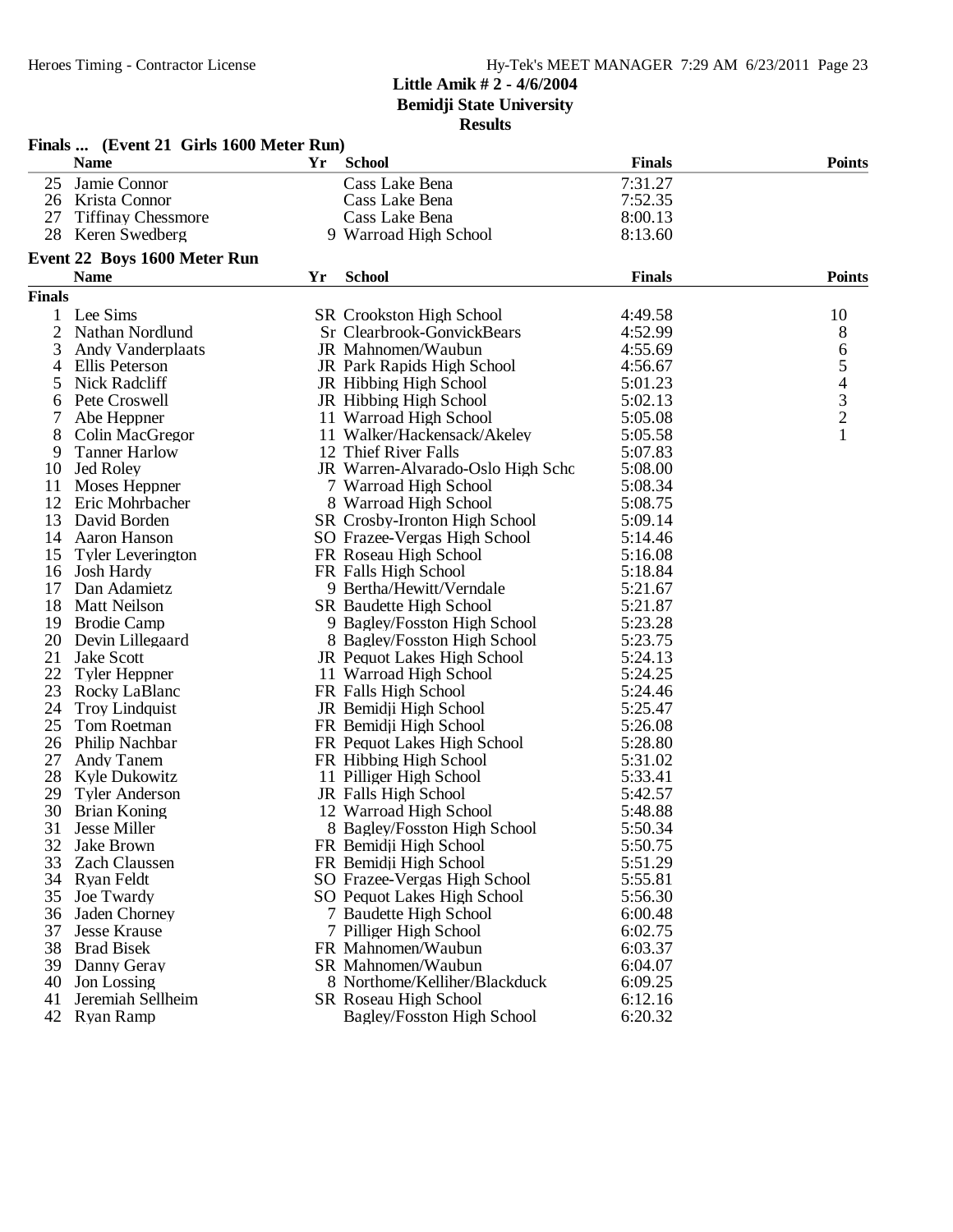# Heroes Timing - Contractor License Hy-Tek's MEET MANAGER 7:29 AM 6/23/2011 Page 24

### **Little Amik # 2 - 4/6/2004 Bemidji State University Results**

|                | Finals  (Event 22 Boys 1600 Meter Run)<br><b>Name</b> | <b>School</b><br>Yr           | <b>Finals</b> |                                           | <b>Points</b>  |
|----------------|-------------------------------------------------------|-------------------------------|---------------|-------------------------------------------|----------------|
| 43             | Kent Ojanon                                           | 7 Northome/Kelliher/Blackduck | 6:25.93       |                                           |                |
|                |                                                       |                               |               |                                           |                |
|                | Event 23 Girls 4x200 Meter Relay                      |                               |               |                                           |                |
|                | <b>Team</b>                                           | <b>Relay</b>                  | <b>Finals</b> | H#                                        | <b>Points</b>  |
| <b>Finals</b>  |                                                       |                               |               |                                           |                |
| 1              | Crookston High School                                 | A                             | 1:54.76       | 1                                         | 10             |
| $\overline{2}$ | <b>Hibbing High School</b>                            | A                             | 1:56.54       | $\mathbf{1}$                              | 8              |
| 3              | Pequot Lakes High School                              | A                             | 1:56.82       | $\overline{c}$                            | 6              |
| 4              | Bagley/Fosston High School                            | A                             | 1:57.73       | $\overline{c}$                            | 5              |
| 5              | Frazee-Vergas High School                             | A                             | 1:57.89       | 1                                         | 4              |
| 6              | Bemidji High School                                   | A                             | 1:58.55       | 1                                         | $\frac{3}{2}$  |
|                | Warren-Alvarado-Oslo High Sc                          | A                             | 1:59.21       | $\mathbf{1}$                              |                |
| 8              | Warroad High School                                   | A                             | 1:59.80       | $\overline{c}$                            | $\mathbf{1}$   |
| 9              | <b>Baudette High School</b>                           | A                             | 2:01.83       | $\overline{c}$                            |                |
| 10             | Falls High School                                     | A                             | 2:02.24       | $\,1$                                     |                |
| 11             | Nashwauk-Keewatin High Scho                           | A                             | 2:02.44       | $\frac{2}{3}$                             |                |
| 12             | Tri-County/Badger/Greenbush/l                         | A                             | 2:03.64       |                                           |                |
| 13             | Thief River Falls                                     | A                             | 2:05.67       | 3                                         |                |
| 14             | <b>Baudette High School</b>                           | B                             | x2:07.65      | 4                                         |                |
| 15             | Warroad High School                                   | B                             | x2:08.86      | 4                                         |                |
| 16             | <b>Bagley/Fosston High School</b>                     | B                             | x2:09.16      | $\overline{4}$                            |                |
| 17             | Clearbrook-GonvickBears                               | A                             | 2:09.20       | 3                                         |                |
| 18             | Mahnomen/Waubun                                       | A                             | 2:09.47       | $\frac{3}{2}$                             |                |
| 19             | Park Rapids High School                               | A                             | 2:09.76       |                                           |                |
| 20             | Bertha/Hewitt/Verndale                                | A                             | 2:10.22       |                                           |                |
|                | 21 Cass Lake Bena                                     | A                             | 2:11.64       | 3                                         |                |
|                | 22 Pilliger High School                               | A                             | 2:17.29       | 4                                         |                |
| 23             | Nashwauk-Keewatin High Scho                           | B                             | x2:18.51      | 4                                         |                |
|                | Event 24 Boys 4x200 Meter Relay                       |                               |               |                                           |                |
|                | <b>Team</b>                                           | <b>Relay</b>                  | <b>Finals</b> | H#                                        | <b>Points</b>  |
| <b>Finals</b>  |                                                       |                               |               |                                           |                |
|                | Mahnomen/Waubun                                       | A                             | 1:37.72       | 1                                         | 10             |
| $\overline{c}$ | Bemidji High School                                   | A                             | 1:40.85       | $\mathbf{1}$                              | 8              |
| 3              | Nashwauk-Keewatin High Scho                           | A                             | 1:40.87       | 2                                         | 6              |
| 4              | Crookston High School                                 | A                             | 1:41.28       | 1                                         | 5              |
| 5              | Falls High School                                     | A                             | 1:42.24       | 1                                         | 4              |
| 6              | Bagley/Fosston High School                            | A                             | 1:42.49       | 1                                         | 3              |
| 7              | Warren-Alvarado-Oslo High Sc                          | A                             | 1:43.14       | 3                                         | $\overline{2}$ |
| 8              | Thief River Falls                                     | A                             | 1:43.17       | $\mathbf{1}$                              | 1              |
| 9              | Bemidji High School                                   | $\bf{B}$                      | x1:44.04      | 3                                         |                |
| 10             | Park Rapids High School                               | A                             | 1:44.39       | $\overline{c}$                            |                |
| 11             | Nashwauk-Keewatin High Scho                           | $\boldsymbol{B}$              | x1:45.54      | 3                                         |                |
| 12             | Warroad High School                                   | A                             | 1:46.18       |                                           |                |
| 13             | <b>Baudette High School</b>                           | A                             | 1:46.24       | $\frac{2}{2}$ $\frac{2}{5}$ $\frac{5}{3}$ |                |
| 14             | Frazee-Vergas High School                             | A                             | 1:46.33       |                                           |                |
| 15             | Bertha/Hewitt/Verndale                                | A                             | 1:46.34       |                                           |                |
| 16             | Cass Lake Bena                                        | A                             | 1:46.52       |                                           |                |
| 17             | Clearbrook-GonvickBears                               | A                             | 1:48.45       | $\overline{2}$                            |                |
|                | 18 Pequot Lakes High School                           | A                             | 1:50.82       | 4                                         |                |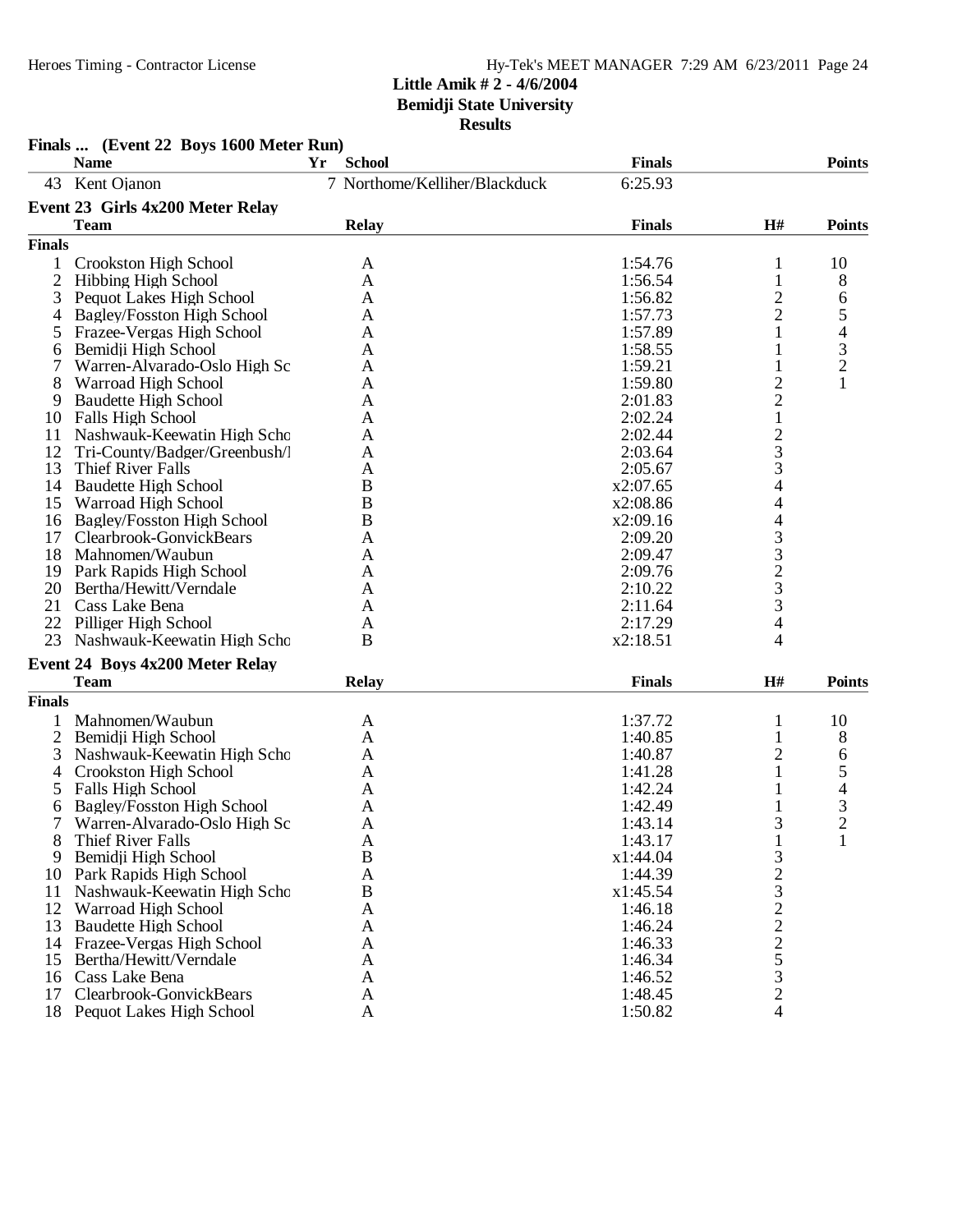**Bemidji State University**

|               | Finals  (Event 24 Boys 4x200 Meter Relay) |    |                                              |                    |                          |                          |
|---------------|-------------------------------------------|----|----------------------------------------------|--------------------|--------------------------|--------------------------|
|               | <b>Team</b>                               |    | <b>Relay</b>                                 | <b>Finals</b>      | H#                       | <b>Points</b>            |
| 19            | Warroad High School                       |    | $\, {\bf B}$                                 | x1:51.38           | 4                        |                          |
| 20            | Bemidji High School                       |    | $\mathcal{C}$                                | x1:53.76           | 4                        |                          |
| 21            | Nashwauk-Keewatin High Scho               |    | $\overline{C}$                               | x1:58.69           | 5                        |                          |
| 22            | <b>Bagley/Fosston High School</b>         |    | $\overline{B}$                               | x2:04.04           | $\overline{4}$           |                          |
|               | 23 Pilliger High School                   |    | A                                            | 2:15.38            | 5                        |                          |
|               | --- Hibbing High School                   |    | A                                            | D <sub>Q</sub>     | 3                        |                          |
|               | <b>Event 25 Girls 800 Meter Run</b>       |    |                                              |                    |                          |                          |
|               | <b>Name</b>                               | Yr | <b>School</b>                                | <b>Finals</b>      | H#                       | <b>Points</b>            |
| <b>Finals</b> |                                           |    |                                              |                    |                          |                          |
| 1             | Krista Skoglund                           |    | FR Falls High School                         | 2:36.44            | 1                        | 10                       |
| 2             | Debbie Thompson                           |    | SR Park Rapids High School                   | 2:37.31            | 1                        | 8                        |
| 3             | Samantha Abraham                          |    | 8 Bagley/Fosston High School                 | 2:37.43            | $\mathbf{1}$             | 6                        |
| 4             | <b>Becky Wandersee</b>                    |    | 1 Walker/Hackensack/Akeley                   | 2:37.43            | $\overline{c}$           | 5                        |
| 5             | Molly Moenkedick                          |    | Bertha/Hewitt/Verndale                       | 2:37.57            | 5                        | $\overline{\mathcal{L}}$ |
| 6             | Ali Dostal                                |    | SR Roseau High School                        | 2:37.66            |                          | $\frac{3}{2}$            |
| 7             | Danielle Pochucha                         |    | SR Nashwauk-Keewatin High School             | 2:39.05            |                          |                          |
| 8             | <b>Kelly Anderson</b>                     |    | JR Pequot Lakes High School                  | 2:39.46            | 1                        | 1                        |
| 9             | Jamie Walter                              |    | Sr Roseau High School                        | 2:40.14            | $\overline{\mathbf{c}}$  |                          |
| 10            | Hannah Wangberg                           |    | FR Bemidji High School                       | 2:40.28            | $\overline{c}$           |                          |
| 11            | Kayla Pawlowski                           |    | JR Warren-Alvarado-Oslo High Scho            | 2:42.24            |                          |                          |
| 12            | Sam Laznicka                              |    | 8 Warroad High School                        | 2:42.71            |                          |                          |
| 13            | Savannah Osborn                           |    | Crookston High School                        | 2:43.58            |                          |                          |
| 14            | <b>Stacy Pittman</b>                      |    | 10 Bagley/Fosston High School                | 2:47.21            | $\overline{\mathbf{c}}$  |                          |
| 15            | Brynna Nelson                             |    | FR Bemidji High School                       | 2:48.00            | $\overline{c}$           |                          |
| 16            | Annie Harms                               |    | FR Falls High School                         | 2:48.58            | $\mathbf 1$              |                          |
| 17            | Kelsey Lane                               |    | JR Roseau High School                        | 2:50.25            | 3                        |                          |
| 18            | <b>Billye Nelson</b>                      |    | 8 Warroad High School                        | 2:50.80            |                          |                          |
| 19            | Nichole Fairbanks                         |    | 10 Hibbing High School                       | 2:51.14            |                          |                          |
| 20            | Stacy Flikka                              |    | 10 Crookston High School                     | 2:53.03            | $\overline{c}$           |                          |
| 21            | Kurstin Lane                              |    | FR Roseau High School                        | 2:53.20            |                          |                          |
| 22            | Amanda Yourd                              |    | FR Bemidji High School                       | 2:53.80            |                          |                          |
| 23            | Monica Sorenson                           |    | 8 Mahnomen/Waubun                            | 2:54.21            |                          |                          |
| 24            | Chelsea Poolman                           |    | 8 Baudette High School                       | 2:54.64            |                          |                          |
| 25            | Melissa Carlson                           |    | FR Frazee-Vergas High School                 | 2:56.32            |                          |                          |
| 26            | Tami Peterson                             |    | 9 Warroad High School                        | 2:58.89            |                          |                          |
| 27            | Danielle Paris                            |    | Fr Bemidji High School                       | 2:58.97            | 3222322                  |                          |
| 28            | Alexy Johnston                            |    | 8 Warren-Alvarado-Oslo High Scho             | 2:59.87            | $\overline{\mathcal{L}}$ |                          |
|               | 29 Sarah Anderson                         |    | FR Falls High School                         | 3:01.49            | $\overline{c}$           |                          |
| 30            | <b>Bridget Given</b>                      |    | 11 Hibbing High School                       | 3:03.84            | 3                        |                          |
| 31            | Trisha Bisek                              |    | 8 Mahnomen/Waubun                            | 3:07.08            | 3                        |                          |
| 32            | Megan Lydeen                              |    | SR Warren-Alvarado-Oslo High Scho            | 3:08.78            | 3                        |                          |
| 33            | Amanda McGraw                             |    | <b>SR</b> Baudette High School               | 3:09.06            | 3                        |                          |
| 34            | <b>Grace Rusten</b>                       |    | Sr Clearbrook-GonvickBears                   | 3:10.27            | 3                        |                          |
|               |                                           |    |                                              |                    |                          |                          |
| 35<br>36      | Jade Spaeth                               |    | 8 Mahnomen/Waubun<br>SO Baudette High School | 3:13.34<br>3:14.29 | 3                        |                          |
|               | Lynn Dew                                  |    |                                              |                    | 3                        |                          |
| 37            | Nicole Bolhuis                            |    | SO Northome/Kelliher/Blackduck               | 3:16.64            | 5                        |                          |
| 38            | Elyce Drift                               |    | Cass Lake Bena                               | 3:16.67            | 4                        |                          |
| 39            | Jo dinter                                 |    | 11 Hibbing High School                       | 3:16.95            | 5                        |                          |
|               | 40 Kara Rhett                             |    | 9 Pilliger High School                       | 3:17.39            | 3                        |                          |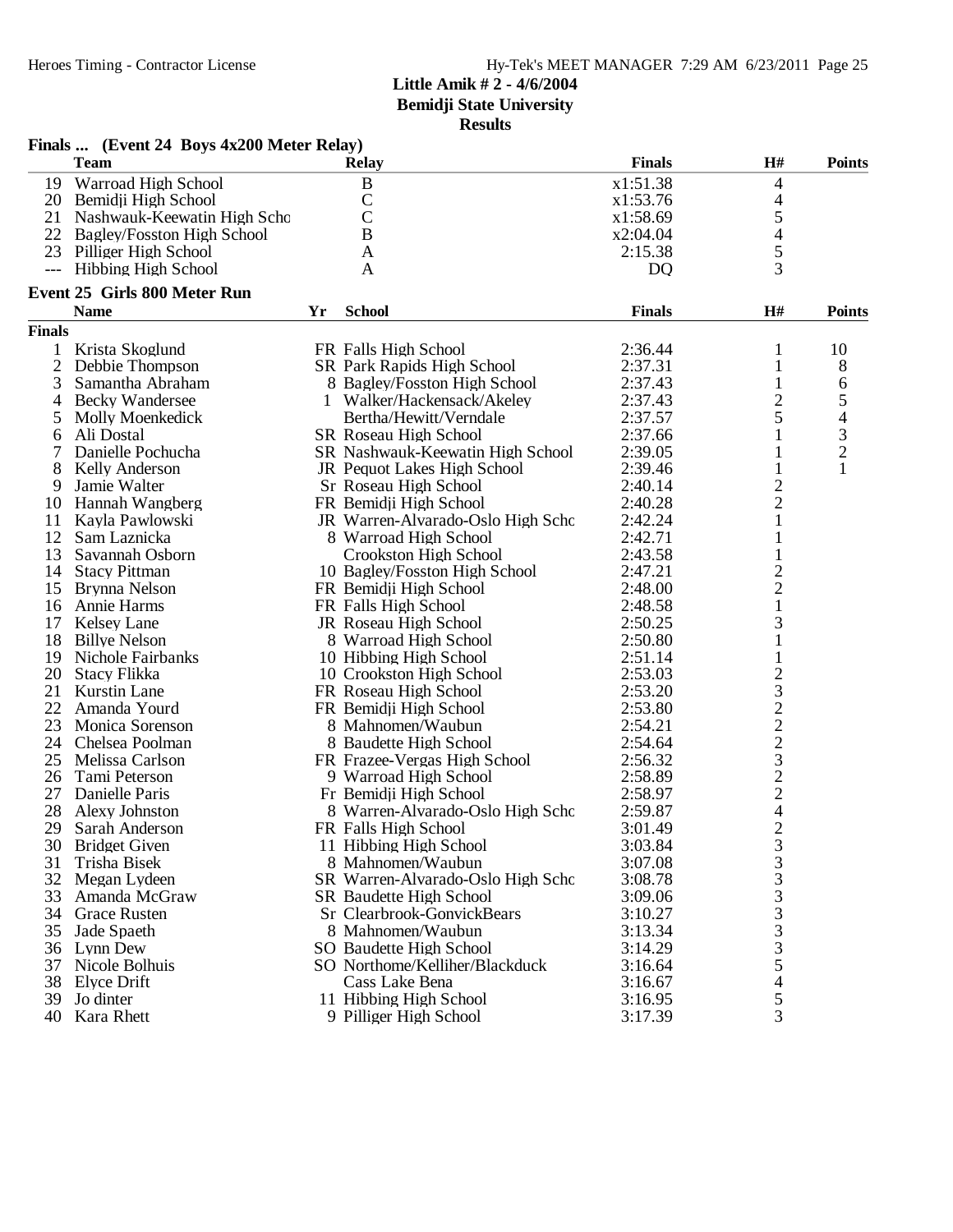**Bemidji State University**

| <b>School</b><br><b>Finals</b><br>H#<br><b>Name</b><br><b>Points</b><br>Yr<br>3:18.85<br>Katie Hutchison<br>7 Pilliger High School<br>41<br>4<br>$\overline{\mathcal{L}}$<br>42 Rennae Rapp<br>SO Frazee-Vergas High School<br>3:18.88<br>$\frac{5}{5}$<br>$\frac{5}{5}$<br>3:19.81<br>43<br>Julie Pankratz<br>Bertha/Hewitt/Verndale<br>3:20.06<br>44<br>Marjo Varhimo<br>12 Hibbing High School<br>3:20.14<br>Delaine McKenzie<br>SR Northome/Kelliher/Blackduck<br>45<br>3:21.33<br>46<br>Ricci Bender<br>FR Northome/Kelliher/Blackduck<br>4<br>Ginger Kirkeby<br>3:23.17<br>47<br>9 Warroad High School<br>4<br>48<br>Laurel Midthun<br>7 Clearbrook-GonvickBears<br>3:36.53<br>4<br>49<br><b>Tiffinay Chessmore</b><br>Cass Lake Bena<br>3:40.32<br>4<br>50 Mary Nichols<br>11 Warroad High School<br>3:53.87<br><b>Event 26 Boys 800 Meter Run</b><br><b>School</b><br><b>Finals</b><br>H#<br><b>Name</b><br>Yr<br><b>Points</b><br><b>Finals</b><br>Lee Sims<br>1<br>SR Crookston High School<br>2:08.04<br>10<br>1<br>$\overline{2}$<br>Joe Radinovich<br>8<br>SR Crosby-Ironton High School<br>2:10.21<br>1<br>3<br>2:11.32<br>Jess Branham<br>12 Nevis High School<br>1<br>6<br>5<br>$\overline{4}$<br>Robert Youso<br>JR Falls High School<br>2:11.63<br>1<br>4<br>5<br>2:12.24<br>Jim Grundy<br>JR Bemidji High School<br>1<br>3<br>2:12.34<br>Tom Whiteside<br>JR Hibbing High School<br>6<br>$\overline{c}$<br>$\overline{2}$<br>7<br>Tom Kirzeder<br>2:15.03<br>SR Crosby-Ironton High School<br>$\mathbf{1}$<br>8<br>Jessie Sich<br>12 Thief River Falls<br>1<br>2:16.36<br>$\overline{c}$<br>Matt Neilson<br>SR Baudette High School<br>2:17.09<br>9<br>2:17.12<br>$\mathbf{1}$<br>10<br>Patrick Skoe<br>Jr Clearbrook-GonvickBears<br>11<br>Joe Veeder<br>JR Falls High School<br>2:18.07<br>$\mathbf{1}$<br>$\frac{2}{2}$<br>12<br>12 Thief River Falls<br>Matt Langevin<br>2:19.29<br>2:19.71<br>13<br>Moses Heppner<br>7 Warroad High School<br>14<br>Doug Armstrong<br>SO Pequot Lakes High School<br>2:19.82<br>$\mathbf{1}$<br>15<br>JR Mahnomen/Waubun<br>2:20.31<br><b>Andy Vanderplaats</b><br>$\begin{array}{c} 2 \\ 5 \\ 4 \end{array}$<br>2:20.56<br>SR Mahnomen/Waubun<br>16<br>Gene Lang<br>17<br>8 Northome/Kelliher/Blackduck<br>2:20.90<br><b>Jonny Bennett</b><br>18<br>2:22.04<br>Tom Keeler<br>SO Hibbing High School<br>3<br>19<br>2:23.32<br>Nic Thompson<br>10 Bagley/Fosston High School<br>3<br>20<br>2:23.72<br>Kyle Dukowitz<br>11 Pilliger High School<br>2:23.91<br>$\mathbf{1}$<br>21<br>Dan Adamietz<br>9 Bertha/Hewitt/Verndale<br>22<br>2:23.92<br>$\mathbf{1}$<br>Josh Hardy<br>FR Falls High School<br>23<br>2:25.35<br>$\frac{2}{3}$<br><b>Matt Salo</b><br>SR Falls High School<br>24 Nathan Van<br>2:25.39<br>en Pequot Lakes High School<br>$\overline{3}$<br>25 Aaron Melander<br>12 Bagley/Fosston High School<br>2:26.30<br>26<br><b>SR</b> Crookston High School<br>2:29.01<br>4<br><b>Matt Hughes</b><br>27<br>SO Hibbing High School<br>2:30.41<br><b>Nick Spotts</b><br>4<br>28<br>SO Bemidji High School<br>2:32.37<br>4<br>Scott Huffman<br>29<br>2:32.44<br>Justin Hunt<br>FR Bemidji High School<br>4<br>30<br>JJ Hepola<br>SR Bemidji High School<br>2:32.78<br>4<br>3<br>31<br>Michael Colden<br>12 Warroad High School<br>2:35.26<br>32<br>4<br>Shawn Prom<br>SR Nashwauk-Keewatin High School<br>2:37.07<br>33<br>5<br>2:38.76<br><b>Travis Otto</b><br>SO Roseau High School<br>$\overline{\mathcal{L}}$<br>34<br>FR Bemidji High School<br>2:39.43<br>Ky McCracken<br>5<br>35<br>Joey Dumond<br>SO Pequot Lakes High School<br>2:39.90<br>3<br>36 Grant Ertl<br>FR Park Rapids High School<br>2:41.74 | Finals  (Event 25 Girls 800 Meter Run) |  |  |  |
|----------------------------------------------------------------------------------------------------------------------------------------------------------------------------------------------------------------------------------------------------------------------------------------------------------------------------------------------------------------------------------------------------------------------------------------------------------------------------------------------------------------------------------------------------------------------------------------------------------------------------------------------------------------------------------------------------------------------------------------------------------------------------------------------------------------------------------------------------------------------------------------------------------------------------------------------------------------------------------------------------------------------------------------------------------------------------------------------------------------------------------------------------------------------------------------------------------------------------------------------------------------------------------------------------------------------------------------------------------------------------------------------------------------------------------------------------------------------------------------------------------------------------------------------------------------------------------------------------------------------------------------------------------------------------------------------------------------------------------------------------------------------------------------------------------------------------------------------------------------------------------------------------------------------------------------------------------------------------------------------------------------------------------------------------------------------------------------------------------------------------------------------------------------------------------------------------------------------------------------------------------------------------------------------------------------------------------------------------------------------------------------------------------------------------------------------------------------------------------------------------------------------------------------------------------------------------------------------------------------------------------------------------------------------------------------------------------------------------------------------------------------------------------------------------------------------------------------------------------------------------------------------------------------------------------------------------------------------------------------------------------------------------------------------------------------------------------------------------------------------------------------------------------------------------------------------------------------------------------------------------------------------------------------------------------------------------------------------------------------------------------------------------------------------------------------------------------------------------------------------------------------------------------------------------------------------------------------------------------------------------------------------------------------------------------|----------------------------------------|--|--|--|
|                                                                                                                                                                                                                                                                                                                                                                                                                                                                                                                                                                                                                                                                                                                                                                                                                                                                                                                                                                                                                                                                                                                                                                                                                                                                                                                                                                                                                                                                                                                                                                                                                                                                                                                                                                                                                                                                                                                                                                                                                                                                                                                                                                                                                                                                                                                                                                                                                                                                                                                                                                                                                                                                                                                                                                                                                                                                                                                                                                                                                                                                                                                                                                                                                                                                                                                                                                                                                                                                                                                                                                                                                                                                                  |                                        |  |  |  |
|                                                                                                                                                                                                                                                                                                                                                                                                                                                                                                                                                                                                                                                                                                                                                                                                                                                                                                                                                                                                                                                                                                                                                                                                                                                                                                                                                                                                                                                                                                                                                                                                                                                                                                                                                                                                                                                                                                                                                                                                                                                                                                                                                                                                                                                                                                                                                                                                                                                                                                                                                                                                                                                                                                                                                                                                                                                                                                                                                                                                                                                                                                                                                                                                                                                                                                                                                                                                                                                                                                                                                                                                                                                                                  |                                        |  |  |  |
|                                                                                                                                                                                                                                                                                                                                                                                                                                                                                                                                                                                                                                                                                                                                                                                                                                                                                                                                                                                                                                                                                                                                                                                                                                                                                                                                                                                                                                                                                                                                                                                                                                                                                                                                                                                                                                                                                                                                                                                                                                                                                                                                                                                                                                                                                                                                                                                                                                                                                                                                                                                                                                                                                                                                                                                                                                                                                                                                                                                                                                                                                                                                                                                                                                                                                                                                                                                                                                                                                                                                                                                                                                                                                  |                                        |  |  |  |
|                                                                                                                                                                                                                                                                                                                                                                                                                                                                                                                                                                                                                                                                                                                                                                                                                                                                                                                                                                                                                                                                                                                                                                                                                                                                                                                                                                                                                                                                                                                                                                                                                                                                                                                                                                                                                                                                                                                                                                                                                                                                                                                                                                                                                                                                                                                                                                                                                                                                                                                                                                                                                                                                                                                                                                                                                                                                                                                                                                                                                                                                                                                                                                                                                                                                                                                                                                                                                                                                                                                                                                                                                                                                                  |                                        |  |  |  |
|                                                                                                                                                                                                                                                                                                                                                                                                                                                                                                                                                                                                                                                                                                                                                                                                                                                                                                                                                                                                                                                                                                                                                                                                                                                                                                                                                                                                                                                                                                                                                                                                                                                                                                                                                                                                                                                                                                                                                                                                                                                                                                                                                                                                                                                                                                                                                                                                                                                                                                                                                                                                                                                                                                                                                                                                                                                                                                                                                                                                                                                                                                                                                                                                                                                                                                                                                                                                                                                                                                                                                                                                                                                                                  |                                        |  |  |  |
|                                                                                                                                                                                                                                                                                                                                                                                                                                                                                                                                                                                                                                                                                                                                                                                                                                                                                                                                                                                                                                                                                                                                                                                                                                                                                                                                                                                                                                                                                                                                                                                                                                                                                                                                                                                                                                                                                                                                                                                                                                                                                                                                                                                                                                                                                                                                                                                                                                                                                                                                                                                                                                                                                                                                                                                                                                                                                                                                                                                                                                                                                                                                                                                                                                                                                                                                                                                                                                                                                                                                                                                                                                                                                  |                                        |  |  |  |
|                                                                                                                                                                                                                                                                                                                                                                                                                                                                                                                                                                                                                                                                                                                                                                                                                                                                                                                                                                                                                                                                                                                                                                                                                                                                                                                                                                                                                                                                                                                                                                                                                                                                                                                                                                                                                                                                                                                                                                                                                                                                                                                                                                                                                                                                                                                                                                                                                                                                                                                                                                                                                                                                                                                                                                                                                                                                                                                                                                                                                                                                                                                                                                                                                                                                                                                                                                                                                                                                                                                                                                                                                                                                                  |                                        |  |  |  |
|                                                                                                                                                                                                                                                                                                                                                                                                                                                                                                                                                                                                                                                                                                                                                                                                                                                                                                                                                                                                                                                                                                                                                                                                                                                                                                                                                                                                                                                                                                                                                                                                                                                                                                                                                                                                                                                                                                                                                                                                                                                                                                                                                                                                                                                                                                                                                                                                                                                                                                                                                                                                                                                                                                                                                                                                                                                                                                                                                                                                                                                                                                                                                                                                                                                                                                                                                                                                                                                                                                                                                                                                                                                                                  |                                        |  |  |  |
|                                                                                                                                                                                                                                                                                                                                                                                                                                                                                                                                                                                                                                                                                                                                                                                                                                                                                                                                                                                                                                                                                                                                                                                                                                                                                                                                                                                                                                                                                                                                                                                                                                                                                                                                                                                                                                                                                                                                                                                                                                                                                                                                                                                                                                                                                                                                                                                                                                                                                                                                                                                                                                                                                                                                                                                                                                                                                                                                                                                                                                                                                                                                                                                                                                                                                                                                                                                                                                                                                                                                                                                                                                                                                  |                                        |  |  |  |
|                                                                                                                                                                                                                                                                                                                                                                                                                                                                                                                                                                                                                                                                                                                                                                                                                                                                                                                                                                                                                                                                                                                                                                                                                                                                                                                                                                                                                                                                                                                                                                                                                                                                                                                                                                                                                                                                                                                                                                                                                                                                                                                                                                                                                                                                                                                                                                                                                                                                                                                                                                                                                                                                                                                                                                                                                                                                                                                                                                                                                                                                                                                                                                                                                                                                                                                                                                                                                                                                                                                                                                                                                                                                                  |                                        |  |  |  |
|                                                                                                                                                                                                                                                                                                                                                                                                                                                                                                                                                                                                                                                                                                                                                                                                                                                                                                                                                                                                                                                                                                                                                                                                                                                                                                                                                                                                                                                                                                                                                                                                                                                                                                                                                                                                                                                                                                                                                                                                                                                                                                                                                                                                                                                                                                                                                                                                                                                                                                                                                                                                                                                                                                                                                                                                                                                                                                                                                                                                                                                                                                                                                                                                                                                                                                                                                                                                                                                                                                                                                                                                                                                                                  |                                        |  |  |  |
|                                                                                                                                                                                                                                                                                                                                                                                                                                                                                                                                                                                                                                                                                                                                                                                                                                                                                                                                                                                                                                                                                                                                                                                                                                                                                                                                                                                                                                                                                                                                                                                                                                                                                                                                                                                                                                                                                                                                                                                                                                                                                                                                                                                                                                                                                                                                                                                                                                                                                                                                                                                                                                                                                                                                                                                                                                                                                                                                                                                                                                                                                                                                                                                                                                                                                                                                                                                                                                                                                                                                                                                                                                                                                  |                                        |  |  |  |
|                                                                                                                                                                                                                                                                                                                                                                                                                                                                                                                                                                                                                                                                                                                                                                                                                                                                                                                                                                                                                                                                                                                                                                                                                                                                                                                                                                                                                                                                                                                                                                                                                                                                                                                                                                                                                                                                                                                                                                                                                                                                                                                                                                                                                                                                                                                                                                                                                                                                                                                                                                                                                                                                                                                                                                                                                                                                                                                                                                                                                                                                                                                                                                                                                                                                                                                                                                                                                                                                                                                                                                                                                                                                                  |                                        |  |  |  |
|                                                                                                                                                                                                                                                                                                                                                                                                                                                                                                                                                                                                                                                                                                                                                                                                                                                                                                                                                                                                                                                                                                                                                                                                                                                                                                                                                                                                                                                                                                                                                                                                                                                                                                                                                                                                                                                                                                                                                                                                                                                                                                                                                                                                                                                                                                                                                                                                                                                                                                                                                                                                                                                                                                                                                                                                                                                                                                                                                                                                                                                                                                                                                                                                                                                                                                                                                                                                                                                                                                                                                                                                                                                                                  |                                        |  |  |  |
|                                                                                                                                                                                                                                                                                                                                                                                                                                                                                                                                                                                                                                                                                                                                                                                                                                                                                                                                                                                                                                                                                                                                                                                                                                                                                                                                                                                                                                                                                                                                                                                                                                                                                                                                                                                                                                                                                                                                                                                                                                                                                                                                                                                                                                                                                                                                                                                                                                                                                                                                                                                                                                                                                                                                                                                                                                                                                                                                                                                                                                                                                                                                                                                                                                                                                                                                                                                                                                                                                                                                                                                                                                                                                  |                                        |  |  |  |
|                                                                                                                                                                                                                                                                                                                                                                                                                                                                                                                                                                                                                                                                                                                                                                                                                                                                                                                                                                                                                                                                                                                                                                                                                                                                                                                                                                                                                                                                                                                                                                                                                                                                                                                                                                                                                                                                                                                                                                                                                                                                                                                                                                                                                                                                                                                                                                                                                                                                                                                                                                                                                                                                                                                                                                                                                                                                                                                                                                                                                                                                                                                                                                                                                                                                                                                                                                                                                                                                                                                                                                                                                                                                                  |                                        |  |  |  |
|                                                                                                                                                                                                                                                                                                                                                                                                                                                                                                                                                                                                                                                                                                                                                                                                                                                                                                                                                                                                                                                                                                                                                                                                                                                                                                                                                                                                                                                                                                                                                                                                                                                                                                                                                                                                                                                                                                                                                                                                                                                                                                                                                                                                                                                                                                                                                                                                                                                                                                                                                                                                                                                                                                                                                                                                                                                                                                                                                                                                                                                                                                                                                                                                                                                                                                                                                                                                                                                                                                                                                                                                                                                                                  |                                        |  |  |  |
|                                                                                                                                                                                                                                                                                                                                                                                                                                                                                                                                                                                                                                                                                                                                                                                                                                                                                                                                                                                                                                                                                                                                                                                                                                                                                                                                                                                                                                                                                                                                                                                                                                                                                                                                                                                                                                                                                                                                                                                                                                                                                                                                                                                                                                                                                                                                                                                                                                                                                                                                                                                                                                                                                                                                                                                                                                                                                                                                                                                                                                                                                                                                                                                                                                                                                                                                                                                                                                                                                                                                                                                                                                                                                  |                                        |  |  |  |
|                                                                                                                                                                                                                                                                                                                                                                                                                                                                                                                                                                                                                                                                                                                                                                                                                                                                                                                                                                                                                                                                                                                                                                                                                                                                                                                                                                                                                                                                                                                                                                                                                                                                                                                                                                                                                                                                                                                                                                                                                                                                                                                                                                                                                                                                                                                                                                                                                                                                                                                                                                                                                                                                                                                                                                                                                                                                                                                                                                                                                                                                                                                                                                                                                                                                                                                                                                                                                                                                                                                                                                                                                                                                                  |                                        |  |  |  |
|                                                                                                                                                                                                                                                                                                                                                                                                                                                                                                                                                                                                                                                                                                                                                                                                                                                                                                                                                                                                                                                                                                                                                                                                                                                                                                                                                                                                                                                                                                                                                                                                                                                                                                                                                                                                                                                                                                                                                                                                                                                                                                                                                                                                                                                                                                                                                                                                                                                                                                                                                                                                                                                                                                                                                                                                                                                                                                                                                                                                                                                                                                                                                                                                                                                                                                                                                                                                                                                                                                                                                                                                                                                                                  |                                        |  |  |  |
|                                                                                                                                                                                                                                                                                                                                                                                                                                                                                                                                                                                                                                                                                                                                                                                                                                                                                                                                                                                                                                                                                                                                                                                                                                                                                                                                                                                                                                                                                                                                                                                                                                                                                                                                                                                                                                                                                                                                                                                                                                                                                                                                                                                                                                                                                                                                                                                                                                                                                                                                                                                                                                                                                                                                                                                                                                                                                                                                                                                                                                                                                                                                                                                                                                                                                                                                                                                                                                                                                                                                                                                                                                                                                  |                                        |  |  |  |
|                                                                                                                                                                                                                                                                                                                                                                                                                                                                                                                                                                                                                                                                                                                                                                                                                                                                                                                                                                                                                                                                                                                                                                                                                                                                                                                                                                                                                                                                                                                                                                                                                                                                                                                                                                                                                                                                                                                                                                                                                                                                                                                                                                                                                                                                                                                                                                                                                                                                                                                                                                                                                                                                                                                                                                                                                                                                                                                                                                                                                                                                                                                                                                                                                                                                                                                                                                                                                                                                                                                                                                                                                                                                                  |                                        |  |  |  |
|                                                                                                                                                                                                                                                                                                                                                                                                                                                                                                                                                                                                                                                                                                                                                                                                                                                                                                                                                                                                                                                                                                                                                                                                                                                                                                                                                                                                                                                                                                                                                                                                                                                                                                                                                                                                                                                                                                                                                                                                                                                                                                                                                                                                                                                                                                                                                                                                                                                                                                                                                                                                                                                                                                                                                                                                                                                                                                                                                                                                                                                                                                                                                                                                                                                                                                                                                                                                                                                                                                                                                                                                                                                                                  |                                        |  |  |  |
|                                                                                                                                                                                                                                                                                                                                                                                                                                                                                                                                                                                                                                                                                                                                                                                                                                                                                                                                                                                                                                                                                                                                                                                                                                                                                                                                                                                                                                                                                                                                                                                                                                                                                                                                                                                                                                                                                                                                                                                                                                                                                                                                                                                                                                                                                                                                                                                                                                                                                                                                                                                                                                                                                                                                                                                                                                                                                                                                                                                                                                                                                                                                                                                                                                                                                                                                                                                                                                                                                                                                                                                                                                                                                  |                                        |  |  |  |
|                                                                                                                                                                                                                                                                                                                                                                                                                                                                                                                                                                                                                                                                                                                                                                                                                                                                                                                                                                                                                                                                                                                                                                                                                                                                                                                                                                                                                                                                                                                                                                                                                                                                                                                                                                                                                                                                                                                                                                                                                                                                                                                                                                                                                                                                                                                                                                                                                                                                                                                                                                                                                                                                                                                                                                                                                                                                                                                                                                                                                                                                                                                                                                                                                                                                                                                                                                                                                                                                                                                                                                                                                                                                                  |                                        |  |  |  |
|                                                                                                                                                                                                                                                                                                                                                                                                                                                                                                                                                                                                                                                                                                                                                                                                                                                                                                                                                                                                                                                                                                                                                                                                                                                                                                                                                                                                                                                                                                                                                                                                                                                                                                                                                                                                                                                                                                                                                                                                                                                                                                                                                                                                                                                                                                                                                                                                                                                                                                                                                                                                                                                                                                                                                                                                                                                                                                                                                                                                                                                                                                                                                                                                                                                                                                                                                                                                                                                                                                                                                                                                                                                                                  |                                        |  |  |  |
|                                                                                                                                                                                                                                                                                                                                                                                                                                                                                                                                                                                                                                                                                                                                                                                                                                                                                                                                                                                                                                                                                                                                                                                                                                                                                                                                                                                                                                                                                                                                                                                                                                                                                                                                                                                                                                                                                                                                                                                                                                                                                                                                                                                                                                                                                                                                                                                                                                                                                                                                                                                                                                                                                                                                                                                                                                                                                                                                                                                                                                                                                                                                                                                                                                                                                                                                                                                                                                                                                                                                                                                                                                                                                  |                                        |  |  |  |
|                                                                                                                                                                                                                                                                                                                                                                                                                                                                                                                                                                                                                                                                                                                                                                                                                                                                                                                                                                                                                                                                                                                                                                                                                                                                                                                                                                                                                                                                                                                                                                                                                                                                                                                                                                                                                                                                                                                                                                                                                                                                                                                                                                                                                                                                                                                                                                                                                                                                                                                                                                                                                                                                                                                                                                                                                                                                                                                                                                                                                                                                                                                                                                                                                                                                                                                                                                                                                                                                                                                                                                                                                                                                                  |                                        |  |  |  |
|                                                                                                                                                                                                                                                                                                                                                                                                                                                                                                                                                                                                                                                                                                                                                                                                                                                                                                                                                                                                                                                                                                                                                                                                                                                                                                                                                                                                                                                                                                                                                                                                                                                                                                                                                                                                                                                                                                                                                                                                                                                                                                                                                                                                                                                                                                                                                                                                                                                                                                                                                                                                                                                                                                                                                                                                                                                                                                                                                                                                                                                                                                                                                                                                                                                                                                                                                                                                                                                                                                                                                                                                                                                                                  |                                        |  |  |  |
|                                                                                                                                                                                                                                                                                                                                                                                                                                                                                                                                                                                                                                                                                                                                                                                                                                                                                                                                                                                                                                                                                                                                                                                                                                                                                                                                                                                                                                                                                                                                                                                                                                                                                                                                                                                                                                                                                                                                                                                                                                                                                                                                                                                                                                                                                                                                                                                                                                                                                                                                                                                                                                                                                                                                                                                                                                                                                                                                                                                                                                                                                                                                                                                                                                                                                                                                                                                                                                                                                                                                                                                                                                                                                  |                                        |  |  |  |
|                                                                                                                                                                                                                                                                                                                                                                                                                                                                                                                                                                                                                                                                                                                                                                                                                                                                                                                                                                                                                                                                                                                                                                                                                                                                                                                                                                                                                                                                                                                                                                                                                                                                                                                                                                                                                                                                                                                                                                                                                                                                                                                                                                                                                                                                                                                                                                                                                                                                                                                                                                                                                                                                                                                                                                                                                                                                                                                                                                                                                                                                                                                                                                                                                                                                                                                                                                                                                                                                                                                                                                                                                                                                                  |                                        |  |  |  |
|                                                                                                                                                                                                                                                                                                                                                                                                                                                                                                                                                                                                                                                                                                                                                                                                                                                                                                                                                                                                                                                                                                                                                                                                                                                                                                                                                                                                                                                                                                                                                                                                                                                                                                                                                                                                                                                                                                                                                                                                                                                                                                                                                                                                                                                                                                                                                                                                                                                                                                                                                                                                                                                                                                                                                                                                                                                                                                                                                                                                                                                                                                                                                                                                                                                                                                                                                                                                                                                                                                                                                                                                                                                                                  |                                        |  |  |  |
|                                                                                                                                                                                                                                                                                                                                                                                                                                                                                                                                                                                                                                                                                                                                                                                                                                                                                                                                                                                                                                                                                                                                                                                                                                                                                                                                                                                                                                                                                                                                                                                                                                                                                                                                                                                                                                                                                                                                                                                                                                                                                                                                                                                                                                                                                                                                                                                                                                                                                                                                                                                                                                                                                                                                                                                                                                                                                                                                                                                                                                                                                                                                                                                                                                                                                                                                                                                                                                                                                                                                                                                                                                                                                  |                                        |  |  |  |
|                                                                                                                                                                                                                                                                                                                                                                                                                                                                                                                                                                                                                                                                                                                                                                                                                                                                                                                                                                                                                                                                                                                                                                                                                                                                                                                                                                                                                                                                                                                                                                                                                                                                                                                                                                                                                                                                                                                                                                                                                                                                                                                                                                                                                                                                                                                                                                                                                                                                                                                                                                                                                                                                                                                                                                                                                                                                                                                                                                                                                                                                                                                                                                                                                                                                                                                                                                                                                                                                                                                                                                                                                                                                                  |                                        |  |  |  |
|                                                                                                                                                                                                                                                                                                                                                                                                                                                                                                                                                                                                                                                                                                                                                                                                                                                                                                                                                                                                                                                                                                                                                                                                                                                                                                                                                                                                                                                                                                                                                                                                                                                                                                                                                                                                                                                                                                                                                                                                                                                                                                                                                                                                                                                                                                                                                                                                                                                                                                                                                                                                                                                                                                                                                                                                                                                                                                                                                                                                                                                                                                                                                                                                                                                                                                                                                                                                                                                                                                                                                                                                                                                                                  |                                        |  |  |  |
|                                                                                                                                                                                                                                                                                                                                                                                                                                                                                                                                                                                                                                                                                                                                                                                                                                                                                                                                                                                                                                                                                                                                                                                                                                                                                                                                                                                                                                                                                                                                                                                                                                                                                                                                                                                                                                                                                                                                                                                                                                                                                                                                                                                                                                                                                                                                                                                                                                                                                                                                                                                                                                                                                                                                                                                                                                                                                                                                                                                                                                                                                                                                                                                                                                                                                                                                                                                                                                                                                                                                                                                                                                                                                  |                                        |  |  |  |
|                                                                                                                                                                                                                                                                                                                                                                                                                                                                                                                                                                                                                                                                                                                                                                                                                                                                                                                                                                                                                                                                                                                                                                                                                                                                                                                                                                                                                                                                                                                                                                                                                                                                                                                                                                                                                                                                                                                                                                                                                                                                                                                                                                                                                                                                                                                                                                                                                                                                                                                                                                                                                                                                                                                                                                                                                                                                                                                                                                                                                                                                                                                                                                                                                                                                                                                                                                                                                                                                                                                                                                                                                                                                                  |                                        |  |  |  |
|                                                                                                                                                                                                                                                                                                                                                                                                                                                                                                                                                                                                                                                                                                                                                                                                                                                                                                                                                                                                                                                                                                                                                                                                                                                                                                                                                                                                                                                                                                                                                                                                                                                                                                                                                                                                                                                                                                                                                                                                                                                                                                                                                                                                                                                                                                                                                                                                                                                                                                                                                                                                                                                                                                                                                                                                                                                                                                                                                                                                                                                                                                                                                                                                                                                                                                                                                                                                                                                                                                                                                                                                                                                                                  |                                        |  |  |  |
|                                                                                                                                                                                                                                                                                                                                                                                                                                                                                                                                                                                                                                                                                                                                                                                                                                                                                                                                                                                                                                                                                                                                                                                                                                                                                                                                                                                                                                                                                                                                                                                                                                                                                                                                                                                                                                                                                                                                                                                                                                                                                                                                                                                                                                                                                                                                                                                                                                                                                                                                                                                                                                                                                                                                                                                                                                                                                                                                                                                                                                                                                                                                                                                                                                                                                                                                                                                                                                                                                                                                                                                                                                                                                  |                                        |  |  |  |
|                                                                                                                                                                                                                                                                                                                                                                                                                                                                                                                                                                                                                                                                                                                                                                                                                                                                                                                                                                                                                                                                                                                                                                                                                                                                                                                                                                                                                                                                                                                                                                                                                                                                                                                                                                                                                                                                                                                                                                                                                                                                                                                                                                                                                                                                                                                                                                                                                                                                                                                                                                                                                                                                                                                                                                                                                                                                                                                                                                                                                                                                                                                                                                                                                                                                                                                                                                                                                                                                                                                                                                                                                                                                                  |                                        |  |  |  |
|                                                                                                                                                                                                                                                                                                                                                                                                                                                                                                                                                                                                                                                                                                                                                                                                                                                                                                                                                                                                                                                                                                                                                                                                                                                                                                                                                                                                                                                                                                                                                                                                                                                                                                                                                                                                                                                                                                                                                                                                                                                                                                                                                                                                                                                                                                                                                                                                                                                                                                                                                                                                                                                                                                                                                                                                                                                                                                                                                                                                                                                                                                                                                                                                                                                                                                                                                                                                                                                                                                                                                                                                                                                                                  |                                        |  |  |  |
|                                                                                                                                                                                                                                                                                                                                                                                                                                                                                                                                                                                                                                                                                                                                                                                                                                                                                                                                                                                                                                                                                                                                                                                                                                                                                                                                                                                                                                                                                                                                                                                                                                                                                                                                                                                                                                                                                                                                                                                                                                                                                                                                                                                                                                                                                                                                                                                                                                                                                                                                                                                                                                                                                                                                                                                                                                                                                                                                                                                                                                                                                                                                                                                                                                                                                                                                                                                                                                                                                                                                                                                                                                                                                  |                                        |  |  |  |
|                                                                                                                                                                                                                                                                                                                                                                                                                                                                                                                                                                                                                                                                                                                                                                                                                                                                                                                                                                                                                                                                                                                                                                                                                                                                                                                                                                                                                                                                                                                                                                                                                                                                                                                                                                                                                                                                                                                                                                                                                                                                                                                                                                                                                                                                                                                                                                                                                                                                                                                                                                                                                                                                                                                                                                                                                                                                                                                                                                                                                                                                                                                                                                                                                                                                                                                                                                                                                                                                                                                                                                                                                                                                                  |                                        |  |  |  |
|                                                                                                                                                                                                                                                                                                                                                                                                                                                                                                                                                                                                                                                                                                                                                                                                                                                                                                                                                                                                                                                                                                                                                                                                                                                                                                                                                                                                                                                                                                                                                                                                                                                                                                                                                                                                                                                                                                                                                                                                                                                                                                                                                                                                                                                                                                                                                                                                                                                                                                                                                                                                                                                                                                                                                                                                                                                                                                                                                                                                                                                                                                                                                                                                                                                                                                                                                                                                                                                                                                                                                                                                                                                                                  |                                        |  |  |  |
|                                                                                                                                                                                                                                                                                                                                                                                                                                                                                                                                                                                                                                                                                                                                                                                                                                                                                                                                                                                                                                                                                                                                                                                                                                                                                                                                                                                                                                                                                                                                                                                                                                                                                                                                                                                                                                                                                                                                                                                                                                                                                                                                                                                                                                                                                                                                                                                                                                                                                                                                                                                                                                                                                                                                                                                                                                                                                                                                                                                                                                                                                                                                                                                                                                                                                                                                                                                                                                                                                                                                                                                                                                                                                  |                                        |  |  |  |
|                                                                                                                                                                                                                                                                                                                                                                                                                                                                                                                                                                                                                                                                                                                                                                                                                                                                                                                                                                                                                                                                                                                                                                                                                                                                                                                                                                                                                                                                                                                                                                                                                                                                                                                                                                                                                                                                                                                                                                                                                                                                                                                                                                                                                                                                                                                                                                                                                                                                                                                                                                                                                                                                                                                                                                                                                                                                                                                                                                                                                                                                                                                                                                                                                                                                                                                                                                                                                                                                                                                                                                                                                                                                                  |                                        |  |  |  |
|                                                                                                                                                                                                                                                                                                                                                                                                                                                                                                                                                                                                                                                                                                                                                                                                                                                                                                                                                                                                                                                                                                                                                                                                                                                                                                                                                                                                                                                                                                                                                                                                                                                                                                                                                                                                                                                                                                                                                                                                                                                                                                                                                                                                                                                                                                                                                                                                                                                                                                                                                                                                                                                                                                                                                                                                                                                                                                                                                                                                                                                                                                                                                                                                                                                                                                                                                                                                                                                                                                                                                                                                                                                                                  |                                        |  |  |  |
|                                                                                                                                                                                                                                                                                                                                                                                                                                                                                                                                                                                                                                                                                                                                                                                                                                                                                                                                                                                                                                                                                                                                                                                                                                                                                                                                                                                                                                                                                                                                                                                                                                                                                                                                                                                                                                                                                                                                                                                                                                                                                                                                                                                                                                                                                                                                                                                                                                                                                                                                                                                                                                                                                                                                                                                                                                                                                                                                                                                                                                                                                                                                                                                                                                                                                                                                                                                                                                                                                                                                                                                                                                                                                  |                                        |  |  |  |
|                                                                                                                                                                                                                                                                                                                                                                                                                                                                                                                                                                                                                                                                                                                                                                                                                                                                                                                                                                                                                                                                                                                                                                                                                                                                                                                                                                                                                                                                                                                                                                                                                                                                                                                                                                                                                                                                                                                                                                                                                                                                                                                                                                                                                                                                                                                                                                                                                                                                                                                                                                                                                                                                                                                                                                                                                                                                                                                                                                                                                                                                                                                                                                                                                                                                                                                                                                                                                                                                                                                                                                                                                                                                                  |                                        |  |  |  |
|                                                                                                                                                                                                                                                                                                                                                                                                                                                                                                                                                                                                                                                                                                                                                                                                                                                                                                                                                                                                                                                                                                                                                                                                                                                                                                                                                                                                                                                                                                                                                                                                                                                                                                                                                                                                                                                                                                                                                                                                                                                                                                                                                                                                                                                                                                                                                                                                                                                                                                                                                                                                                                                                                                                                                                                                                                                                                                                                                                                                                                                                                                                                                                                                                                                                                                                                                                                                                                                                                                                                                                                                                                                                                  |                                        |  |  |  |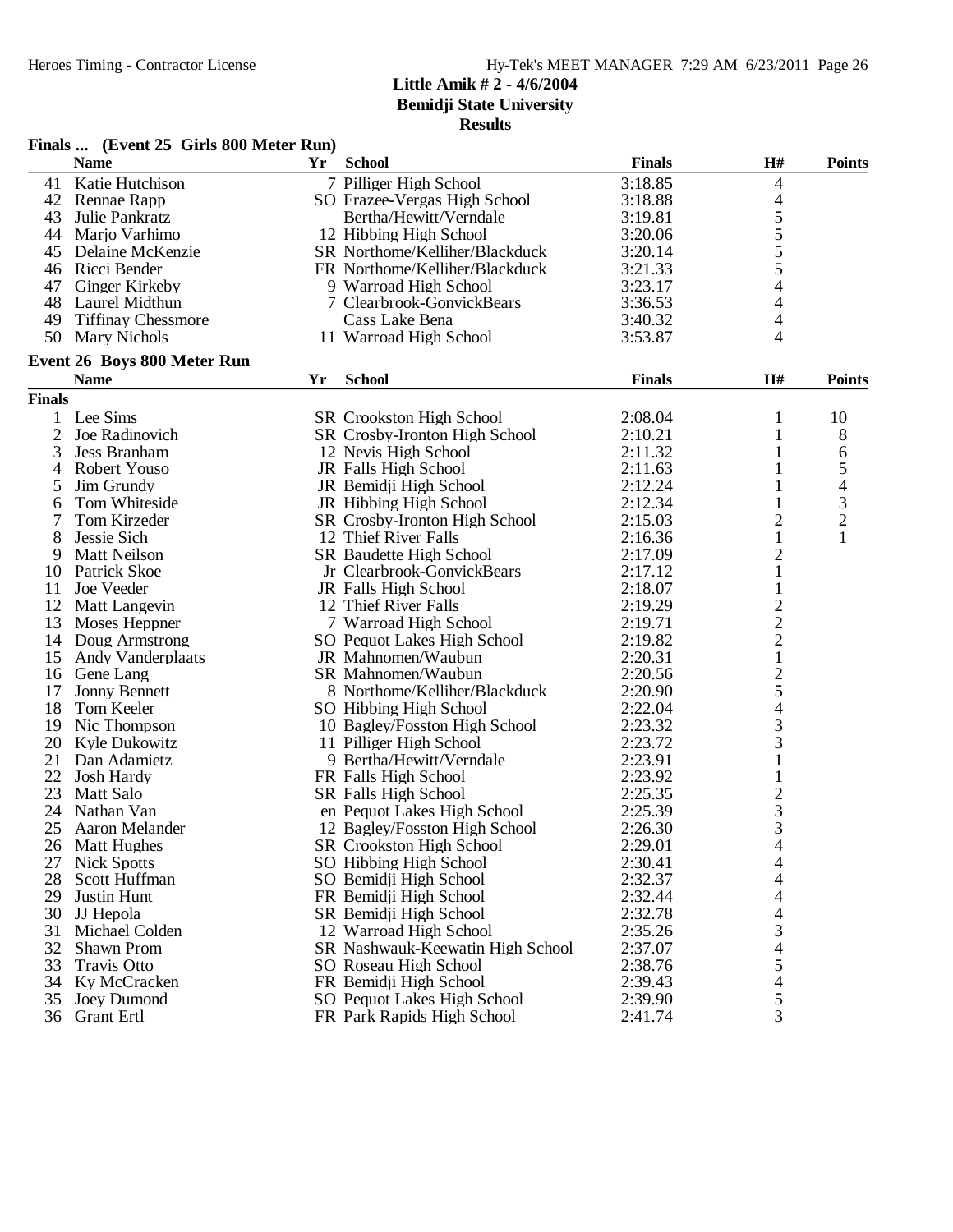|                | Finals  (Event 26 Boys 800 Meter Run) |    |                                   |               |                                |               |
|----------------|---------------------------------------|----|-----------------------------------|---------------|--------------------------------|---------------|
|                | <b>Name</b>                           | Yr | <b>School</b>                     | <b>Finals</b> | H#                             | <b>Points</b> |
| 37             | Jeremy Pletschett                     |    | Fr Clearbrook-GonvickBears        | 2:42.82       | 3                              |               |
| 38             | <b>Matt Maurer</b>                    |    | 7 Nashwauk-Keewatin High School   | 2:42.85       | 4                              |               |
| 39             | Eric Johnsrud                         |    | FR Hibbing High School            | 2:44.72       | 3                              |               |
| 40             | Harry Rybacki                         |    | 11 Thief River Falls              | 2:44.77       | 4                              |               |
| 41             | <b>Matthew Gustafson</b>              |    | 9 Walker/Hackensack/Akeley        | 2:45.05       |                                |               |
| 42             | Sam Hess                              |    | FR Warren-Alvarado-Oslo High Scho | 2:45.77       |                                |               |
| 43             | Jake Martin                           |    | 8 Pilliger High School            | 2:51.90       |                                |               |
| 44             | Ben Hetland                           |    | Sr Clearbrook-GonvickBears        | 2:55.55       | 2355                           |               |
| 45             | Cory Umland                           |    | SR Bertha/Hewitt/Verndale         | 3:01.08       |                                |               |
| 46             | Ryan Ramp                             |    | <b>Bagley/Fosston High School</b> | 3:06.73       | 3                              |               |
| 47             | Andy Koplin                           |    | FR Nashwauk-Keewatin High School  | 3:10.91       | 5                              |               |
|                | Event 27 Girls 200 Meter Dash         |    |                                   |               |                                |               |
|                | <b>Name</b>                           | Yr | <b>School</b>                     | <b>Finals</b> | H#                             | <b>Points</b> |
| <b>Finals</b>  |                                       |    |                                   |               |                                |               |
|                | Felicia Foster                        |    | JR Pequot Lakes High School       | 28.40         | 5                              | 10            |
| $\overline{2}$ | Jaime LeDuc                           |    | <b>SR Falls High School</b>       | 28.54         | 1                              | 8             |
| 3              | Jessie Lovering                       |    | FR Bemidji High School            | 28.59         | 1                              | 6             |
| 4              | Jenny Lovering                        |    | FR Bemidji High School            | 28.63         | 1                              | 5             |
| 5              | Caitlyn Felthous                      |    | SO Pequot Lakes High School       | 28.67         | 6                              | 4             |
| 6              | <b>Tarah Grabill</b>                  |    | 12 Bagley/Fosston High School     | 28.94         | 2                              | $\mathfrak 3$ |
| 7              | Jennifer Hensel                       |    | JR Frazee-Vergas High School      | 29.02         | 1                              | $\sqrt{2}$    |
| 8              | <b>Courtney Stach</b>                 |    | 12 Bertha/Hewitt/Verndale         | 29.04         | 9                              | $\mathbf{1}$  |
| 9              | Amanda Bakken                         |    | 10 Crookston High School          | 29.23         | 1                              |               |
| 10             | Kristine Heppner                      |    | 9 Warroad High School             | 29.31         | 4                              |               |
| 11             | Amber Erdmann                         |    | 11 Crookston High School          | 29.49         | 1                              |               |
| 12             | Caitlin Oestreich                     |    | SO Bemidji High School            | 29.84         |                                |               |
| 13             | Liz Judkins                           |    | FR Bemidji High School            | 29.90         | $\frac{2}{2}$<br>$\frac{3}{2}$ |               |
|                |                                       |    |                                   |               |                                |               |
| 14             | Kendra Keomany                        |    | 10 Warroad High School            | 29.93         |                                |               |
| 15             | Megan Maruska                         |    | SO Warren-Alvarado-Oslo High Scho | 30.02         |                                |               |
| 16             | Megan Rausch                          |    | 11 Nevis High School              | 30.10         | 11                             |               |
| 16             | Lynsie Johnson                        |    | 12 Crookston High School          | 30.10         | $\overline{\mathbf{c}}$        |               |
| 18             | Leah Stockstrom                       |    | FR Frazee-Vergas High School      | 30.42         | $\overline{c}$                 |               |
| 19             | Amanda Fairbanks                      |    | 8 Hibbing High School             | 30.48         | 8                              |               |
| 20             | Chelsea Lundgren                      |    | SO Crosby-Ironton High School     | 30.49         | 6                              |               |
| 21             | Kate Dullinger                        |    | SO Crosby-Ironton High School     | 30.64         | 7                              |               |
|                | 22 Brittany Perkins                   |    | 6 Pequot Lakes High School        | 30.73         | 8                              |               |
| 23             | <b>Breanna Chamernick</b>             |    | 8 Hibbing High School             | 30.79         | 12                             |               |
|                | 24 Katey Salo                         |    | JR Falls High School              | 30.99         | $\mathbf Q$                    |               |
| 25             | Vanessa Hutton                        |    | FR Bemidji High School            | 31.00         | 7                              |               |
| 26             | Ann Potucek                           |    | 8 Warren-Alvarado-Oslo High Scho  | 31.05         | 3                              |               |
| 27             | Heather Keogh                         |    | 10 Thief River Falls              | 31.06         | 9                              |               |
| 28             | Sara Kalinoski                        |    | 12 Thief River Falls              | 31.07         | 6                              |               |
| 29             | Meaghan J                             |    | 8 Baudette High School            | 31.09         | 12                             |               |
| 30             | Jessica Benson                        |    | <b>Bagley/Fosston High School</b> | 31.14         | 11                             |               |
| 30             | Molly Fisher                          |    | FR Baudette High School           | 31.14         | 10                             |               |
| 32             | Kari Elefson                          |    | SO Park Rapids High School        | 31.16         | 8                              |               |
| 33             | Nikki Martine                         |    | 12 Bagley/Fosston High School     | 31.18         | 5                              |               |
| 34             | Danielle Westberg                     |    | JR Tri-County/Badger/Greenbush/Mi | 31.23         | 4                              |               |
|                | 35 Sam Hetler                         |    | 9 Crookston High School           | 31.54         | 4                              |               |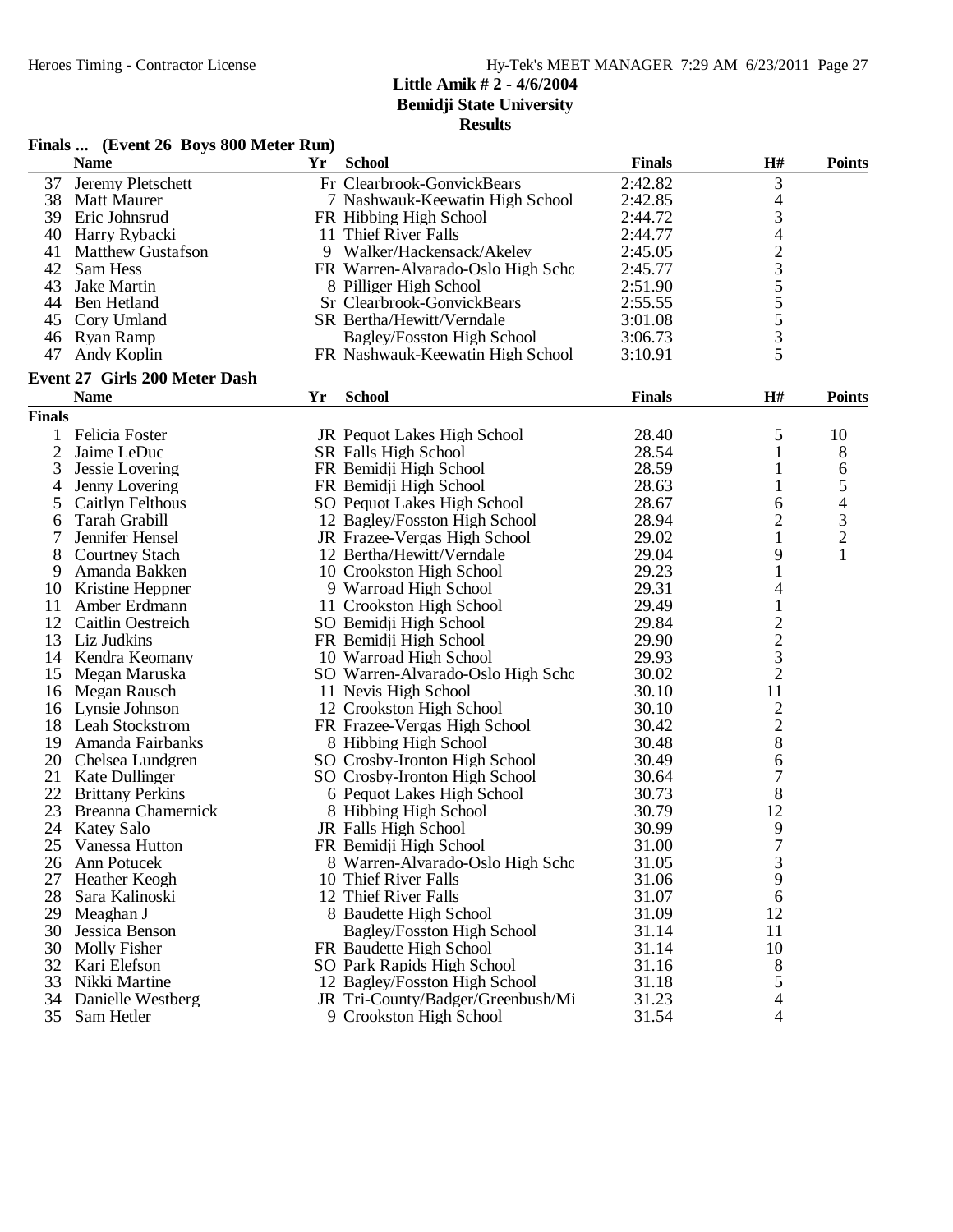**Bemidji State University**

# **Results**

# **Finals ... (Event 27 Girls 200 Meter Dash)**

|    | <b>Name</b>                | Yr | <b>School</b>                     | <b>Finals</b> | H#            | <b>Points</b> |
|----|----------------------------|----|-----------------------------------|---------------|---------------|---------------|
| 36 | <b>Brittany Domier</b>     |    | 8 Mahnomen/Waubun                 | 31.61         | 8             |               |
| 37 | Britta Degnan              |    | 8 Hibbing High School             | 31.63         | 9             |               |
| 38 | Dana Ranum                 |    | 9 Thief River Falls               | 31.73         | 10            |               |
| 39 | Kayla Skerick              |    | Bagley/Fosston High School        | 31.75         | 11            |               |
| 40 | <b>Kelsey Pavek</b>        |    | FR Mahnomen/Waubun                | 31.82         | 6             |               |
| 41 | <b>Taylor Davis</b>        |    | 8 Crookston High School           | 31.97         | 5             |               |
| 42 | <b>Holly Roberts</b>       |    | 10 Warroad High School            | 32.00         | 10            |               |
| 42 | Hannah Engel               |    | FR Roseau High School             | 32.00         | 7             |               |
| 44 | Kylene Miosek              |    | FR Frazee-Vergas High School      | 32.26         | 3             |               |
| 45 | <b>Emily Degnan</b>        |    | 11 Hibbing High School            | 32.30         | 8             |               |
| 46 | <b>Brianna Reierson</b>    |    | 11 Thief River Falls              | 32.31         | 8             |               |
| 47 | <b>Mary Karnes</b>         |    | Bertha/Hewitt/Verndale            | 32.32         | 10            |               |
| 48 | Brittany Ryba              |    | 9 Warroad High School             | 32.40         | 12            |               |
| 49 | Pearl Walker               |    | FR Bemidji High School            | 32.42         | 3             |               |
| 50 | Meredith Bacon             |    | SR Falls High School              | 32.44         | 5             |               |
| 51 | <b>Bethany Marklowitz</b>  |    | 8 Hibbing High School             | 32.70         | 10            |               |
|    | 52 Marci Spaeth            |    | FR Mahnomen/Waubun                | 32.72         | 4             |               |
| 53 | Andreana Peiper            |    | JR Baudette High School           | 32.77         | 14            |               |
| 54 | Nicole Hoefs               |    | 8 Warroad High School             | 32.78         | 10            |               |
| 55 | Kristen Melvie             |    | 9 Thief River Falls               | 32.87         | 9             |               |
| 56 | <b>Kelly Frost</b>         |    | FR Bemidji High School            | 32.95         | 3             |               |
| 57 | Sarah Gubbels              |    | JR Baudette High School           | 33.05         | 13            |               |
| 58 | Erica Nelson               |    | FR Bemidji High School            | 33.08         | 6             |               |
| 59 | Anne Baggenstross          |    | 8 Northome/Kelliher/Blackduck     | 33.25         | 11            |               |
| 60 | Jessica Aakre              |    | 8 Warren-Alvarado-Oslo High Scho  | 33.43         | 4             |               |
| 61 | Katlin Krause              |    | 7 Pilliger High School            | 33.49         | 9             |               |
| 62 | Jennifer Schlegel          |    | Bertha/Hewitt/Verndale            | 33.82         | 14            |               |
| 63 | <b>Angline Gamache</b>     |    | Bagley/Fosston High School        | 34.00         | 5             |               |
|    | 64 Kayla Rasmussen 10      |    | Crookston High School             | 34.03         |               |               |
| 65 | <b>Tiffany Wolff</b>       |    | FR Roseau High School             | 34.10         | $\frac{5}{7}$ |               |
| 66 | <b>Stacy Strand</b>        |    | JR Northome/Kelliher/Blackduck    | 34.20         | 12            |               |
| 67 | <b>Tynel Hough</b>         |    | Bagley/Fosston High School        | 34.30         | 14            |               |
| 68 | Sarah Jauhola              |    | SR Falls High School              | 34.39         | 11            |               |
| 69 | <b>Brittany Blair</b>      |    | 8 Nashwauk-Keewatin High School   | 34.44         | 13            |               |
| 70 | Kelly Johnson              |    | 7 Pilliger High School            | 34.50         | 6             |               |
| 71 | Christina Schneider        |    | 11 Thief River Falls              | 34.52         | 11            |               |
| 72 | Molly Johnson              |    | SO Falls High School              | 34.57         | 13            |               |
| 73 | Kariann Peterson           |    | FR Bemidji High School            | 34.63         | 3             |               |
| 74 | Sam Clusiau                |    | FR Nashwauk-Keewatin High School  | 34.77         | 4             |               |
| 75 | Tina Uselman               |    | Bertha/Hewitt/Verndale            | 34.81         | 13            |               |
| 76 | <b>Bridgette Erlandson</b> |    | 8 Clearbrook-GonvickBears         | 35.88         | 12            |               |
| 77 | Anna Kunze                 |    | 8 Nashwauk-Keewatin High School   | 36.23         | 12            |               |
| 78 | Alyssa Thorson             |    | <b>Bagley/Fosston High School</b> | 36.28         | 13            |               |
| 79 | Maria Berg                 |    | <b>Bagley/Fosston High School</b> | 37.42         | 7             |               |
| 80 | Heather Eckblad            |    | Cass Lake Bena                    | 38.06         | 7             |               |
| 81 | Trishia Solomen            |    | Bagley/Fosston High School        | 38.20         | 14            |               |
|    | 82 Paige Lenk              |    | 8 Pilliger High School            | 38.98         | 13            |               |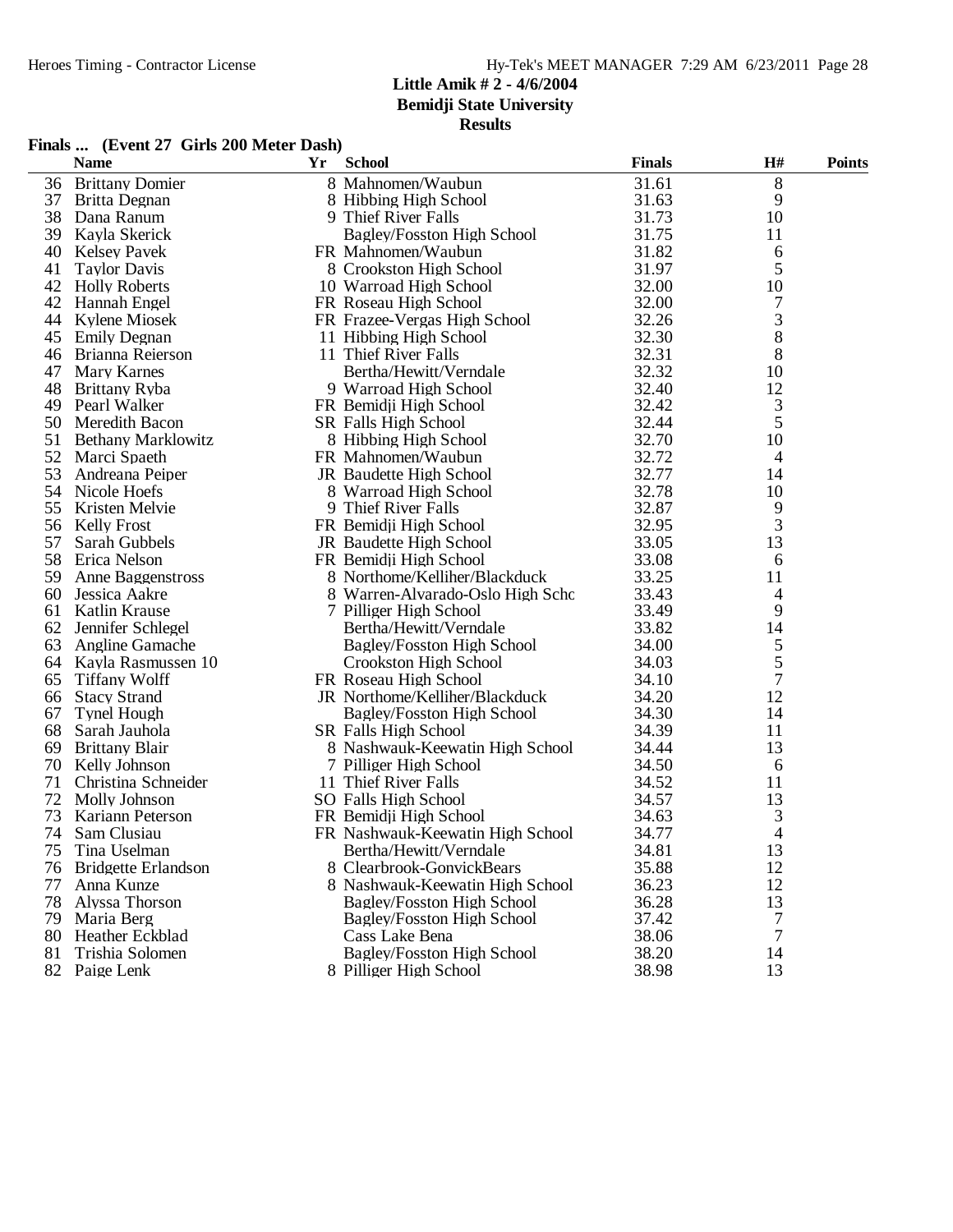**Bemidji State University**

**Results**

# **Event 28 Boys 200 Meter Dash**

|                | <b>Name</b>                        | Yr | <b>School</b>                                             | <b>Finals</b> | H#                                              | <b>Points</b>            |
|----------------|------------------------------------|----|-----------------------------------------------------------|---------------|-------------------------------------------------|--------------------------|
| <b>Finals</b>  |                                    |    |                                                           |               |                                                 |                          |
| 1              | Caleb Erickson                     |    | SR Roseau High School                                     | 24.14         | 3                                               | 10                       |
| $\overline{2}$ | Levi Devries                       |    | JR Mahnomen/Waubun                                        | 24.50         | 1                                               | 8                        |
| 3              | Jordan Hedlund                     |    | SO Falls High School                                      | 24.53         | 1                                               | 6                        |
| 4              | Jeremy Flackus                     |    | 11 Walker/Hackensack/Akeley                               | 24.75         | 1                                               | 5                        |
| 5              | Josh Fetzer                        |    | JR Bemidji High School                                    | 24.86         | 1                                               | $\overline{\mathcal{A}}$ |
| 6              | <b>Ryan Taggert</b>                |    | SR Crosby-Ironton High School                             | 24.87         | 1                                               | 3                        |
| 7              | Kevin Gubbels                      |    | FR Baudette High School                                   | 24.89         | 6                                               | $\overline{c}$           |
| 8              | Kris Heitala                       |    | SR Hibbing High School                                    | 25.15         | $\overline{c}$                                  | 1                        |
| 9              | Chris Schoenborn                   |    | SR Mahnomen/Waubun                                        | 25.44         | $\overline{c}$                                  |                          |
| 10             | Collin Rud                         |    | 11 Bagley/Fosston High School                             | 25.52         | $\overline{\mathcal{L}}$                        |                          |
| 11             | Siv Phomme                         |    | 9 Warroad High School                                     | 25.61         | 9                                               |                          |
| 12             | Joe Yanok                          |    | 12 Warroad High School                                    | 25.65         | 3                                               |                          |
| 13             | <b>Tony Busse</b>                  |    | SO Mahnomen/Waubun                                        | 25.75         | 4                                               |                          |
| 14             | Jim Stokman                        |    | JR Crosby-Ironton High School                             | 25.77         |                                                 |                          |
| 15             | Jacob Larson                       |    | FR Falls High School                                      | 25.79         |                                                 |                          |
| 16             | Marvin Gorden                      |    | SO Falls High School                                      | 25.86         |                                                 |                          |
| 17             | Adam Wollin                        |    | SR Tri-County/Badger/Greenbush/Mi                         | 26.07         | $\begin{array}{c} 2 \\ 2 \\ 3 \\ 5 \end{array}$ |                          |
| 17             |                                    |    |                                                           | 26.07         | $\overline{7}$                                  |                          |
| 19             | Nolan Berg<br><b>Jeff Anderson</b> |    | FR Tri-County/Badger/Greenbush/Mi<br>JR Falls High School | 26.19         | 3                                               |                          |
| 20             |                                    |    | SR Warren-Alvarado-Oslo High Scho                         | 26.35         | 12                                              |                          |
| 21             | Lee Morberg                        |    | JR Roseau High School                                     |               |                                                 |                          |
|                | Leif Eidsmoe                       |    |                                                           | 26.43         | 4                                               |                          |
| 22             | <b>Marcus Dennis</b>               |    | 9 Walker/Hackensack/Akeley                                | 26.46         | 9                                               |                          |
| 23             | Eric Gustafson                     |    | 12 Nevis High School                                      | 26.48         | $\mathbf{1}$                                    |                          |
| 24             | Gordie Haug                        |    | <b>SR</b> Crookston High School                           | 26.49         | 4                                               |                          |
| 25             | Mike Seaberg                       |    | JR Frazee-Vergas High School                              | 26.61         | 6                                               |                          |
| 26             | Danny Kalla                        |    | 10 Nevis High School                                      | 26.63         | 7                                               |                          |
| 27             | Aric Anderson                      |    | SR Frazee-Vergas High School                              | 26.65         | 12                                              |                          |
| 28             | <b>Tommy Leaper</b>                |    | 2 Walker/Hackensack/Akeley                                | 26.70         | 10                                              |                          |
| 29             | Jose Hernandez                     |    | JR Bemidji High School                                    | 26.74         | 2                                               |                          |
| 30             | Kyle Hanson                        |    | SO Mahnomen/Waubun                                        | 26.84         | 5                                               |                          |
| 31             | <b>Tyler Fisher</b>                |    | JR Bertha/Hewitt/Verndale                                 | 26.91         | 4                                               |                          |
|                | 32 Richard Lindstrom               |    | SO Roseau High School                                     | 26.94         | 10                                              |                          |
| 33             | Stephen Andrus                     |    | 10 Nevis High School                                      | 27.00         | 3                                               |                          |
| 34             | <b>Matt Anderson</b>               |    | FR Hibbing High School                                    | 27.03         | 11                                              |                          |
| 35             | Nick Ruport                        |    | JR Falls High School                                      | 27.04         | 4                                               |                          |
| 36             | Ben Hoge                           |    | SO Crosby-Ironton High School                             | 27.05         | $\overline{c}$                                  |                          |
| 37             | Eric Knutson                       |    | 1 Walker/Hackensack/Akeley                                | 27.21         | 6                                               |                          |
| 38             | Tyler Altepeter                    |    | FR Crookston High School                                  | 27.24         | 8                                               |                          |
|                | 39 Steve Guilfoile                 |    | SO Bemidji High School                                    | 27.36         | $\mathbf Q$                                     |                          |
| 40.            | <b>Brandon DeLahunt</b>            |    | SO Pequot Lakes High School                               | 27.43         | 5                                               |                          |
| 41             | Kyle Nohre                         |    | Fr Bemidji High School                                    | 27.65         | 3                                               |                          |
| 42             | Jay Fisher                         |    | 12 Warroad High School                                    | 27.78         | 6                                               |                          |
| 43             | Mike Novak                         |    | FR Warren-Alvarado-Oslo High Scho                         | 27.81         | 12                                              |                          |
| 44             | Ted Osborne                        |    | SO Crookston High School                                  | 27.82         | 8                                               |                          |
| 45             | Jerry Sysourath                    |    | 11 Warroad High School                                    | 27.92         | 10                                              |                          |
|                | 46 Luke Anderson                   |    | <b>SR</b> Crookston High School                           | 28.01         | 5                                               |                          |
| 47             | <b>Brad Smith</b>                  |    | 12 Walker/Hackensack/Akeley                               | 28.11         | 9                                               |                          |
|                | 48 Felipe Rosario                  |    | SR Pequot Lakes High School                               | 28.13         | 5                                               |                          |
|                |                                    |    |                                                           |               |                                                 |                          |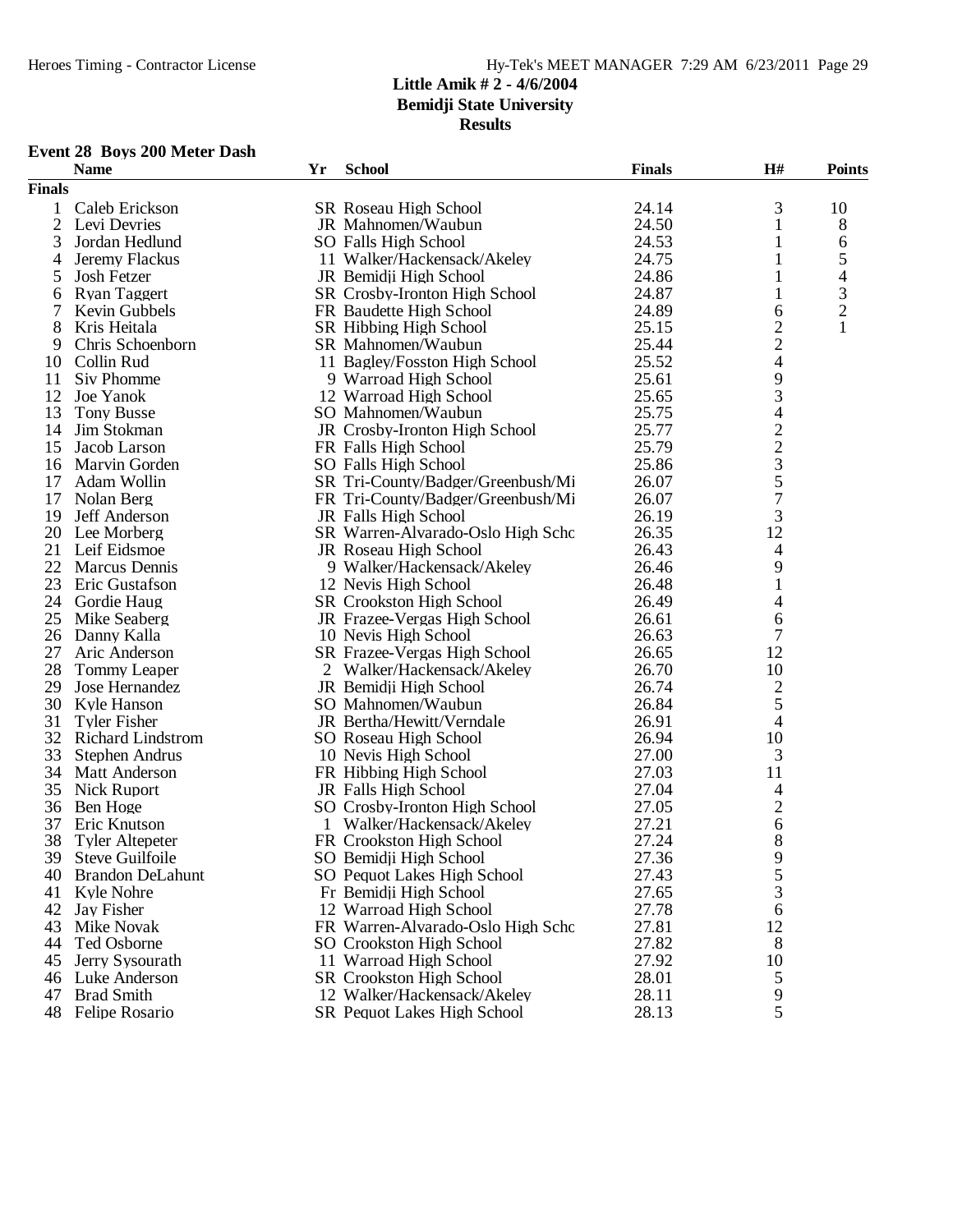**Bemidji State University**

|  | Finals  (Event 28 Boys 200 Meter Dash) |
|--|----------------------------------------|
|  |                                        |

|                | <b>Name</b>                   | Yr | <b>School</b>                     | <b>Finals</b> | $\mathbf{H}$ # | <b>Points</b>                  |
|----------------|-------------------------------|----|-----------------------------------|---------------|----------------|--------------------------------|
| 49             | <b>Tyler Fuller</b>           |    | SR Bertha/Hewitt/Verndale         | 28.19         | 6              |                                |
| 50             | <b>Zach Sullinger</b>         |    | SO Frazee-Vergas High School      | 28.33         | $\sqrt{ }$     |                                |
| 50             | Ben Amidon                    |    | FR Falls High School              | 28.33         | 8              |                                |
| 52             | John Sersha                   |    | FR Hibbing High School            | 28.43         | 11             |                                |
| 53             | Ross Haugen                   |    | 10 Thief River Falls              | 28.53         | 5              |                                |
| 53             | <b>Tony Boes</b>              |    | JR Northome/Kelliher/Blackduck    | 28.53         | 9              |                                |
| 55             | Jared McBrady                 |    | SO Park Rapids High School        | 28.64         | 7              |                                |
| 56             | Alex Koebnick                 |    | 10 Nevis High School              | 28.83         | 8              |                                |
| 57             | Kris Kliner                   |    | JR Warren-Alvarado-Oslo High Scho | 28.89         | 12             |                                |
| 58             | Derek Dalen                   |    | 10 Thief River Falls              | 29.52         | 6              |                                |
| 59             | Dan Thorp                     |    | SO Pequot Lakes High School       | 29.57         | 7              |                                |
| 60             | Jeremiah Speaker              |    | FR Baudette High School           | 29.63         | 8              |                                |
| 61             | <b>Cheston Otterness</b>      |    | Nevis High School                 | 29.70         | 9              |                                |
| 62             | <b>Josh Lasser</b>            |    | 10 Warroad High School            | 29.77         | 7              |                                |
| 63             | Jon Lossing                   |    | 8 Northome/Kelliher/Blackduck     | 30.02         | 11             |                                |
| 64             | Aaron Cymbaluk                |    | 9 Bagley/Fosston High School      | 30.81         | 10             |                                |
| 65             | Ryan Lee                      |    | SO Nashwauk-Keewatin High School  | 30.98         | 11             |                                |
| 66             | Kent Ojanon                   |    | 7 Northome/Kelliher/Blackduck     | 32.69         | 11             |                                |
| 67             | Miles Johnson                 |    | 7 Bagley/Fosston High School      | 32.93         | 12             |                                |
| 68             | <b>Tyler Siegler</b>          |    | FR Nashwauk-Keewatin High School  | 35.09         | 10             |                                |
| 69             | <b>Phil Schaffhauser</b>      |    | JR Tri-County/Badger/Greenbush/Mi | 35.85         | 8              |                                |
|                | Event 29 Girls 3200 Meter Run |    |                                   |               |                |                                |
|                | <b>Name</b>                   | Yr | <b>School</b>                     | <b>Finals</b> |                | <b>Points</b>                  |
| <b>Finals</b>  |                               |    |                                   |               |                |                                |
| 1              | Andrea Borden                 |    | SO Crosby-Ironton High School     | 12:33.34      |                | 10                             |
| $\overline{2}$ | Jaime Harms                   |    | SO Falls High School              | 12:40.45      |                | 8                              |
| 3              | <b>Courtney Sterling</b>      |    | FR Frazee-Vergas High School      | 12:42.24      |                | 6                              |
| 4              | Debbie Thompson               |    | <b>SR Park Rapids High School</b> | 12:44.90      |                |                                |
| 5              | <b>Shantell Davidson</b>      |    | SO Baudette High School           | 12:45.59      |                |                                |
| 6              | Laura Glassmann               |    | JR Roseau High School             | 13:02.56      |                | $\frac{5}{4}$<br>$\frac{3}{2}$ |
| 7              | Michaela Wagner               |    | FR Bemidji High School            | 13:12.75      |                |                                |
| 8              | Jill Smith                    |    | FR Bemidji High School            | 13:13.16      |                | $\mathbf{1}$                   |
| 9              | Katie Pullar                  |    | 10 Hibbing High School            | 13:14.23      |                |                                |
| 10             | Reggie Wollin                 |    | FR Tri-County/Badger/Greenbush/Mi | 13:27.98      |                |                                |
| 11             | Megan Janssen                 |    | 10 Crookston High School          | 13:55.10      |                |                                |
|                | 12 Emma Davenport             |    | Bertha/Hewitt/Verndale            | 13:55.84      |                |                                |
| 13             | Rachel Berg                   |    | Jr Clearbrook-GonvickBears        | 14:01.00      |                |                                |
| 14             | <b>Emily Kanten</b>           |    | 9 Crookston High School           | 14:19.05      |                |                                |
| 15             | <b>Emily Cole</b>             |    | 11 Warroad High School            | 14:53.25      |                |                                |
| 16             | Cassie Price                  |    | JR Pequot Lakes High School       | 15:36.59      |                |                                |
| 17             | Laura Larson                  |    | SO Pequot Lakes High School       | 15:37.15      |                |                                |
| 18             | Gina Shaw                     |    | Bertha/Hewitt/Verndale            | 15:48.93      |                |                                |
|                | 19 Lisa Vanderplaats          |    | 8 Mahnomen/Waubun                 | 16:40.83      |                |                                |
|                | 20 Heather Hummel             |    | SO Nashwauk-Keewatin High School  | 20:09.03      |                |                                |
|                | Event 30 Boys 3200 Meter Run  |    |                                   |               |                |                                |
|                | <b>Name</b>                   | Yr | <b>School</b>                     | <b>Finals</b> |                | <b>Points</b>                  |
| <b>Finals</b>  |                               |    |                                   |               |                |                                |
|                | 1 Ellis Peterson              |    | JR Park Rapids High School        | 10:32.96      |                | 10                             |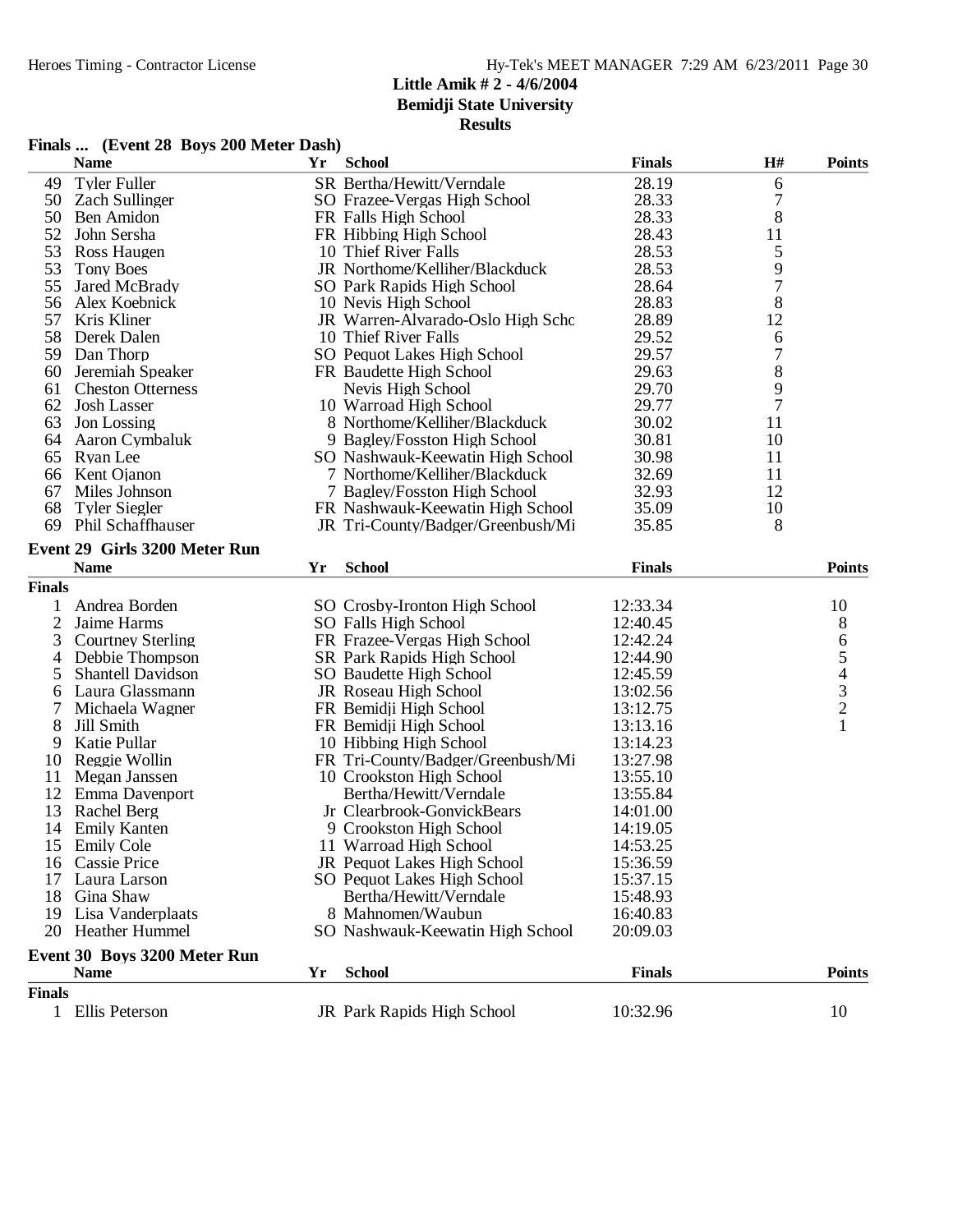**Bemidji State University**

|  | Finals  (Event 30 Boys 3200 Meter Run) |  |
|--|----------------------------------------|--|
|  |                                        |  |

|                | <b>Name</b>                      | Yr | <b>School</b>                 | <b>Finals</b> |                                            | <b>Points</b>                              |
|----------------|----------------------------------|----|-------------------------------|---------------|--------------------------------------------|--------------------------------------------|
| 2              | <b>Ryan Brownell</b>             |    | JR Hibbing High School        | 10:36.96      |                                            | 8                                          |
| 3              | <b>McLean Severson</b>           |    | JR Crosby-Ironton High School | 10:39.87      |                                            | 6                                          |
| 4              | Dustin Lillegaard                |    | 12 Bagley/Fosston High School | 10:42.21      |                                            | 5                                          |
| 5              | Nathan Nordlund                  |    | Sr Clearbrook-GonvickBears    | 10:48.62      |                                            |                                            |
| 6              | Micah Heppner                    |    | 10 Warroad High School        | 10:49.49      |                                            | $\begin{array}{c} 4 \\ 3 \\ 2 \end{array}$ |
| 7              | Derek Smith                      |    | FR Bemidji High School        | 10:49.80      |                                            |                                            |
| 8              | Eric Mohrbacher                  |    | 8 Warroad High School         | 11:09.78      |                                            | $\mathbf{1}$                               |
| 9              | Kyle Hanson                      |    | SR Frazee-Vergas High School  | 11:22.45      |                                            |                                            |
| 10             | <b>Tyler Leverington</b>         |    | FR Roseau High School         | 11:28.08      |                                            |                                            |
| 11             | <b>Travis Stein</b>              |    | 10 Warroad High School        | 11:33.21      |                                            |                                            |
| 12             | <b>Waylon Manske</b>             |    | FR Bemidji High School        | 11:33.81      |                                            |                                            |
| 13             | John Robia                       |    | SO Bemidji High School        | 12:11.46      |                                            |                                            |
| 14             | Darrell Goodman                  |    | JR Mahnomen/Waubun            | 12:40.13      |                                            |                                            |
| 15             | Tim Tiedeman                     |    | SO Pequot Lakes High School   | 12:57.46      |                                            |                                            |
| 16             | Paul Mchale                      |    | SO Hibbing High School        | 13:06.51      |                                            |                                            |
| 17             | <b>Tyler Stoltman</b>            |    | SO Pequot Lakes High School   | 13:09.89      |                                            |                                            |
| 18             | Joe Capitaine                    |    | Cass Lake Bena                | 13:14.40      |                                            |                                            |
| 19             | Jeremiah Sellheim                |    | <b>SR Roseau High School</b>  | 13:42.81      |                                            |                                            |
| 20             | <b>Jesse Krause</b>              |    | 7 Pilliger High School        | 14:34.72      |                                            |                                            |
| 21             | <b>Antione Colley</b>            |    | SO Bemidji High School        | 17:38.84      |                                            |                                            |
|                | Event 31 Girls 4x400 Meter Relay |    |                               |               |                                            |                                            |
|                | <b>Team</b>                      |    |                               | <b>Finals</b> |                                            | <b>Points</b>                              |
|                |                                  |    | <b>Relay</b>                  |               | H#                                         |                                            |
| <b>Finals</b>  |                                  |    |                               |               |                                            |                                            |
| 1              | Bemidji High School              |    | A                             | 4:27.32       | 1                                          | 10                                         |
| $\overline{2}$ | Warren-Alvarado-Oslo High Sc     |    | A                             | 4:28.93       | 1                                          | 8                                          |
| 3              | Crookston High School            |    | A                             | 4:30.74       | 1                                          | 6                                          |
| 4              | Bertha/Hewitt/Verndale           |    | A                             | 4:32.22       | $\overline{2}$                             | 5                                          |
| 5              | Crosby-Ironton High School       |    | A                             | 4:33.37       | $\mathbf{1}$                               | 4                                          |
| 6              | <b>Hibbing High School</b>       |    | A                             | 4:39.02       | $\overline{c}$                             | 3                                          |
| 7              | Warroad High School              |    | A                             | 4:40.49       | $\overline{2}$                             | $\overline{2}$                             |
| 8              | Falls High School                |    | A                             | 4:45.94       | 1                                          | 1                                          |
| 9              | Frazee-Vergas High School        |    | A                             | 4:51.20       | $\frac{2}{3}$                              |                                            |
| 10             | Pequot Lakes High School         |    | A                             | 4:52.98       |                                            |                                            |
| 11             | Bemidji High School              |    | $\bf{B}$                      | x4:53.75      | $\frac{2}{1}$                              |                                            |
| 12             | Nashwauk-Keewatin High Scho      |    | A                             | 4:53.90       |                                            |                                            |
| 13             | Mahnomen/Waubun                  |    | A                             | 4:56.34       | $\begin{array}{c} 3 \\ 3 \\ 3 \end{array}$ |                                            |
| 14             | Bemidji High School              |    | $\mathbf C$                   | x4:56.95      |                                            |                                            |
| 15             | <b>Baudette High School</b>      |    | A                             | 5:05.40       |                                            |                                            |
| 16             | Bagley/Fosston High School       |    | A                             | 5:24.32       |                                            |                                            |
|                | Event 32 Boys 4x400 Meter Relay  |    |                               |               |                                            |                                            |
|                | <b>Team</b>                      |    | <b>Relay</b>                  | <b>Finals</b> | H#                                         | <b>Points</b>                              |
| <b>Finals</b>  |                                  |    |                               |               |                                            |                                            |
| 1              | Bemidji High School              |    | A                             | 3:44.16       |                                            | 10                                         |
| 2              | <b>Hibbing High School</b>       |    | A                             | 3:46.99       |                                            | 8                                          |
| 3              | Mahnomen/Waubun                  |    | A                             | 3:49.64       | 2                                          | 6                                          |
| 4              | Crookston High School            |    | A                             | 3:50.14       | 1                                          | 5                                          |
| 5              | <b>Falls High School</b>         |    | A                             | 3:50.35       | 1                                          | 4                                          |
| 6              | Park Rapids High School          |    | A                             | 3:54.18       | $\overline{2}$                             | 3                                          |
|                |                                  |    |                               |               |                                            |                                            |